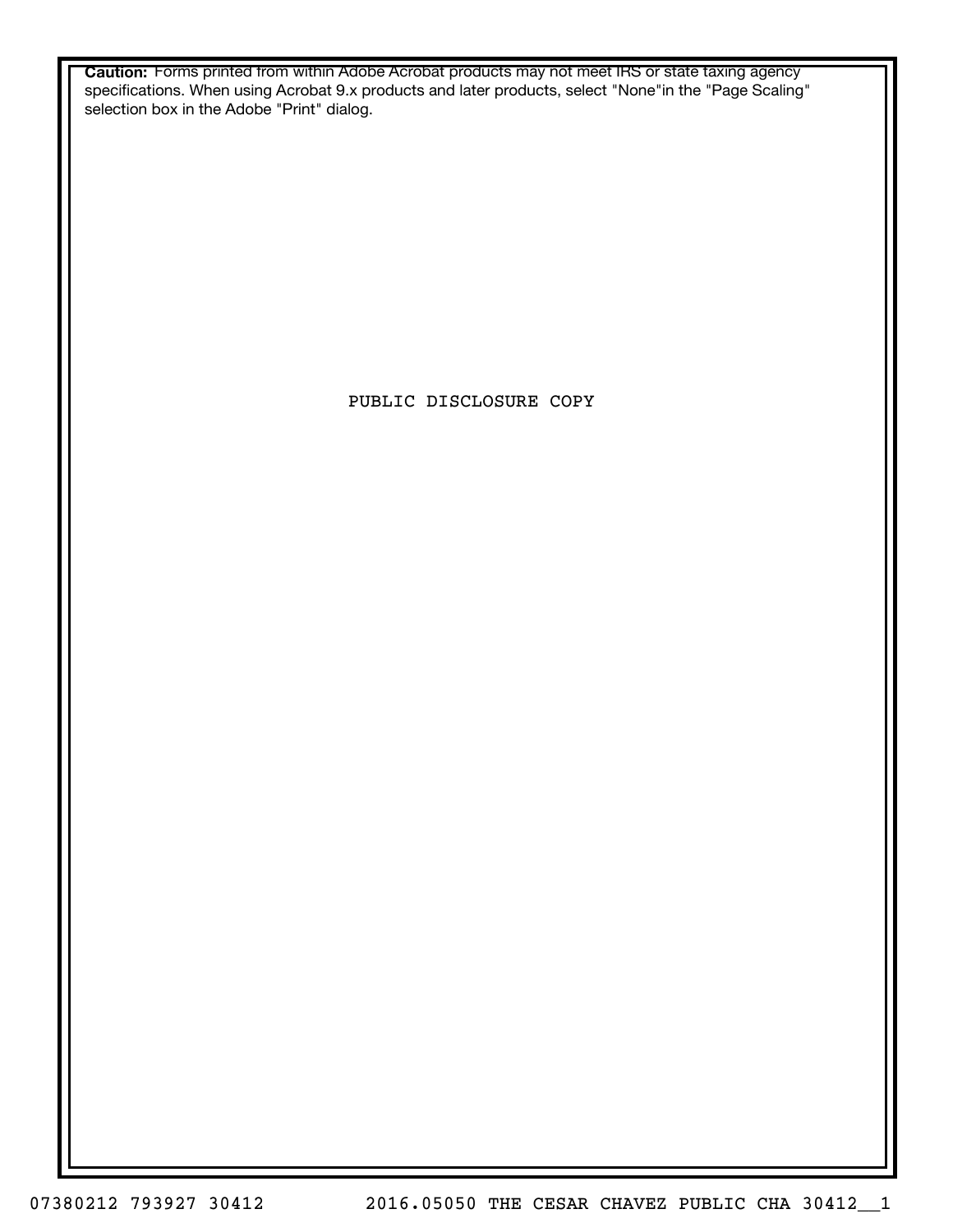|                                                                                                            |                               |                                                                                                                                             | ** PUBLIC DISCLOSURE COPY **                                                                                                                                               |                                                           |                                            |  |  |
|------------------------------------------------------------------------------------------------------------|-------------------------------|---------------------------------------------------------------------------------------------------------------------------------------------|----------------------------------------------------------------------------------------------------------------------------------------------------------------------------|-----------------------------------------------------------|--------------------------------------------|--|--|
|                                                                                                            |                               |                                                                                                                                             | <b>Return of Organization Exempt From Income Tax</b>                                                                                                                       |                                                           | OMB No. 1545-0047                          |  |  |
| Form<br>Under section 501(c), 527, or 4947(a)(1) of the Internal Revenue Code (except private foundations) |                               |                                                                                                                                             |                                                                                                                                                                            |                                                           |                                            |  |  |
|                                                                                                            |                               | Department of the Treasury                                                                                                                  | Do not enter social security numbers on this form as it may be made public.                                                                                                |                                                           | <b>Open to Public</b>                      |  |  |
|                                                                                                            |                               | Internal Revenue Service                                                                                                                    | Information about Form 990 and its instructions is at www.irs.gov/form990.                                                                                                 |                                                           | Inspection                                 |  |  |
|                                                                                                            |                               |                                                                                                                                             | A For the 2016 calendar year, or tax year beginning $JUL$ 1, $2016$                                                                                                        | and ending JUN 30, 2017                                   |                                            |  |  |
|                                                                                                            | <b>B</b> Check if applicable: |                                                                                                                                             | C Name of organization                                                                                                                                                     | D Employer identification number                          |                                            |  |  |
|                                                                                                            | Address<br>]change            |                                                                                                                                             | THE CESAR CHAVEZ PUBLIC CHARTER<br>SCHOOLS FOR PUBLIC POLICY                                                                                                               |                                                           |                                            |  |  |
|                                                                                                            | Name<br> change               |                                                                                                                                             |                                                                                                                                                                            |                                                           | 52-2088566                                 |  |  |
|                                                                                                            | Initial<br> return            |                                                                                                                                             | Doing business as<br>Number and street (or P.O. box if mail is not delivered to street address)<br>Room/suite                                                              | E Telephone number                                        |                                            |  |  |
|                                                                                                            | Final                         |                                                                                                                                             | 525 SCHOOL STREET SW, 5TH FLOOR                                                                                                                                            |                                                           | $202 - 547 - 3975$                         |  |  |
|                                                                                                            | return/<br>termin-<br>ated    |                                                                                                                                             | City or town, state or province, country, and ZIP or foreign postal code                                                                                                   | G Gross receipts \$                                       | 26, 914, 711.                              |  |  |
|                                                                                                            | Amended<br>return             |                                                                                                                                             | WASHINGTON, DC<br>20024                                                                                                                                                    | H(a) Is this a group return                               |                                            |  |  |
|                                                                                                            | Applica-<br>tion              |                                                                                                                                             | F Name and address of principal officer: SAMANTHA BARBEE                                                                                                                   | for subordinates?                                         | $\overline{\ }$ Yes $\overline{\rm X}$ No  |  |  |
|                                                                                                            | pending                       |                                                                                                                                             | SAME AS C ABOVE                                                                                                                                                            | $H(b)$ Are all subordinates included? $\Box$ Yes          | No                                         |  |  |
|                                                                                                            |                               |                                                                                                                                             | <b>I</b> Tax-exempt status: $X$ 501(c)(3)<br>$\frac{1}{2}$ 501(c) (<br>$\sqrt{\frac{1}{1}}$ (insert no.)<br>$4947(a)(1)$ or                                                | 527                                                       | If "No," attach a list. (see instructions) |  |  |
|                                                                                                            |                               |                                                                                                                                             | J Website: WWW.CHAVEZSCHOOLS.ORG                                                                                                                                           | $H(c)$ Group exemption number $\blacktriangleright$       |                                            |  |  |
|                                                                                                            |                               |                                                                                                                                             | <b>K</b> Form of organization: $\boxed{\mathbf{X}}$ Corporation<br>Trust<br>Association<br>Other $\blacktriangleright$                                                     | L Year of formation: $1998$ M State of legal domicile: DC |                                            |  |  |
|                                                                                                            | Part I                        | <b>Summary</b>                                                                                                                              |                                                                                                                                                                            |                                                           |                                            |  |  |
|                                                                                                            | 1.                            |                                                                                                                                             | Briefly describe the organization's mission or most significant activities: TO PREPARE STUDENTS TO SUCCEED                                                                 |                                                           |                                            |  |  |
|                                                                                                            |                               |                                                                                                                                             | IN COMPETITIVE COLLEGES AND TO EMPOWER THEM TO USE PUBLIC POLICY TO                                                                                                        |                                                           |                                            |  |  |
| Governance                                                                                                 | 2                             | Check this box $\blacktriangleright$ $\Box$ if the organization discontinued its operations or disposed of more than 25% of its net assets. |                                                                                                                                                                            |                                                           |                                            |  |  |
|                                                                                                            | 3                             | 3<br>Number of voting members of the governing body (Part VI, line 1a)<br>$\overline{\mathbf{4}}$                                           |                                                                                                                                                                            |                                                           |                                            |  |  |
|                                                                                                            | 4                             |                                                                                                                                             |                                                                                                                                                                            | 5                                                         | 13<br>312                                  |  |  |
| <b>Activities &amp;</b>                                                                                    | 5<br>6                        |                                                                                                                                             |                                                                                                                                                                            | 6                                                         | 11                                         |  |  |
|                                                                                                            |                               |                                                                                                                                             |                                                                                                                                                                            | 7a                                                        | $\overline{0}$ .                           |  |  |
|                                                                                                            |                               |                                                                                                                                             |                                                                                                                                                                            | 7b                                                        | $\overline{0}$ .                           |  |  |
|                                                                                                            |                               |                                                                                                                                             |                                                                                                                                                                            | <b>Prior Year</b>                                         | <b>Current Year</b>                        |  |  |
|                                                                                                            | 8                             |                                                                                                                                             |                                                                                                                                                                            | 2,952,956.                                                | 2,953,699.                                 |  |  |
| Revenue                                                                                                    | 9                             |                                                                                                                                             | Program service revenue (Part VIII, line 2g)                                                                                                                               | 25,908,476.                                               | 23,928,022.                                |  |  |
|                                                                                                            | 10                            |                                                                                                                                             |                                                                                                                                                                            | 6,421.                                                    | 6, 206.                                    |  |  |
|                                                                                                            | 11                            |                                                                                                                                             | Other revenue (Part VIII, column (A), lines 5, 6d, 8c, 9c, 10c, and 11e)                                                                                                   | 7,652.                                                    | 26,784.                                    |  |  |
|                                                                                                            | 12                            |                                                                                                                                             | Total revenue - add lines 8 through 11 (must equal Part VIII, column (A), line 12)                                                                                         | 28,875,505.                                               | 26, 914, 711.                              |  |  |
|                                                                                                            | 13                            |                                                                                                                                             | Grants and similar amounts paid (Part IX, column (A), lines 1-3)                                                                                                           | $\overline{0}$ .                                          | ο.                                         |  |  |
|                                                                                                            | 14                            |                                                                                                                                             | Benefits paid to or for members (Part IX, column (A), line 4)                                                                                                              | $\overline{0}$ .                                          | $\overline{0}$ .                           |  |  |
|                                                                                                            |                               |                                                                                                                                             | <b>15</b> Salaries, other compensation, employee benefits (Part IX, column (A), lines 5-10)                                                                                | 17,708,510.<br>σ.                                         | 17,338,337.<br>$\overline{0}$ .            |  |  |
| Expenses                                                                                                   |                               |                                                                                                                                             |                                                                                                                                                                            |                                                           |                                            |  |  |
|                                                                                                            |                               |                                                                                                                                             |                                                                                                                                                                            | $11,018,811$ .                                            | 10, 200, 431.                              |  |  |
|                                                                                                            | 18                            |                                                                                                                                             | Total expenses. Add lines 13-17 (must equal Part IX, column (A), line 25)                                                                                                  | 28, 727, 321.                                             | 27,538,768.                                |  |  |
|                                                                                                            | 19                            |                                                                                                                                             |                                                                                                                                                                            | 148,184.                                                  | $-624,057$ .                               |  |  |
|                                                                                                            |                               |                                                                                                                                             |                                                                                                                                                                            | <b>Beginning of Current Year</b>                          | <b>End of Year</b>                         |  |  |
|                                                                                                            | 20                            | Total assets (Part X, line 16)                                                                                                              |                                                                                                                                                                            | 39,399,323.                                               | 37, 332, 239.                              |  |  |
| Net Assets or                                                                                              | 21                            |                                                                                                                                             | Total liabilities (Part X, line 26)                                                                                                                                        | 27, 101, 615.                                             | 25,658,588.                                |  |  |
|                                                                                                            | 22                            |                                                                                                                                             |                                                                                                                                                                            | 12,297,708.                                               | 11,673,651.                                |  |  |
|                                                                                                            | Part II                       | <b>Signature Block</b>                                                                                                                      |                                                                                                                                                                            |                                                           |                                            |  |  |
|                                                                                                            |                               |                                                                                                                                             | Under penalties of perjury, I declare that I have examined this return, including accompanying schedules and statements, and to the best of my knowledge and belief, it is |                                                           |                                            |  |  |
|                                                                                                            |                               |                                                                                                                                             | true, correct, and complete. Declaration of preparer (other than officer) is based on all information of which preparer has any knowledge.                                 |                                                           |                                            |  |  |

| Sign<br>Here                                         | Signature of officer<br>SAMANTHA BARBEE, CURRENT COO<br>Type or print name and title                         |                      |                            | Date                     |  |  |  |
|------------------------------------------------------|--------------------------------------------------------------------------------------------------------------|----------------------|----------------------------|--------------------------|--|--|--|
|                                                      | Print/Type preparer's name                                                                                   | Preparer's signature | Date                       | PTIN<br>Check            |  |  |  |
| Paid                                                 | DAVID JONES                                                                                                  |                      | P01361002<br>self-employed |                          |  |  |  |
| Preparer                                             | JONES MARESCA & MCQUADE PA<br>Firm's name<br>$\blacksquare$                                                  |                      |                            | 52-1853933<br>Firm's EIN |  |  |  |
| Use Only                                             | Firm's address 1730 RHODE ISLAND AVE, N.W.,                                                                  | SUITE                | 800                        |                          |  |  |  |
| Phone no. $202 - 296 - 3306$<br>WASHINGTON, DC 20036 |                                                                                                              |                      |                            |                          |  |  |  |
|                                                      | X <br>Yes<br><b>No</b><br>May the IRS discuss this return with the preparer shown above? (see instructions)  |                      |                            |                          |  |  |  |
|                                                      | Form 990 (2016)<br>LHA For Paperwork Reduction Act Notice, see the separate instructions.<br>632001 11-11-16 |                      |                            |                          |  |  |  |

SEE SCHEDULE O FOR ORGANIZATION MISSION STATEMENT CONTINUATION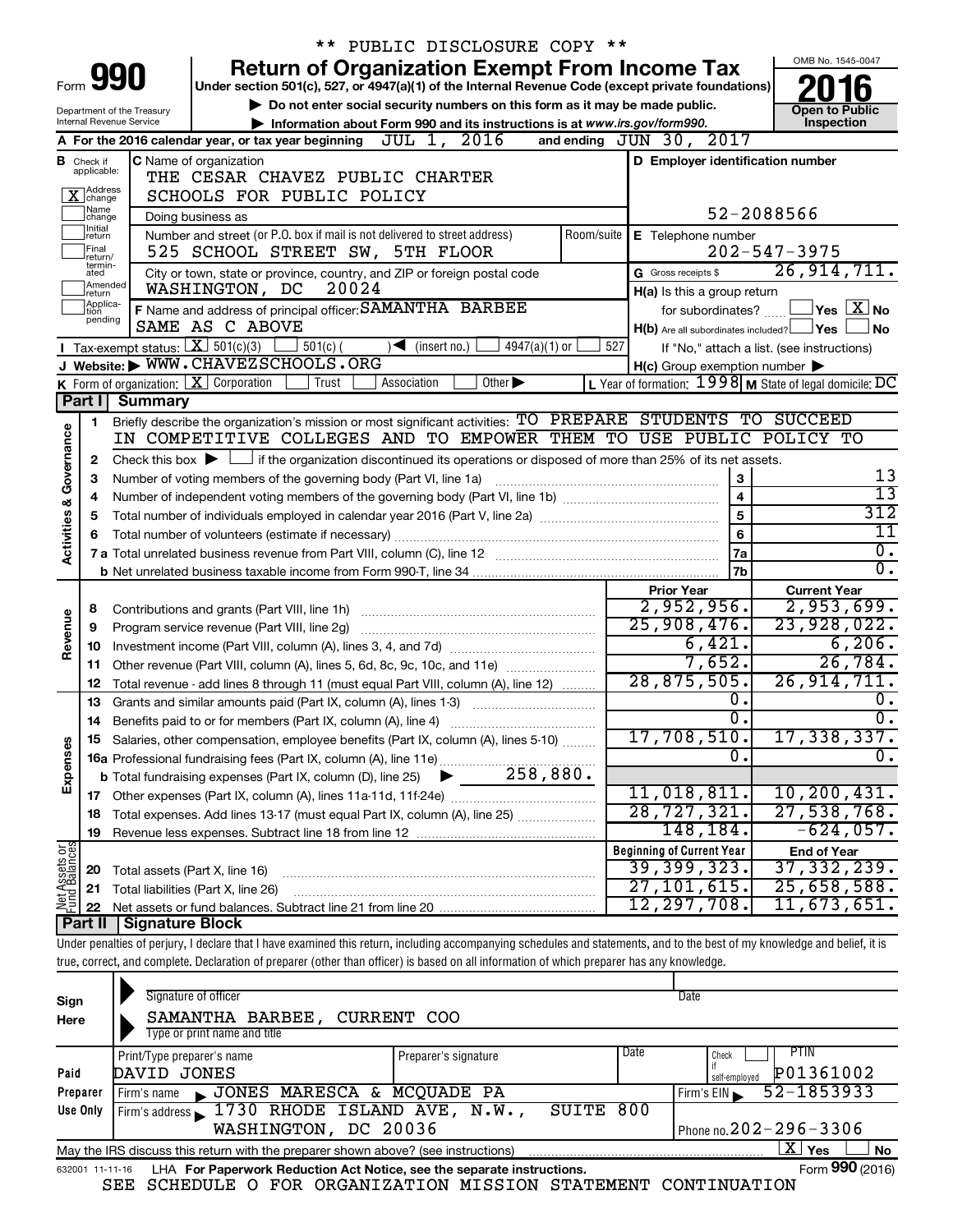| 4b<br>4с       | $\left(\text{Code:}\right)$ $\left(\text{Expenses $}\right)$<br>4d Other program services (Describe in Schedule O.)<br>(Expenses \$<br>4e Total program service expenses | including grants of \$<br>including grants of \$<br>20,807,829.                                                                                                                                                       | ) (Revenue \$<br>) (Revenue \$ | Form 990 (2016)                                                              |
|----------------|--------------------------------------------------------------------------------------------------------------------------------------------------------------------------|-----------------------------------------------------------------------------------------------------------------------------------------------------------------------------------------------------------------------|--------------------------------|------------------------------------------------------------------------------|
|                |                                                                                                                                                                          |                                                                                                                                                                                                                       |                                |                                                                              |
|                |                                                                                                                                                                          |                                                                                                                                                                                                                       |                                |                                                                              |
|                |                                                                                                                                                                          |                                                                                                                                                                                                                       |                                |                                                                              |
|                |                                                                                                                                                                          |                                                                                                                                                                                                                       |                                |                                                                              |
|                |                                                                                                                                                                          |                                                                                                                                                                                                                       |                                |                                                                              |
|                |                                                                                                                                                                          |                                                                                                                                                                                                                       |                                |                                                                              |
|                |                                                                                                                                                                          |                                                                                                                                                                                                                       |                                |                                                                              |
|                |                                                                                                                                                                          |                                                                                                                                                                                                                       |                                |                                                                              |
|                |                                                                                                                                                                          |                                                                                                                                                                                                                       |                                |                                                                              |
|                |                                                                                                                                                                          |                                                                                                                                                                                                                       |                                |                                                                              |
|                |                                                                                                                                                                          |                                                                                                                                                                                                                       |                                |                                                                              |
|                | AFTER SCHOOL ACTIVITIES.                                                                                                                                                 | TUTORING, COLLEGE COUNSELING, INTERNSHIPS, SUMMER SCHOOL AND VARIOUS                                                                                                                                                  |                                |                                                                              |
|                |                                                                                                                                                                          | IN THE DISTRICT OF COLUMBIA ON A FIRST-COME, FIRST-SERVED BASIS. THE<br>SCHOOLS OFFER A COLLEGE PREP CURRICULUM WITH A FOCUS ON PUBLIC POLICY.<br>STUDENTS PARTICIPATE IN VARIOUS PROGRAMS AND ACTIVITIES INCLUDING   |                                |                                                                              |
|                |                                                                                                                                                                          | CESAR CHAVEZ PUBLIC CHARTER SCHOOLS FOR PUBLIC POLICY IS A PUBLIC<br>CHARTER SCHOOL OPERATING THREE CAMPUSES THAT SERVES APPROXIMATELY 1,400<br>STUDENTS IN GRADES 6-12. THE SCHOOLS ARE OPEN TO ANY STUDENT RESIDING |                                |                                                                              |
| 4a (Code:      | revenue, if any, for each program service reported.<br>) (Expenses \$                                                                                                    | Section 501(c)(3) and 501(c)(4) organizations are required to report the amount of grants and allocations to others, the total expenses, and<br>20,807,829. including grants of \$                                    | 23,928,022.<br>(Revenue \$     |                                                                              |
| 4              | If "Yes," describe these changes on Schedule O.                                                                                                                          | Describe the organization's program service accomplishments for each of its three largest program services, as measured by expenses.                                                                                  |                                |                                                                              |
| 3              | If "Yes." describe these new services on Schedule O.                                                                                                                     | Did the organization cease conducting, or make significant changes in how it conducts, any program services?                                                                                                          |                                | $\Box$ Yes $[\overline{\mathrm{X}}]$ No<br>$\Box$ Yes $~\boxed{\text{X}}$ No |
| $\overline{2}$ |                                                                                                                                                                          | Did the organization undertake any significant program services during the year which were not listed on the                                                                                                          |                                |                                                                              |
|                | WORLD.                                                                                                                                                                   | THEM TO USE PUBLIC POLICY TO CREATE A MORE JUST, FREE, AND EQUAL                                                                                                                                                      |                                |                                                                              |
| 1              | Briefly describe the organization's mission:                                                                                                                             | TO PREPARE STUDENTS TO SUCCEED IN COMPETITIVE COLLEGES AND TO EMPOWER                                                                                                                                                 |                                |                                                                              |
|                |                                                                                                                                                                          | Part III   Statement of Program Service Accomplishments                                                                                                                                                               |                                |                                                                              |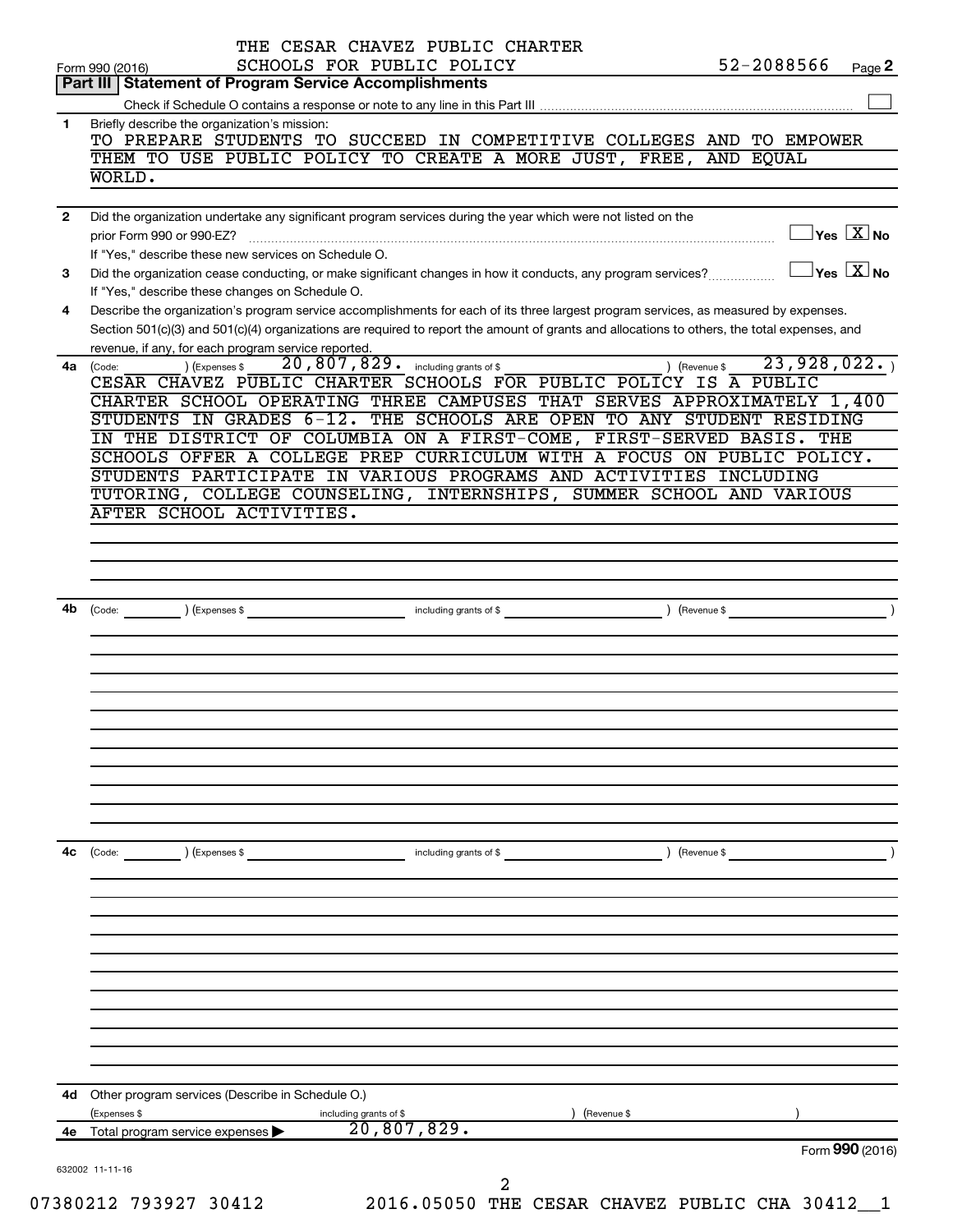**Part IV Checklist of Required Schedules**

### THE CESAR CHAVEZ PUBLIC CHARTER

| Form 990 (2016) | SCHOOLS FOR PUBLIC POLICY | 52-2088566<br>Page 3 |
|-----------------|---------------------------|----------------------|
|-----------------|---------------------------|----------------------|

|    |                                                                                                                                                                                                                                                         |                 | Yes                     | No |
|----|---------------------------------------------------------------------------------------------------------------------------------------------------------------------------------------------------------------------------------------------------------|-----------------|-------------------------|----|
| 1  | Is the organization described in section 501(c)(3) or $4947(a)(1)$ (other than a private foundation)?                                                                                                                                                   |                 |                         |    |
|    | If "Yes." complete Schedule A                                                                                                                                                                                                                           | 1               | х                       |    |
| 2  |                                                                                                                                                                                                                                                         | $\overline{2}$  | $\overline{\textbf{x}}$ |    |
| З  | Did the organization engage in direct or indirect political campaign activities on behalf of or in opposition to candidates for                                                                                                                         |                 |                         |    |
|    |                                                                                                                                                                                                                                                         | З               |                         | x  |
| 4  | Section 501(c)(3) organizations. Did the organization engage in lobbying activities, or have a section 501(h) election in effect                                                                                                                        |                 |                         |    |
|    |                                                                                                                                                                                                                                                         | 4               |                         | x  |
| 5  | Is the organization a section 501(c)(4), 501(c)(5), or 501(c)(6) organization that receives membership dues, assessments, or                                                                                                                            |                 |                         |    |
|    |                                                                                                                                                                                                                                                         | 5               |                         | x  |
| 6  | Did the organization maintain any donor advised funds or any similar funds or accounts for which donors have the right to                                                                                                                               |                 |                         |    |
|    | provide advice on the distribution or investment of amounts in such funds or accounts? If "Yes," complete Schedule D, Part I                                                                                                                            | 6               |                         | x  |
| 7  | Did the organization receive or hold a conservation easement, including easements to preserve open space,                                                                                                                                               |                 |                         |    |
|    | the environment, historic land areas, or historic structures? If "Yes," complete Schedule D, Part II                                                                                                                                                    | $\overline{7}$  |                         | x  |
| 8  | Did the organization maintain collections of works of art, historical treasures, or other similar assets? If "Yes," complete<br>Schedule D, Part III <b>Marting Communities</b> and the Communities and Technical Communities and Technical Communities | 8               |                         | x  |
| 9  | Did the organization report an amount in Part X, line 21, for escrow or custodial account liability, serve as a custodian for                                                                                                                           |                 |                         |    |
|    | amounts not listed in Part X; or provide credit counseling, debt management, credit repair, or debt negotiation services?                                                                                                                               |                 |                         |    |
|    | If "Yes," complete Schedule D, Part IV                                                                                                                                                                                                                  | 9               |                         | x  |
| 10 | Did the organization, directly or through a related organization, hold assets in temporarily restricted endowments, permanent                                                                                                                           | 10              | x                       |    |
| 11 | If the organization's answer to any of the following questions is "Yes," then complete Schedule D, Parts VI, VII, VIII, IX, or X                                                                                                                        |                 |                         |    |
|    | as applicable.                                                                                                                                                                                                                                          |                 |                         |    |
|    | a Did the organization report an amount for land, buildings, and equipment in Part X, line 10? If "Yes," complete Schedule D,                                                                                                                           |                 |                         |    |
|    | Part VI                                                                                                                                                                                                                                                 | 11a             | х                       |    |
|    | <b>b</b> Did the organization report an amount for investments - other securities in Part X, line 12 that is 5% or more of its total                                                                                                                    |                 |                         |    |
|    |                                                                                                                                                                                                                                                         | 11 <sub>b</sub> |                         | х  |
|    | c Did the organization report an amount for investments - program related in Part X, line 13 that is 5% or more of its total                                                                                                                            |                 |                         |    |
|    |                                                                                                                                                                                                                                                         | 11c             |                         | х  |
|    | d Did the organization report an amount for other assets in Part X, line 15 that is 5% or more of its total assets reported in                                                                                                                          |                 |                         |    |
|    |                                                                                                                                                                                                                                                         | 11d             | $\overline{\textbf{x}}$ | х  |
|    |                                                                                                                                                                                                                                                         | 11e             |                         |    |
| f  | Did the organization's separate or consolidated financial statements for the tax year include a footnote that addresses                                                                                                                                 |                 | X                       |    |
|    | the organization's liability for uncertain tax positions under FIN 48 (ASC 740)? If "Yes," complete Schedule D, Part X<br>12a Did the organization obtain separate, independent audited financial statements for the tax year? If "Yes," complete       | 11f             |                         |    |
|    | Schedule D, Parts XI and XII                                                                                                                                                                                                                            | 12a             | х                       |    |
|    | <b>b</b> Was the organization included in consolidated, independent audited financial statements for the tax year?                                                                                                                                      |                 |                         |    |
|    | If "Yes," and if the organization answered "No" to line 12a, then completing Schedule D, Parts XI and XII is optional                                                                                                                                   | 12D             |                         | ▵  |
| 13 |                                                                                                                                                                                                                                                         | 13              | х                       |    |
|    | 14a Did the organization maintain an office, employees, or agents outside of the United States?                                                                                                                                                         | 14a             |                         | x  |
|    | <b>b</b> Did the organization have aggregate revenues or expenses of more than \$10,000 from grantmaking, fundraising, business,                                                                                                                        |                 |                         |    |
|    | investment, and program service activities outside the United States, or aggregate foreign investments valued at \$100,000                                                                                                                              |                 |                         |    |
|    |                                                                                                                                                                                                                                                         | 14b             |                         | x. |
| 15 | Did the organization report on Part IX, column (A), line 3, more than \$5,000 of grants or other assistance to or for any                                                                                                                               |                 |                         |    |
|    |                                                                                                                                                                                                                                                         | 15              |                         | X. |
| 16 | Did the organization report on Part IX, column (A), line 3, more than \$5,000 of aggregate grants or other assistance to                                                                                                                                |                 |                         |    |
|    |                                                                                                                                                                                                                                                         | 16              |                         | X. |
| 17 | Did the organization report a total of more than \$15,000 of expenses for professional fundraising services on Part IX,                                                                                                                                 |                 |                         |    |
|    |                                                                                                                                                                                                                                                         | 17              |                         | X. |
| 18 | Did the organization report more than \$15,000 total of fundraising event gross income and contributions on Part VIII, lines                                                                                                                            |                 |                         |    |
|    |                                                                                                                                                                                                                                                         | 18              |                         | x  |
| 19 | Did the organization report more than \$15,000 of gross income from gaming activities on Part VIII, line 9a? If "Yes,"                                                                                                                                  |                 |                         |    |
|    |                                                                                                                                                                                                                                                         | 19              | $000 \times 10^{-1}$    | x  |

Form (2016) **990**

632003 11-11-16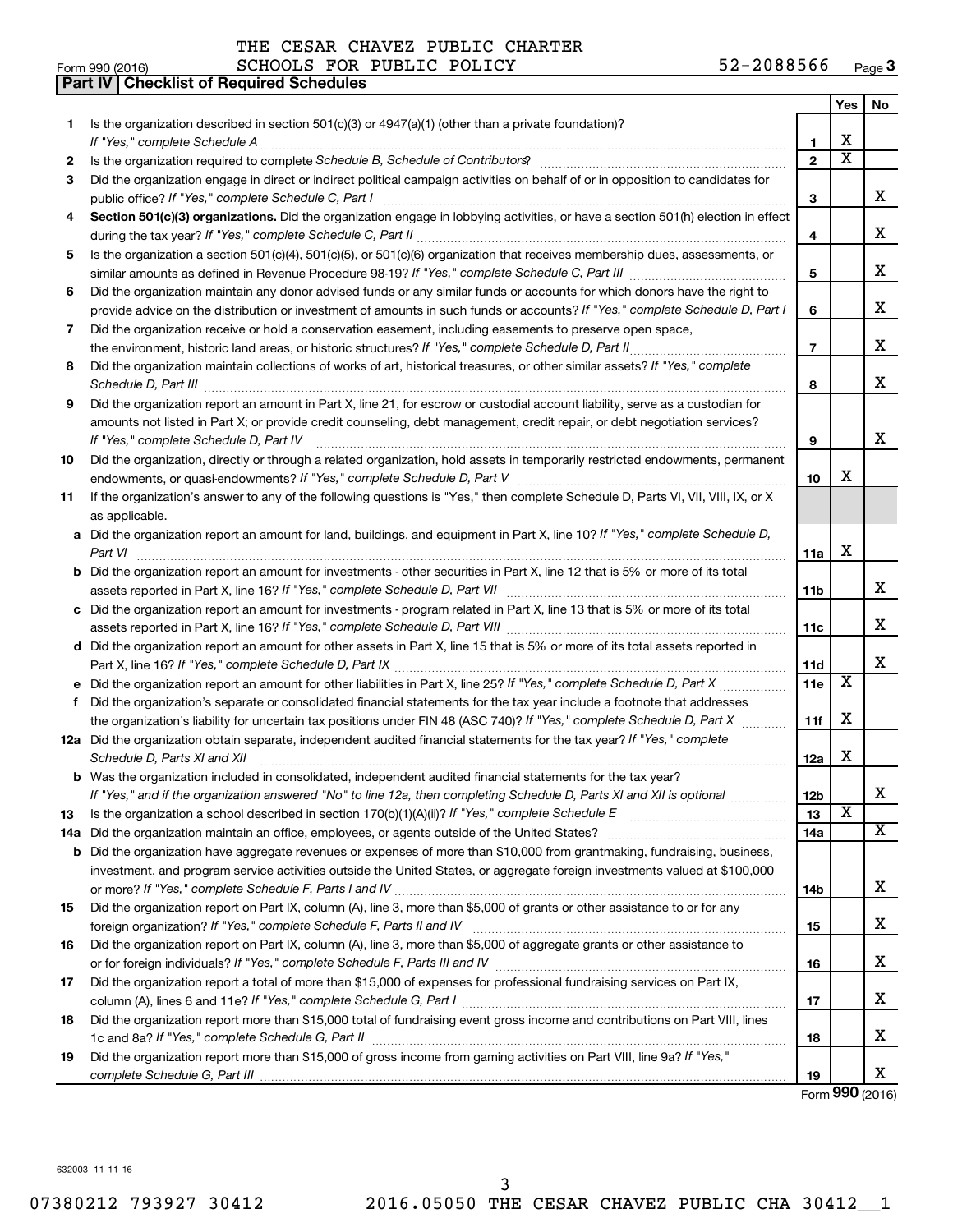| THE CESAR CHAVEZ PUBLIC CHARTER |  |  |  |  |  |
|---------------------------------|--|--|--|--|--|
|---------------------------------|--|--|--|--|--|

| Form 990 (2016) | PUBLIC POLICY<br><b>SCHOOLS</b><br>FOR | $-2088566$<br>Page <b>4</b> |
|-----------------|----------------------------------------|-----------------------------|
|-----------------|----------------------------------------|-----------------------------|

|    | Part IV   Checklist of Required Schedules (continued)                                                                               |                 |     |                       |
|----|-------------------------------------------------------------------------------------------------------------------------------------|-----------------|-----|-----------------------|
|    |                                                                                                                                     |                 | Yes | No                    |
|    | 20a Did the organization operate one or more hospital facilities? If "Yes," complete Schedule H                                     | 20a             |     | X                     |
| b  |                                                                                                                                     | 20 <sub>b</sub> |     |                       |
| 21 | Did the organization report more than \$5,000 of grants or other assistance to any domestic organization or                         |                 |     |                       |
|    |                                                                                                                                     | 21              |     | x                     |
| 22 | Did the organization report more than \$5,000 of grants or other assistance to or for domestic individuals on                       |                 |     |                       |
|    |                                                                                                                                     | 22              |     | х                     |
| 23 | Did the organization answer "Yes" to Part VII, Section A, line 3, 4, or 5 about compensation of the organization's current          |                 |     |                       |
|    | and former officers, directors, trustees, key employees, and highest compensated employees? If "Yes," complete                      |                 |     |                       |
|    | Schedule J <b>Execute Schedule J Execute Schedule J</b>                                                                             | 23              | X   |                       |
|    | 24a Did the organization have a tax-exempt bond issue with an outstanding principal amount of more than \$100,000 as of the         |                 |     |                       |
|    | last day of the year, that was issued after December 31, 2002? If "Yes," answer lines 24b through 24d and complete                  |                 |     |                       |
|    | Schedule K. If "No", go to line 25a                                                                                                 | 24a             | X   |                       |
| b  |                                                                                                                                     | 24 <sub>b</sub> |     | X                     |
|    | c Did the organization maintain an escrow account other than a refunding escrow at any time during the year to defease              |                 |     |                       |
|    |                                                                                                                                     | 24c             |     | х                     |
|    | d Did the organization act as an "on behalf of" issuer for bonds outstanding at any time during the year?                           | 24 <sub>d</sub> |     | $\overline{\text{X}}$ |
|    | 25a Section 501(c)(3), 501(c)(4), and 501(c)(29) organizations. Did the organization engage in an excess benefit                    |                 |     |                       |
|    |                                                                                                                                     | 25a             |     | х                     |
|    | <b>b</b> Is the organization aware that it engaged in an excess benefit transaction with a disqualified person in a prior year, and |                 |     |                       |
|    | that the transaction has not been reported on any of the organization's prior Forms 990 or 990-EZ? If "Yes," complete               |                 |     |                       |
|    | Schedule L, Part I                                                                                                                  | 25b             |     | x                     |
| 26 | Did the organization report any amount on Part X, line 5, 6, or 22 for receivables from or payables to any current or               |                 |     |                       |
|    | former officers, directors, trustees, key employees, highest compensated employees, or disqualified persons? If "Yes,"              |                 |     |                       |
|    | complete Schedule L, Part II                                                                                                        | 26              |     | x                     |
| 27 | Did the organization provide a grant or other assistance to an officer, director, trustee, key employee, substantial                |                 |     |                       |
|    | contributor or employee thereof, a grant selection committee member, or to a 35% controlled entity or family member                 |                 |     |                       |
|    |                                                                                                                                     | 27              |     | x                     |
| 28 | Was the organization a party to a business transaction with one of the following parties (see Schedule L, Part IV                   |                 |     |                       |
|    | instructions for applicable filing thresholds, conditions, and exceptions):                                                         |                 |     |                       |
| а  | A current or former officer, director, trustee, or key employee? If "Yes," complete Schedule L, Part IV                             | 28a             |     | x                     |
| b  | A family member of a current or former officer, director, trustee, or key employee? If "Yes," complete Schedule L, Part IV          | 28 <sub>b</sub> |     | $\overline{\text{X}}$ |
|    | c An entity of which a current or former officer, director, trustee, or key employee (or a family member thereof) was an officer,   |                 |     |                       |
|    | director, trustee, or direct or indirect owner? If "Yes," complete Schedule L, Part IV.                                             | 28c             |     | x                     |
| 29 |                                                                                                                                     | 29              |     | X                     |
| 30 | Did the organization receive contributions of art, historical treasures, or other similar assets, or qualified conservation         |                 |     |                       |
|    |                                                                                                                                     | 30              |     | Χ                     |
| 31 | Did the organization liquidate, terminate, or dissolve and cease operations?                                                        |                 |     |                       |
|    |                                                                                                                                     | 31              |     | х                     |
| 32 | Did the organization sell, exchange, dispose of, or transfer more than 25% of its net assets?/f "Yes," complete                     |                 |     |                       |
|    |                                                                                                                                     | 32              |     | х                     |
| 33 | Did the organization own 100% of an entity disregarded as separate from the organization under Regulations                          |                 |     |                       |
|    |                                                                                                                                     | 33              |     | x                     |
| 34 | Was the organization related to any tax-exempt or taxable entity? If "Yes," complete Schedule R, Part II, III, or IV, and           |                 |     |                       |
|    | Part V, line 1                                                                                                                      | 34              |     | х                     |
|    |                                                                                                                                     | 35a             |     | $\overline{\text{X}}$ |
|    | b If "Yes" to line 35a, did the organization receive any payment from or engage in any transaction with a controlled entity         |                 |     |                       |
|    |                                                                                                                                     | 35 <sub>b</sub> |     |                       |
| 36 | Section 501(c)(3) organizations. Did the organization make any transfers to an exempt non-charitable related organization?          |                 |     |                       |
|    |                                                                                                                                     | 36              |     | x.                    |
| 37 | Did the organization conduct more than 5% of its activities through an entity that is not a related organization                    |                 |     |                       |
|    |                                                                                                                                     | 37              |     | х                     |
| 38 | Did the organization complete Schedule O and provide explanations in Schedule O for Part VI, lines 11b and 19?                      |                 |     |                       |
|    |                                                                                                                                     | 38              | х   |                       |
|    |                                                                                                                                     |                 |     | Form 990 (2016)       |

632004 11-11-16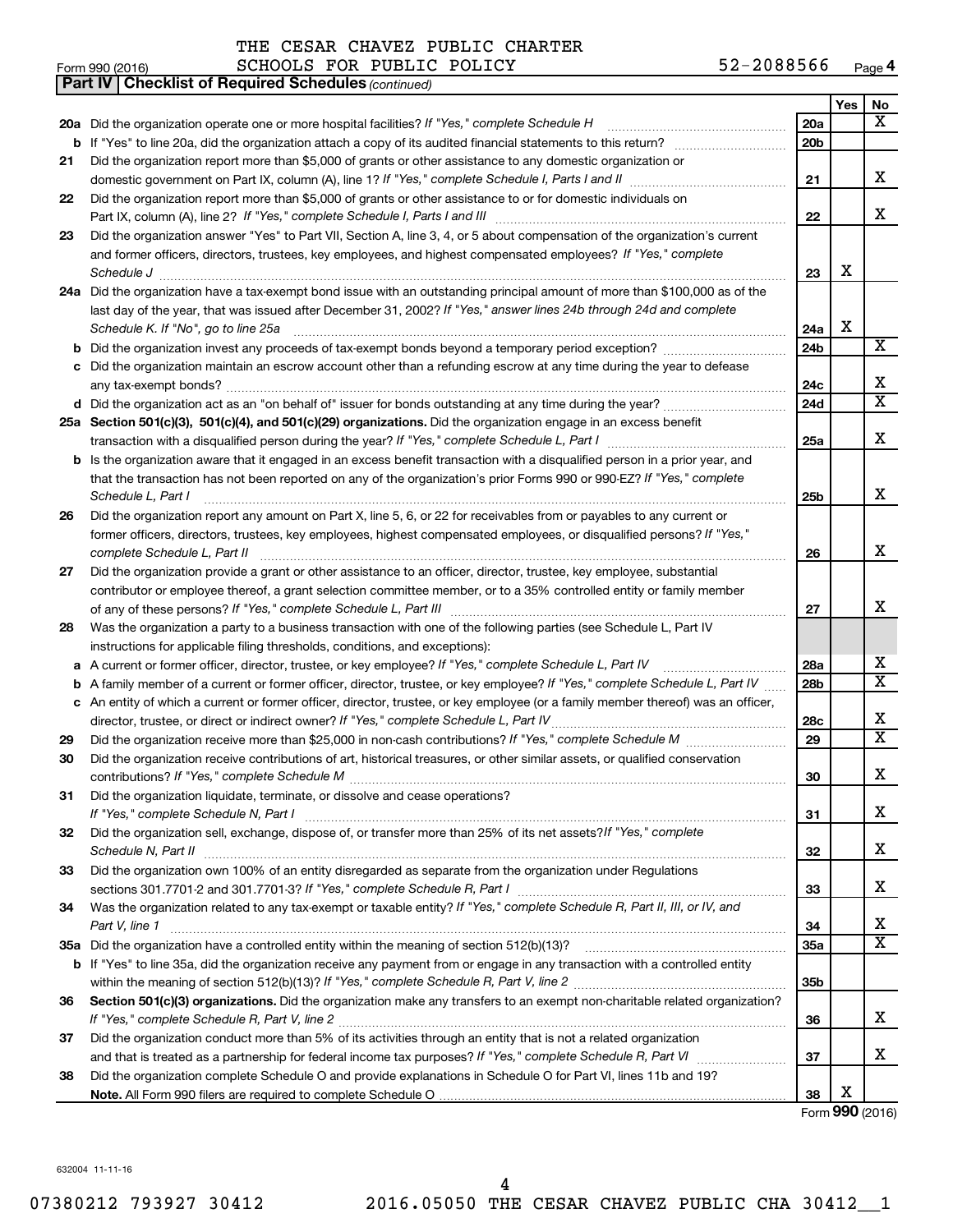|  |                                                                                | THE CESAR CHAVEZ PUBLIC CHARTER |
|--|--------------------------------------------------------------------------------|---------------------------------|
|  | $G \cap T \cap T \cap T$ $G \cap T \cap T$ $G \cap T \cap T$ $G \cap T \cap T$ |                                 |

|         | Part V<br><b>Statements Regarding Other IRS Filings and Tax Compliance</b>                                                                                                                                                                       |                |         |                |     |                         |
|---------|--------------------------------------------------------------------------------------------------------------------------------------------------------------------------------------------------------------------------------------------------|----------------|---------|----------------|-----|-------------------------|
|         | Check if Schedule O contains a response or note to any line in this Part V                                                                                                                                                                       |                |         |                |     |                         |
|         |                                                                                                                                                                                                                                                  |                |         |                | Yes | No                      |
| 1a      | Enter the number reported in Box 3 of Form 1096. Enter -0- if not applicable                                                                                                                                                                     | 1a             | 64<br>0 |                |     |                         |
| b       | Enter the number of Forms W-2G included in line 1a. Enter -0- if not applicable                                                                                                                                                                  | 1 <sub>b</sub> |         |                |     |                         |
|         | Did the organization comply with backup withholding rules for reportable payments to vendors and reportable gaming                                                                                                                               |                |         |                |     |                         |
|         |                                                                                                                                                                                                                                                  |                |         | 1c             | х   |                         |
|         | 2a Enter the number of employees reported on Form W-3, Transmittal of Wage and Tax Statements,                                                                                                                                                   |                | 312     |                |     |                         |
|         | filed for the calendar year ending with or within the year covered by this return <i>manumumumum</i>                                                                                                                                             | 2a             |         |                | X   |                         |
|         | <b>b</b> If at least one is reported on line 2a, did the organization file all required federal employment tax returns?                                                                                                                          |                |         | 2 <sub>b</sub> |     |                         |
|         | Note. If the sum of lines 1a and 2a is greater than 250, you may be required to e-file (see instructions) <i>managereroum</i>                                                                                                                    |                |         |                |     | х                       |
|         | 3a Did the organization have unrelated business gross income of \$1,000 or more during the year?                                                                                                                                                 |                |         | За<br>3b       |     |                         |
|         |                                                                                                                                                                                                                                                  |                |         |                |     |                         |
|         | 4a At any time during the calendar year, did the organization have an interest in, or a signature or other authority over, a<br>financial account in a foreign country (such as a bank account, securities account, or other financial account)? |                |         | 4a             |     | x                       |
|         | <b>b</b> If "Yes," enter the name of the foreign country: $\blacktriangleright$                                                                                                                                                                  |                |         |                |     |                         |
|         | See instructions for filing requirements for FinCEN Form 114, Report of Foreign Bank and Financial Accounts (FBAR).                                                                                                                              |                |         |                |     |                         |
| 5а      |                                                                                                                                                                                                                                                  |                |         | 5a             |     | х                       |
| b       |                                                                                                                                                                                                                                                  |                |         | 5b             |     | $\overline{\text{X}}$   |
| с       |                                                                                                                                                                                                                                                  |                |         | 5c             |     |                         |
|         | 6a Does the organization have annual gross receipts that are normally greater than \$100,000, and did the organization solicit                                                                                                                   |                |         |                |     |                         |
|         |                                                                                                                                                                                                                                                  |                |         | 6a             |     | х                       |
|         | <b>b</b> If "Yes," did the organization include with every solicitation an express statement that such contributions or gifts                                                                                                                    |                |         |                |     |                         |
|         |                                                                                                                                                                                                                                                  |                |         | 6b             |     |                         |
| 7       | Organizations that may receive deductible contributions under section 170(c).                                                                                                                                                                    |                |         |                |     |                         |
|         | Did the organization receive a payment in excess of \$75 made partly as a contribution and partly for goods and services provided to the payor?                                                                                                  |                |         | 7a             |     | x                       |
|         |                                                                                                                                                                                                                                                  |                |         | 7b             |     |                         |
|         | c Did the organization sell, exchange, or otherwise dispose of tangible personal property for which it was required                                                                                                                              |                |         |                |     |                         |
|         |                                                                                                                                                                                                                                                  |                |         | 7c             |     | x                       |
|         |                                                                                                                                                                                                                                                  | 7d             |         |                |     |                         |
| е       |                                                                                                                                                                                                                                                  |                |         | 7е             |     | х                       |
|         |                                                                                                                                                                                                                                                  |                |         | 7f             |     | $\overline{\texttt{x}}$ |
|         | If the organization received a contribution of qualified intellectual property, did the organization file Form 8899 as required?                                                                                                                 |                |         | 7g             |     |                         |
| h       | If the organization received a contribution of cars, boats, airplanes, or other vehicles, did the organization file a Form 1098-C?                                                                                                               |                |         | 7h             |     |                         |
| 8       | Sponsoring organizations maintaining donor advised funds. Did a donor advised fund maintained by the                                                                                                                                             |                |         |                |     |                         |
|         |                                                                                                                                                                                                                                                  |                |         | 8              |     |                         |
| 9       | Sponsoring organizations maintaining donor advised funds.                                                                                                                                                                                        |                |         |                |     |                         |
|         |                                                                                                                                                                                                                                                  |                |         | эа             |     |                         |
|         |                                                                                                                                                                                                                                                  |                |         | 9b             |     |                         |
| 10      | Section 501(c)(7) organizations. Enter:                                                                                                                                                                                                          |                |         |                |     |                         |
| а       | Gross receipts, included on Form 990, Part VIII, line 12, for public use of club facilities                                                                                                                                                      | 10a<br>10b     |         |                |     |                         |
| b<br>11 | Section 501(c)(12) organizations. Enter:                                                                                                                                                                                                         |                |         |                |     |                         |
| а       |                                                                                                                                                                                                                                                  | 11a            |         |                |     |                         |
| b       | Gross income from other sources (Do not net amounts due or paid to other sources against                                                                                                                                                         |                |         |                |     |                         |
|         |                                                                                                                                                                                                                                                  | 11b            |         |                |     |                         |
|         | 12a Section 4947(a)(1) non-exempt charitable trusts. Is the organization filing Form 990 in lieu of Form 1041?                                                                                                                                   |                |         | 12a            |     |                         |
|         | <b>b</b> If "Yes," enter the amount of tax-exempt interest received or accrued during the year                                                                                                                                                   | 12b            |         |                |     |                         |
| 13      | Section 501(c)(29) qualified nonprofit health insurance issuers.                                                                                                                                                                                 |                |         |                |     |                         |
|         | a Is the organization licensed to issue qualified health plans in more than one state?                                                                                                                                                           |                |         | 1За            |     |                         |
|         | Note. See the instructions for additional information the organization must report on Schedule O.                                                                                                                                                |                |         |                |     |                         |
|         | <b>b</b> Enter the amount of reserves the organization is required to maintain by the states in which the                                                                                                                                        |                |         |                |     |                         |
|         |                                                                                                                                                                                                                                                  | 13b            |         |                |     |                         |
|         |                                                                                                                                                                                                                                                  | 13c            |         |                |     |                         |
|         | 14a Did the organization receive any payments for indoor tanning services during the tax year?                                                                                                                                                   |                |         | 14a            |     | x                       |
|         |                                                                                                                                                                                                                                                  |                |         | 14b            |     |                         |

| Form 990 (2016) |  |
|-----------------|--|
|-----------------|--|

632005 11-11-16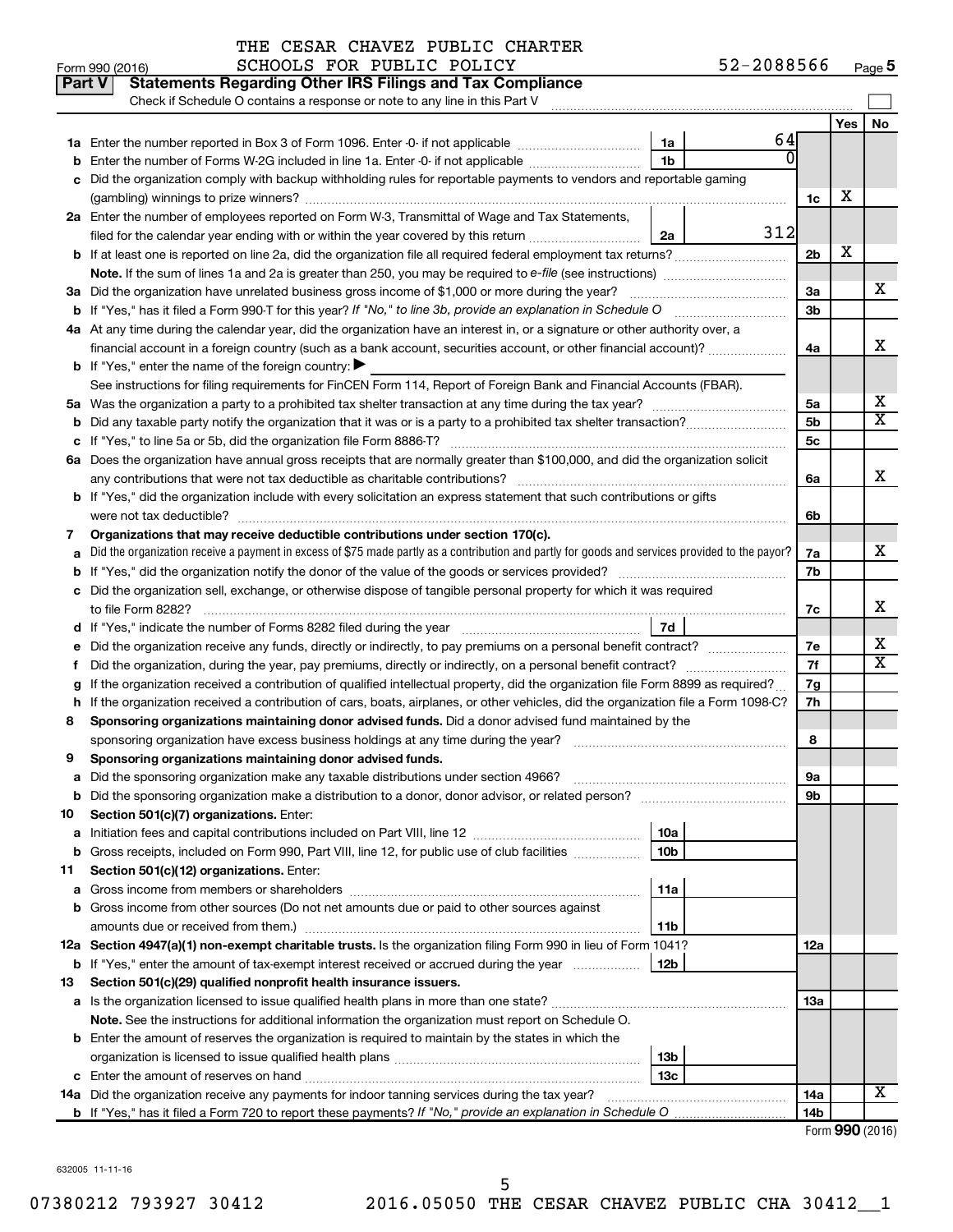**Yes No**

| <b>Part VI Governance, Management, and Disclosure</b> For each "Yes" response to lines 2 through 7b below, and for a "No" response |                         |
|------------------------------------------------------------------------------------------------------------------------------------|-------------------------|
| to line 8a, 8b, or 10b below, describe the circumstances, processes, or changes in Schedule O. See instructions.                   |                         |
| Check if Schedule O contains a response or note to any line in this Part VI                                                        | $\overline{\mathbf{X}}$ |
| <b>Section A. Governing Body and Management</b>                                                                                    |                         |

|     | 13<br>1a Enter the number of voting members of the governing body at the end of the tax year <i>manumum</i><br>1a                                                 |                 |                         |                         |
|-----|-------------------------------------------------------------------------------------------------------------------------------------------------------------------|-----------------|-------------------------|-------------------------|
|     | If there are material differences in voting rights among members of the governing body, or if the governing                                                       |                 |                         |                         |
|     | body delegated broad authority to an executive committee or similar committee, explain in Schedule O.                                                             |                 |                         |                         |
| b   | 13<br>Enter the number of voting members included in line 1a, above, who are independent<br>1b                                                                    |                 |                         |                         |
| 2   | Did any officer, director, trustee, or key employee have a family relationship or a business relationship with any other                                          |                 |                         |                         |
|     |                                                                                                                                                                   | $\mathbf{2}$    |                         | x                       |
| 3   | Did the organization delegate control over management duties customarily performed by or under the direct supervision                                             |                 |                         |                         |
|     |                                                                                                                                                                   | 3               |                         | х                       |
| 4   | Did the organization make any significant changes to its governing documents since the prior Form 990 was filed?                                                  | 4               |                         | $\overline{\mathbf{x}}$ |
| 5   |                                                                                                                                                                   | 5               |                         | х                       |
| 6   |                                                                                                                                                                   | 6               |                         | х                       |
| 7a  | Did the organization have members, stockholders, or other persons who had the power to elect or appoint one or                                                    |                 |                         |                         |
|     |                                                                                                                                                                   | 7a              |                         | x                       |
|     | b Are any governance decisions of the organization reserved to (or subject to approval by) members, stockholders, or                                              |                 |                         |                         |
|     |                                                                                                                                                                   | 7b              |                         | x                       |
| 8   | Did the organization contemporaneously document the meetings held or written actions undertaken during the year by the following:                                 |                 | х                       |                         |
| а   |                                                                                                                                                                   | 8а              | $\overline{\textbf{x}}$ |                         |
| b   |                                                                                                                                                                   | 8b              |                         |                         |
| 9   | Is there any officer, director, trustee, or key employee listed in Part VII, Section A, who cannot be reached at the                                              |                 |                         | x                       |
|     | Section B. Policies (This Section B requests information about policies not required by the Internal Revenue Code.)                                               | 9               |                         |                         |
|     |                                                                                                                                                                   |                 | Yes                     | No                      |
|     |                                                                                                                                                                   | 10a             |                         | x                       |
|     | b If "Yes," did the organization have written policies and procedures governing the activities of such chapters, affiliates,                                      |                 |                         |                         |
|     |                                                                                                                                                                   | 10 <sub>b</sub> |                         |                         |
|     | 11a Has the organization provided a complete copy of this Form 990 to all members of its governing body before filing the form?                                   | 11a             | X                       |                         |
| b   | Describe in Schedule O the process, if any, used by the organization to review this Form 990.                                                                     |                 |                         |                         |
| 12a | Did the organization have a written conflict of interest policy? If "No," go to line 13                                                                           | 12a             | X                       |                         |
| b   | Were officers, directors, or trustees, and key employees required to disclose annually interests that could give rise to conflicts?                               | 12 <sub>b</sub> | X                       |                         |
| c   | Did the organization regularly and consistently monitor and enforce compliance with the policy? If "Yes," describe                                                |                 |                         |                         |
|     | in Schedule O how this was done manufactured and continuum and contact the way of the set of the set of the schedule O how this was done                          | 12c             | Х                       |                         |
| 13  |                                                                                                                                                                   | 13              | $\overline{\mathbf{X}}$ |                         |
| 14  |                                                                                                                                                                   | 14              | х                       |                         |
| 15  | Did the process for determining compensation of the following persons include a review and approval by independent                                                |                 |                         |                         |
|     | persons, comparability data, and contemporaneous substantiation of the deliberation and decision?                                                                 |                 |                         |                         |
| а   |                                                                                                                                                                   | <b>15a</b>      |                         | х                       |
|     |                                                                                                                                                                   | 15b             |                         | x                       |
|     | If "Yes" to line 15a or 15b, describe the process in Schedule O (see instructions).                                                                               |                 |                         |                         |
|     | 16a Did the organization invest in, contribute assets to, or participate in a joint venture or similar arrangement with a                                         |                 |                         | х                       |
|     | taxable entity during the year?<br>b If "Yes," did the organization follow a written policy or procedure requiring the organization to evaluate its participation | 16a             |                         |                         |
|     | in joint venture arrangements under applicable federal tax law, and take steps to safeguard the organization's                                                    |                 |                         |                         |
|     | exempt status with respect to such arrangements?                                                                                                                  | 16b             |                         |                         |
|     | <b>Section C. Disclosure</b>                                                                                                                                      |                 |                         |                         |
| 17  | <b>NONE</b><br>List the states with which a copy of this Form 990 is required to be filed $\blacktriangleright$                                                   |                 |                         |                         |
| 18  | Section 6104 requires an organization to make its Forms 1023 (or 1024 if applicable), 990, and 990-T (Section 501(c)(3)s only) available                          |                 |                         |                         |
|     | for public inspection. Indicate how you made these available. Check all that apply.                                                                               |                 |                         |                         |
|     | $\lfloor x \rfloor$ Upon request<br>Other (explain in Schedule O)<br>Own website<br>Another's website                                                             |                 |                         |                         |
| 19  | Describe in Schedule O whether (and if so, how) the organization made its governing documents, conflict of interest policy, and financial                         |                 |                         |                         |
|     | statements available to the public during the tax year.                                                                                                           |                 |                         |                         |
| 20  | State the name, address, and telephone number of the person who possesses the organization's books and records:                                                   |                 |                         |                         |
|     | THE ORGANIZATION - 202-547-3975                                                                                                                                   |                 |                         |                         |
|     | 20024<br>525 SCHOOL STREET SW, 5TH FLOOR, WASHINGTON,<br>DC                                                                                                       |                 |                         |                         |
|     | 632006 11-11-16<br>6                                                                                                                                              |                 |                         | Form 990 (2016)         |
|     |                                                                                                                                                                   |                 |                         |                         |

07380212 793927 30412 2016.05050 THE CESAR CHAVEZ PUBLIC CHA 30412\_1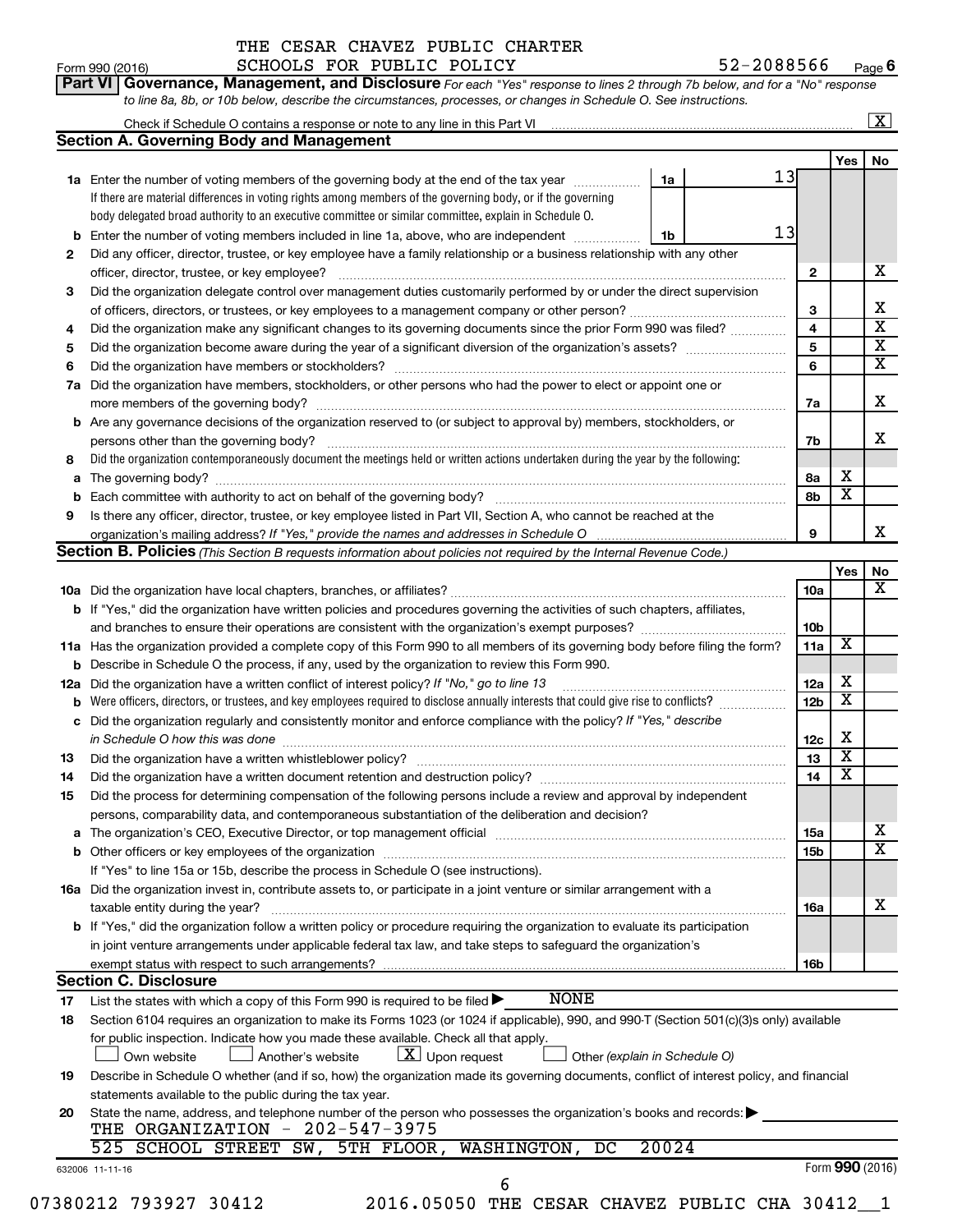| THE CESAR CHAVEZ PUBLIC CHARTER |  |
|---------------------------------|--|
|---------------------------------|--|

 $\Box$ 

|  |                                        |  | Part VII Compensation of Officers, Directors, Trustees, Key Employees, Highest Compensated |  |
|--|----------------------------------------|--|--------------------------------------------------------------------------------------------|--|
|  | Encolation and boding orders Assistant |  |                                                                                            |  |

### **Employees, and Independent Contractors**

Check if Schedule O contains a response or note to any line in this Part VII

**Section A. Officers, Directors, Trustees, Key Employees, and Highest Compensated Employees**

**1a**  Complete this table for all persons required to be listed. Report compensation for the calendar year ending with or within the organization's tax year.

**•** List all of the organization's current officers, directors, trustees (whether individuals or organizations), regardless of amount of compensation. Enter -0- in columns  $(D)$ ,  $(E)$ , and  $(F)$  if no compensation was paid.

**•** List all of the organization's **current** key employees, if any. See instructions for definition of "key employee."

**•** List the organization's five current highest compensated employees (other than an officer, director, trustee, or key employee) who received reportable compensation (Box 5 of Form W-2 and/or Box 7 of Form 1099-MISC) of more than \$100,000 from the organization and any related organizations.

**•** List all of the organization's former officers, key employees, and highest compensated employees who received more than \$100,000 of reportable compensation from the organization and any related organizations.

**•** List all of the organization's former directors or trustees that received, in the capacity as a former director or trustee of the organization, more than \$10,000 of reportable compensation from the organization and any related organizations.

List persons in the following order: individual trustees or directors; institutional trustees; officers; key employees; highest compensated employees; and former such persons.

Check this box if neither the organization nor any related organization compensated any current officer, director, or trustee.  $\Box$ 

| (A)                               | (B)                    |                                |                                                                  |             | (C)          |                                 |        | (D)                             | (E)             | (F)                      |
|-----------------------------------|------------------------|--------------------------------|------------------------------------------------------------------|-------------|--------------|---------------------------------|--------|---------------------------------|-----------------|--------------------------|
| Name and Title                    | Average                |                                | (do not check more than one                                      | Position    |              |                                 |        | Reportable                      | Reportable      | Estimated                |
|                                   | hours per              |                                | box, unless person is both an<br>officer and a director/trustee) |             |              |                                 |        | compensation                    | compensation    | amount of                |
|                                   | week                   |                                |                                                                  |             |              |                                 |        | from                            | from related    | other                    |
|                                   | (list any<br>hours for | Individual trustee or director |                                                                  |             |              |                                 |        | the                             | organizations   | compensation<br>from the |
|                                   | related                |                                |                                                                  |             |              |                                 |        | organization<br>(W-2/1099-MISC) | (W-2/1099-MISC) | organization             |
|                                   | organizations          |                                |                                                                  |             |              |                                 |        |                                 |                 | and related              |
|                                   | below                  |                                | Institutional trustee                                            |             | Key employee |                                 |        |                                 |                 | organizations            |
|                                   | line)                  |                                |                                                                  | Officer     |              | Highest compensated<br>employee | Former |                                 |                 |                          |
| RICK TORRES<br>(1)                | 1.00                   |                                |                                                                  |             |              |                                 |        |                                 |                 |                          |
| BOARD CO-CHAIR                    |                        | X                              |                                                                  | $\mathbf X$ |              |                                 |        | $\mathbf 0$ .                   | $\mathbf 0$ .   | $\mathbf 0$ .            |
| SULEE STINSON CLAY<br>(2)         | 1.00                   |                                |                                                                  |             |              |                                 |        |                                 |                 |                          |
| BOARD CO-CHAIR                    |                        | $\mathbf X$                    |                                                                  | $\mathbf X$ |              |                                 |        | $\mathbf 0$ .                   | $\mathbf 0$ .   | $0$ .                    |
| BETHANY LITTLE<br>(3)             | 1.00                   |                                |                                                                  |             |              |                                 |        |                                 |                 |                          |
| <b>BOARD VICE CHAIR</b>           |                        | $\mathbf X$                    |                                                                  | X           |              |                                 |        | $\mathbf 0$ .                   | $\mathbf 0$ .   | $\mathbf 0$ .            |
| ANDRE BHATIA<br>(4)               | 1.00                   |                                |                                                                  |             |              |                                 |        |                                 |                 |                          |
| TREASURER                         |                        | X                              |                                                                  | $\mathbf X$ |              |                                 |        | 0                               | 0               | $\mathbf 0$ .            |
| (5)<br>KATHERINE BIHR             | 1.00                   |                                |                                                                  |             |              |                                 |        |                                 |                 |                          |
| IMMEDIATE PAST BOARD CHAIR        |                        | X                              |                                                                  |             |              |                                 |        | $\mathbf 0$ .                   | $\mathbf 0$ .   | 0.                       |
| IRASEMA SALCIDO<br>(6)            | 1.00                   |                                |                                                                  |             |              |                                 |        |                                 |                 |                          |
| <b>BOARD MEMBER</b>               |                        | X                              |                                                                  |             |              |                                 |        | $\mathbf 0$ .                   | $\mathbf 0$ .   | 0.                       |
| <b>DEBRA DRUMHELLER</b><br>(7)    | 1.00                   |                                |                                                                  |             |              |                                 |        |                                 |                 |                          |
| <b>BOARD MEMBER</b>               |                        | X                              |                                                                  |             |              |                                 |        | $\mathbf 0$ .                   | $\mathbf 0$ .   | $\mathbf 0$ .            |
| CRAIGRICK IRVING<br>(8)           | 1.00                   |                                |                                                                  |             |              |                                 |        |                                 |                 |                          |
| <b>BOARD MEMBER</b>               |                        | X                              |                                                                  |             |              |                                 |        | 0                               | $\mathbf 0$     | $\mathbf 0$ .            |
| <b>JAMAAL MOBLEY</b><br>(9)       | 1.00                   |                                |                                                                  |             |              |                                 |        |                                 |                 |                          |
| <b>BOARD MEMBER</b>               |                        | X                              |                                                                  |             |              |                                 |        | 0                               | $\mathbf 0$ .   | $\mathbf 0$ .            |
| (10) DARRYL ROBINSON              | 1.00                   |                                |                                                                  |             |              |                                 |        |                                 |                 |                          |
| <b>BOARD MEMBER</b>               |                        | X                              |                                                                  |             |              |                                 |        | $\mathbf 0$ .                   | $\mathbf 0$ .   | 0.                       |
| (11) LOREN TRULL                  | 1.00                   |                                |                                                                  |             |              |                                 |        |                                 |                 |                          |
| <b>BOARD MEMBER</b>               |                        | $\mathbf X$                    |                                                                  |             |              |                                 |        | $\mathbf 0$ .                   | $\mathbf 0$ .   | $\mathbf 0$ .            |
| (12) KEN JOINER                   | 1.00                   |                                |                                                                  |             |              |                                 |        |                                 |                 |                          |
| PARENT REPRESENTATIVE             |                        | $\mathbf X$                    |                                                                  |             |              |                                 |        | 0                               | $\mathbf 0$     | $\mathbf 0$ .            |
| (13) JESSICA CARPENTER MD         | 1.00                   |                                |                                                                  |             |              |                                 |        |                                 |                 |                          |
| PARENT REP 12/16-5/17             |                        | X                              |                                                                  |             |              |                                 |        | 0                               | 0.              | $\mathbf 0$ .            |
| (14) CHANTESE ALSTON              | 1.00                   |                                |                                                                  |             |              |                                 |        |                                 |                 |                          |
| PARENT REPRESENTATIVE             |                        | $\mathbf X$                    |                                                                  |             |              |                                 |        | $\mathbf 0$ .                   | $\mathbf 0$     | $\mathbf 0$ .            |
| (15) WENDY WILKINSON              | 1.00                   |                                |                                                                  |             |              |                                 |        |                                 |                 |                          |
| BOARD MEMBER UNTIL MAY 2017       |                        | $\mathbf X$                    |                                                                  |             |              |                                 |        | 0.                              | 0.              | 0.                       |
| (16) BETTY MORGAN, PHD.           | 1.00                   |                                |                                                                  |             |              |                                 |        |                                 |                 |                          |
| BOARD MEMBER UNTIL DEC 2016       |                        | $\mathbf X$                    |                                                                  |             |              |                                 |        | $\mathbf 0$                     | $\mathbf 0$     | $\mathbf 0$ .            |
| (17) JOAN MASSEY                  | 40.00                  |                                |                                                                  |             |              |                                 |        |                                 |                 |                          |
| CHIEF EXE. OFFICER UNTIL OCT 2016 |                        |                                |                                                                  | $\mathbf X$ |              |                                 |        | 166,757.                        | $\mathbf 0$ .   | 10, 105.                 |
| 632007 11-11-16                   |                        |                                |                                                                  |             |              |                                 |        |                                 |                 | Form 990 (2016)          |

7

Form (2016) **990**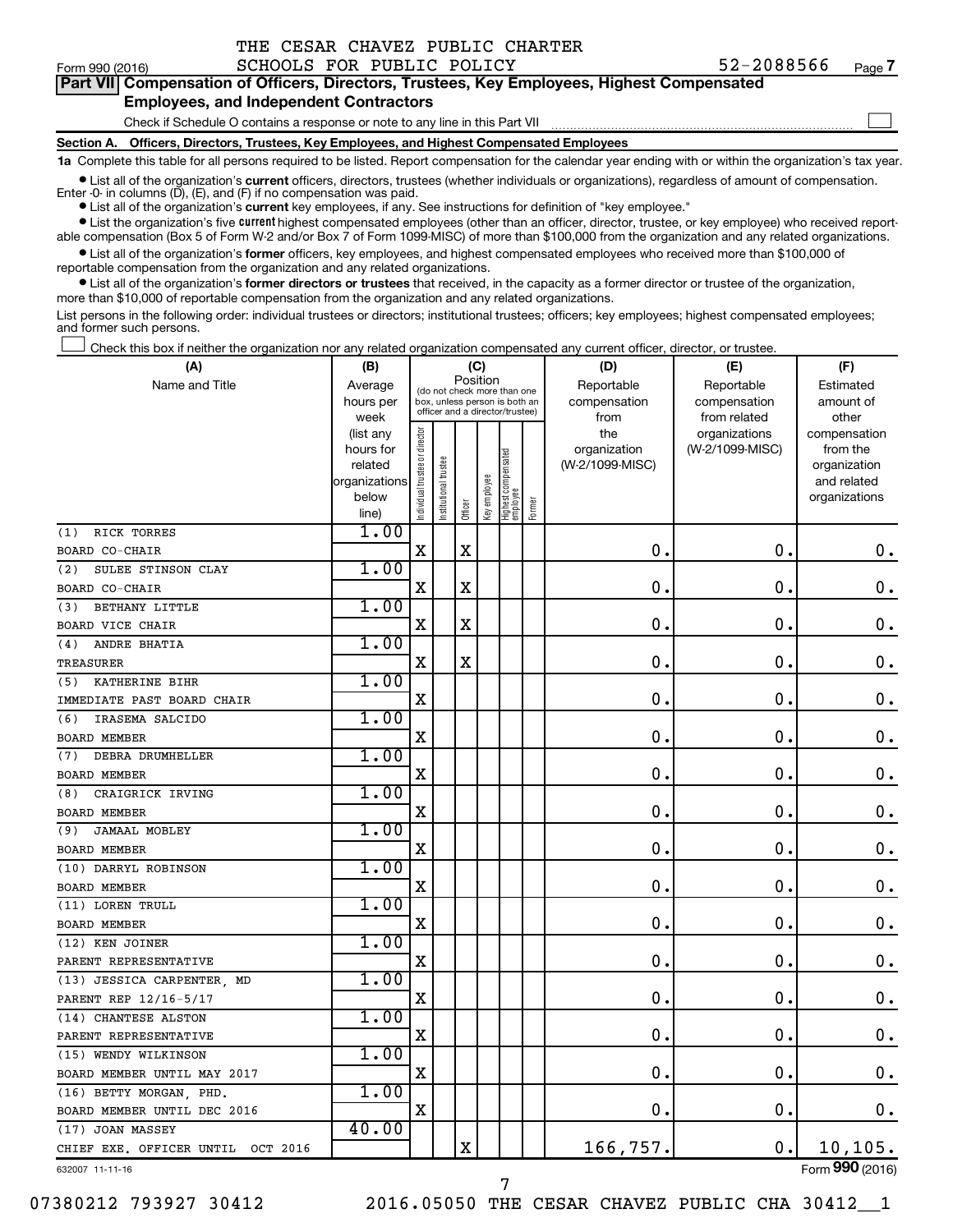| . . |  |  |  |
|-----|--|--|--|

52-2088566 Page 8

| SCHOOLS FOR PUBLIC POLICY<br>Form 990 (2016)                                                                                                 |               |                               |                                                              |          |              |                                  |        |                         | 52-2088566      |                  |              | Page 8           |
|----------------------------------------------------------------------------------------------------------------------------------------------|---------------|-------------------------------|--------------------------------------------------------------|----------|--------------|----------------------------------|--------|-------------------------|-----------------|------------------|--------------|------------------|
| <b>Part VII</b><br>Section A. Officers, Directors, Trustees, Key Employees, and Highest Compensated Employees (continued)                    |               |                               |                                                              |          |              |                                  |        |                         |                 |                  |              |                  |
| (A)                                                                                                                                          | (B)           |                               |                                                              | (C)      |              |                                  |        | (D)                     | (E)             |                  |              | (F)              |
| Name and title                                                                                                                               | Average       |                               |                                                              | Position |              |                                  |        | Reportable              | Reportable      |                  |              | Estimated        |
|                                                                                                                                              | hours per     |                               | (do not check more than one<br>box, unless person is both an |          |              |                                  |        | compensation            | compensation    |                  |              | amount of        |
|                                                                                                                                              | week          |                               | officer and a director/trustee)                              |          |              |                                  |        | from                    | from related    |                  |              | other            |
|                                                                                                                                              | (list any     |                               |                                                              |          |              |                                  |        | the                     | organizations   |                  |              | compensation     |
|                                                                                                                                              | hours for     |                               |                                                              |          |              |                                  |        | organization            | (W-2/1099-MISC) |                  |              | from the         |
|                                                                                                                                              | related       |                               |                                                              |          |              |                                  |        | (W-2/1099-MISC)         |                 |                  |              | organization     |
|                                                                                                                                              | organizations |                               |                                                              |          |              |                                  |        |                         |                 |                  |              | and related      |
|                                                                                                                                              | below         | ndividual trustee or director | Institutional trustee                                        |          |              |                                  |        |                         |                 |                  |              | organizations    |
|                                                                                                                                              | line)         |                               |                                                              | Officer  | Key employee | Highest compensated<br> employee | Former |                         |                 |                  |              |                  |
| (18) KEON TOYER                                                                                                                              | 40.00         |                               |                                                              |          |              |                                  |        |                         |                 |                  |              |                  |
| CHIEF OPERATING OFFICER                                                                                                                      |               |                               |                                                              | X        |              |                                  |        | 123,531.                |                 | 0.               |              | 7,916.           |
| (19) TRACY WRIGHT                                                                                                                            | 40.00         |                               |                                                              |          |              |                                  |        |                         |                 |                  |              |                  |
| CHIEF OF STAFF                                                                                                                               |               |                               |                                                              |          |              | X                                |        | 140,091.                |                 | $\mathbf 0$ .    |              | 13,703.          |
| (20) MARLA DEAN                                                                                                                              | 40.00         |                               |                                                              |          |              |                                  |        |                         |                 |                  |              |                  |
|                                                                                                                                              |               |                               |                                                              |          |              |                                  |        |                         |                 | 0.               |              |                  |
| EXE. DIRECTOR OF SCHOOLS                                                                                                                     |               |                               |                                                              |          |              | Χ                                |        | 126,663.                |                 |                  |              | 0.               |
| (21) ROBERT MURPHY                                                                                                                           | 40.00         |                               |                                                              |          |              |                                  |        |                         |                 |                  |              |                  |
| EXE. DIR. OF TEACHING & LE                                                                                                                   |               |                               |                                                              |          |              | Χ                                |        | 120,979.                |                 | $\mathbf 0$ .    |              | 13,281.          |
| (22) WILLIAM E. MASSEY                                                                                                                       | 40.00         |                               |                                                              |          |              |                                  |        |                         |                 |                  |              |                  |
| PRINCIPAL                                                                                                                                    |               |                               |                                                              |          |              | X                                |        | 114,528.                |                 | 0.               |              | 6,996.           |
| (23) TAMERIA J. LEWIS                                                                                                                        | 40.00         |                               |                                                              |          |              |                                  |        |                         |                 |                  |              |                  |
| COMPLIANCE OFFICER                                                                                                                           |               |                               |                                                              |          |              | X                                |        | 113,252.                |                 | 0.               |              | 7,078.           |
|                                                                                                                                              |               |                               |                                                              |          |              |                                  |        |                         |                 |                  |              |                  |
|                                                                                                                                              |               |                               |                                                              |          |              |                                  |        |                         |                 |                  |              |                  |
|                                                                                                                                              |               |                               |                                                              |          |              |                                  |        |                         |                 |                  |              |                  |
|                                                                                                                                              |               |                               |                                                              |          |              |                                  |        |                         |                 |                  |              |                  |
|                                                                                                                                              |               |                               |                                                              |          |              |                                  |        |                         |                 |                  |              |                  |
|                                                                                                                                              |               |                               |                                                              |          |              |                                  |        |                         |                 |                  |              |                  |
|                                                                                                                                              |               |                               |                                                              |          |              |                                  |        |                         |                 |                  |              |                  |
| 1b Sub-total                                                                                                                                 |               |                               |                                                              |          |              |                                  |        | 905, 801.               |                 | $\overline{0}$ . |              | 59,079.          |
| c Total from continuation sheets to Part VII, Section A manuscreen by                                                                        |               |                               |                                                              |          |              |                                  |        | σ.                      |                 | $\overline{0}$ . |              | $\overline{0}$ . |
|                                                                                                                                              |               |                               |                                                              |          |              |                                  |        | 905, 801.               |                 | $\overline{0}$ . |              | 59,079.          |
| Total number of individuals (including but not limited to those listed above) who received more than \$100,000 of reportable<br>$\mathbf{2}$ |               |                               |                                                              |          |              |                                  |        |                         |                 |                  |              |                  |
| compensation from the organization $\blacktriangleright$                                                                                     |               |                               |                                                              |          |              |                                  |        |                         |                 |                  |              | 10               |
|                                                                                                                                              |               |                               |                                                              |          |              |                                  |        |                         |                 |                  |              | Yes<br>No        |
| 3<br>Did the organization list any former officer, director, or trustee, key employee, or highest compensated employee on                    |               |                               |                                                              |          |              |                                  |        |                         |                 |                  |              |                  |
|                                                                                                                                              |               |                               |                                                              |          |              |                                  |        |                         |                 |                  |              | X                |
| line 1a? If "Yes," complete Schedule J for such individual manufacture content to the successive complete schedu                             |               |                               |                                                              |          |              |                                  |        |                         |                 |                  | 3            |                  |
| For any individual listed on line 1a, is the sum of reportable compensation and other compensation from the organization                     |               |                               |                                                              |          |              |                                  |        |                         |                 |                  |              |                  |
| and related organizations greater than \$150,000? If "Yes," complete Schedule J for such individual                                          |               |                               |                                                              |          |              |                                  |        |                         |                 |                  | 4            | х                |
| Did any person listed on line 1a receive or accrue compensation from any unrelated organization or individual for services<br>5.             |               |                               |                                                              |          |              |                                  |        |                         |                 |                  |              |                  |
|                                                                                                                                              |               |                               |                                                              |          |              |                                  |        |                         |                 |                  | 5            | X                |
| <b>Section B. Independent Contractors</b>                                                                                                    |               |                               |                                                              |          |              |                                  |        |                         |                 |                  |              |                  |
| Complete this table for your five highest compensated independent contractors that received more than \$100,000 of compensation from<br>1.   |               |                               |                                                              |          |              |                                  |        |                         |                 |                  |              |                  |
| the organization. Report compensation for the calendar year ending with or within the organization's tax year.                               |               |                               |                                                              |          |              |                                  |        |                         |                 |                  |              |                  |
| (A)                                                                                                                                          |               |                               |                                                              |          |              |                                  |        | (B)                     |                 |                  | (C)          |                  |
| Name and business address                                                                                                                    |               |                               |                                                              |          |              |                                  |        | Description of services |                 |                  | Compensation |                  |
| TOP SPANISH CAFE AND CATERING                                                                                                                |               |                               |                                                              |          |              |                                  |        |                         |                 |                  |              |                  |
| 3451 GEORGIA AVE. NW, WASHINGTON, DC 20010                                                                                                   |               |                               |                                                              |          |              |                                  |        | <b>FOOD SERVICES</b>    |                 |                  |              | 496,990.         |
|                                                                                                                                              |               |                               |                                                              |          |              |                                  |        |                         |                 |                  |              |                  |
| SMART CLEANING SOLUTIONS, 8121 HADDINGTON                                                                                                    |               |                               |                                                              |          |              |                                  |        |                         |                 |                  |              |                  |
| CT., FAIRFAX STATION, VA 22039                                                                                                               |               |                               |                                                              |          |              |                                  |        | CLEANING SERVICES       |                 |                  |              | 470,721.         |
| <b>ALIGN STAFFING</b>                                                                                                                        |               |                               |                                                              |          |              |                                  |        |                         |                 |                  |              |                  |
| 111 K STREET NE, WASHINGTON, DC 20002                                                                                                        |               |                               |                                                              |          |              |                                  |        | STAFFING SERVICES       |                 |                  |              | 339,728.         |
| ELITE GROUP SOLUTIONS, INC., 1369 NEW YORK                                                                                                   |               |                               |                                                              |          |              |                                  |        |                         |                 |                  |              |                  |
| AVE., NE, WASHINGTON, DC 20002                                                                                                               |               |                               |                                                              |          |              |                                  |        | SPECIAL ED SERVICES     |                 |                  |              | 332,022.         |
| SPECIAL EDUCATION RESOURCES, 6915 LAUREL                                                                                                     |               |                               |                                                              |          |              |                                  |        |                         |                 |                  |              |                  |
| BOWIE RD., SUITE 205, BOWIE, MD 20715                                                                                                        |               |                               |                                                              |          |              |                                  |        | SPECIAL ED SERVICES     |                 |                  |              | 165,278.         |
| 2 Total number of independent contractors (including but not limited to those listed above) who received more than                           |               |                               |                                                              |          |              |                                  |        |                         |                 |                  |              |                  |
| \$100,000 of compensation from the organization >                                                                                            |               |                               |                                                              |          | 10           |                                  |        |                         |                 |                  |              |                  |
|                                                                                                                                              |               |                               |                                                              |          |              |                                  |        |                         |                 |                  |              |                  |

632008 11-11-16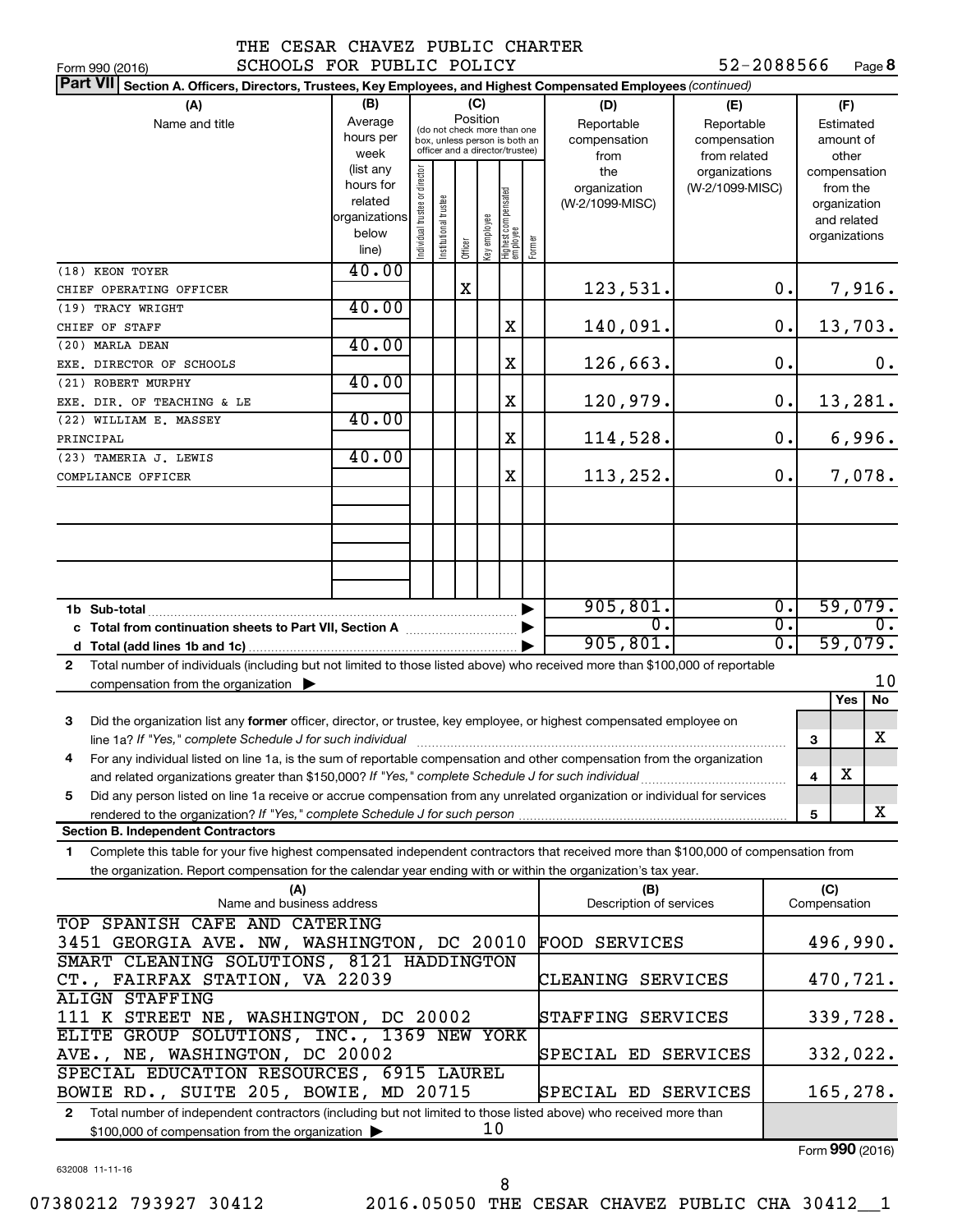|                                                           | <b>Part VIII</b> | <b>Statement of Revenue</b>                                                                           |                      |                      |                                                 |                                         |                                                                    |
|-----------------------------------------------------------|------------------|-------------------------------------------------------------------------------------------------------|----------------------|----------------------|-------------------------------------------------|-----------------------------------------|--------------------------------------------------------------------|
|                                                           |                  | Check if Schedule O contains a response or note to any line in this Part VIII                         |                      |                      |                                                 |                                         |                                                                    |
|                                                           |                  |                                                                                                       |                      | (A)<br>Total revenue | (B)<br>Related or<br>exempt function<br>revenue | (C)<br>Unrelated<br>business<br>revenue | (D)<br>Revenuè excluded<br>trom tax under<br>sections<br>512 - 514 |
| Contributions, Gifts, Grants<br>and Other Similar Amounts |                  | 1 a Federated campaigns<br>1a                                                                         |                      |                      |                                                 |                                         |                                                                    |
|                                                           |                  | 1 <sub>b</sub>                                                                                        |                      |                      |                                                 |                                         |                                                                    |
|                                                           |                  | 1 <sub>c</sub><br>c Fundraising events                                                                |                      |                      |                                                 |                                         |                                                                    |
|                                                           |                  | 1 <sub>d</sub><br>d Related organizations                                                             |                      |                      |                                                 |                                         |                                                                    |
|                                                           |                  | e Government grants (contributions)<br>1e                                                             | 2,884,271.           |                      |                                                 |                                         |                                                                    |
|                                                           |                  | f All other contributions, gifts, grants, and                                                         |                      |                      |                                                 |                                         |                                                                    |
|                                                           |                  | similar amounts not included above<br>1f                                                              | 69,428.              |                      |                                                 |                                         |                                                                    |
|                                                           |                  | g Noncash contributions included in lines 1a-1f: \$                                                   |                      |                      |                                                 |                                         |                                                                    |
|                                                           |                  |                                                                                                       |                      | 2,953,699.           |                                                 |                                         |                                                                    |
|                                                           |                  |                                                                                                       | <b>Business Code</b> |                      |                                                 |                                         |                                                                    |
|                                                           | 2а               | PER PUPIL APPROPRIATIONS                                                                              | 900099               | 19,866,034.          | 19,866,034.                                     |                                         |                                                                    |
|                                                           |                  | PER PUPIL FACILITY ALLOWANCE                                                                          | 900099               | 3,983,100.           | 3,983,100.                                      |                                         |                                                                    |
|                                                           |                  | STUDENT ACTIVITY FEES                                                                                 | 900099               | 78,888.              | 78,888                                          |                                         |                                                                    |
|                                                           | d                |                                                                                                       |                      |                      |                                                 |                                         |                                                                    |
| Program Service<br>Revenue                                | е                | f All other program service revenue                                                                   |                      |                      |                                                 |                                         |                                                                    |
|                                                           |                  |                                                                                                       |                      | 23,928,022.          |                                                 |                                         |                                                                    |
|                                                           | 3                | Investment income (including dividends, interest, and                                                 |                      |                      |                                                 |                                         |                                                                    |
|                                                           |                  |                                                                                                       |                      | 6, 206.              |                                                 |                                         | 6, 206.                                                            |
|                                                           | 4                | Income from investment of tax-exempt bond proceeds                                                    |                      |                      |                                                 |                                         |                                                                    |
|                                                           | 5                |                                                                                                       |                      |                      |                                                 |                                         |                                                                    |
|                                                           |                  | (i) Real                                                                                              | (ii) Personal        |                      |                                                 |                                         |                                                                    |
|                                                           |                  | 6 a Gross rents<br>$\ldots \ldots \ldots \ldots \ldots$                                               |                      |                      |                                                 |                                         |                                                                    |
|                                                           |                  | <b>b</b> Less: rental expenses                                                                        |                      |                      |                                                 |                                         |                                                                    |
|                                                           |                  | <b>c</b> Rental income or (loss) $\ldots$                                                             |                      |                      |                                                 |                                         |                                                                    |
|                                                           |                  |                                                                                                       |                      |                      |                                                 |                                         |                                                                    |
|                                                           |                  | 7 a Gross amount from sales of<br>(i) Securities                                                      | (ii) Other           |                      |                                                 |                                         |                                                                    |
|                                                           |                  | assets other than inventory                                                                           |                      |                      |                                                 |                                         |                                                                    |
|                                                           |                  | <b>b</b> Less: cost or other basis                                                                    |                      |                      |                                                 |                                         |                                                                    |
|                                                           |                  | and sales expenses                                                                                    |                      |                      |                                                 |                                         |                                                                    |
|                                                           |                  |                                                                                                       |                      |                      |                                                 |                                         |                                                                    |
|                                                           |                  |                                                                                                       |                      |                      |                                                 |                                         |                                                                    |
| <b>Other Revenue</b>                                      |                  | 8 a Gross income from fundraising events (not  <br>including \$<br>and the control of the control of  |                      |                      |                                                 |                                         |                                                                    |
|                                                           |                  | contributions reported on line 1c). See                                                               |                      |                      |                                                 |                                         |                                                                    |
|                                                           |                  |                                                                                                       |                      |                      |                                                 |                                         |                                                                    |
|                                                           |                  |                                                                                                       |                      |                      |                                                 |                                         |                                                                    |
|                                                           |                  | c Net income or (loss) from fundraising events                                                        |                      |                      |                                                 |                                         |                                                                    |
|                                                           |                  | 9 a Gross income from gaming activities. See                                                          |                      |                      |                                                 |                                         |                                                                    |
|                                                           |                  |                                                                                                       |                      |                      |                                                 |                                         |                                                                    |
|                                                           |                  | <b>b</b> Less: direct expenses <b>contained b</b>                                                     |                      |                      |                                                 |                                         |                                                                    |
|                                                           |                  | c Net income or (loss) from gaming activities                                                         |                      |                      |                                                 |                                         |                                                                    |
|                                                           |                  | 10 a Gross sales of inventory, less returns                                                           |                      |                      |                                                 |                                         |                                                                    |
|                                                           |                  |                                                                                                       |                      |                      |                                                 |                                         |                                                                    |
|                                                           |                  | <b>b</b> Less: cost of goods sold $\ldots$ <b>b</b><br>c Net income or (loss) from sales of inventory |                      |                      |                                                 |                                         |                                                                    |
|                                                           |                  | Miscellaneous Revenue                                                                                 | <b>Business Code</b> |                      |                                                 |                                         |                                                                    |
|                                                           |                  | 11 a RECOVERY OF BAD DEBT                                                                             | 900099               | 23,563.              |                                                 |                                         | 23,563.                                                            |
|                                                           |                  | <b>b</b> REFUNDS AND REBATES                                                                          | 900099               | 3,221.               |                                                 |                                         | 3,221.                                                             |
|                                                           | с                |                                                                                                       |                      |                      |                                                 |                                         |                                                                    |
|                                                           |                  |                                                                                                       |                      |                      |                                                 |                                         |                                                                    |
|                                                           |                  |                                                                                                       | ▶                    | 26,784.              |                                                 |                                         |                                                                    |
|                                                           | 12               |                                                                                                       |                      | 26, 914, 711.        | 23,928,022.                                     | 0.                                      | 32,990.                                                            |
|                                                           | 632009 11-11-16  |                                                                                                       |                      |                      |                                                 |                                         | Form 990 (2016)                                                    |

07380212 793927 30412 2016.05050 THE CESAR CHAVEZ PUBLIC CHA 30412\_1 9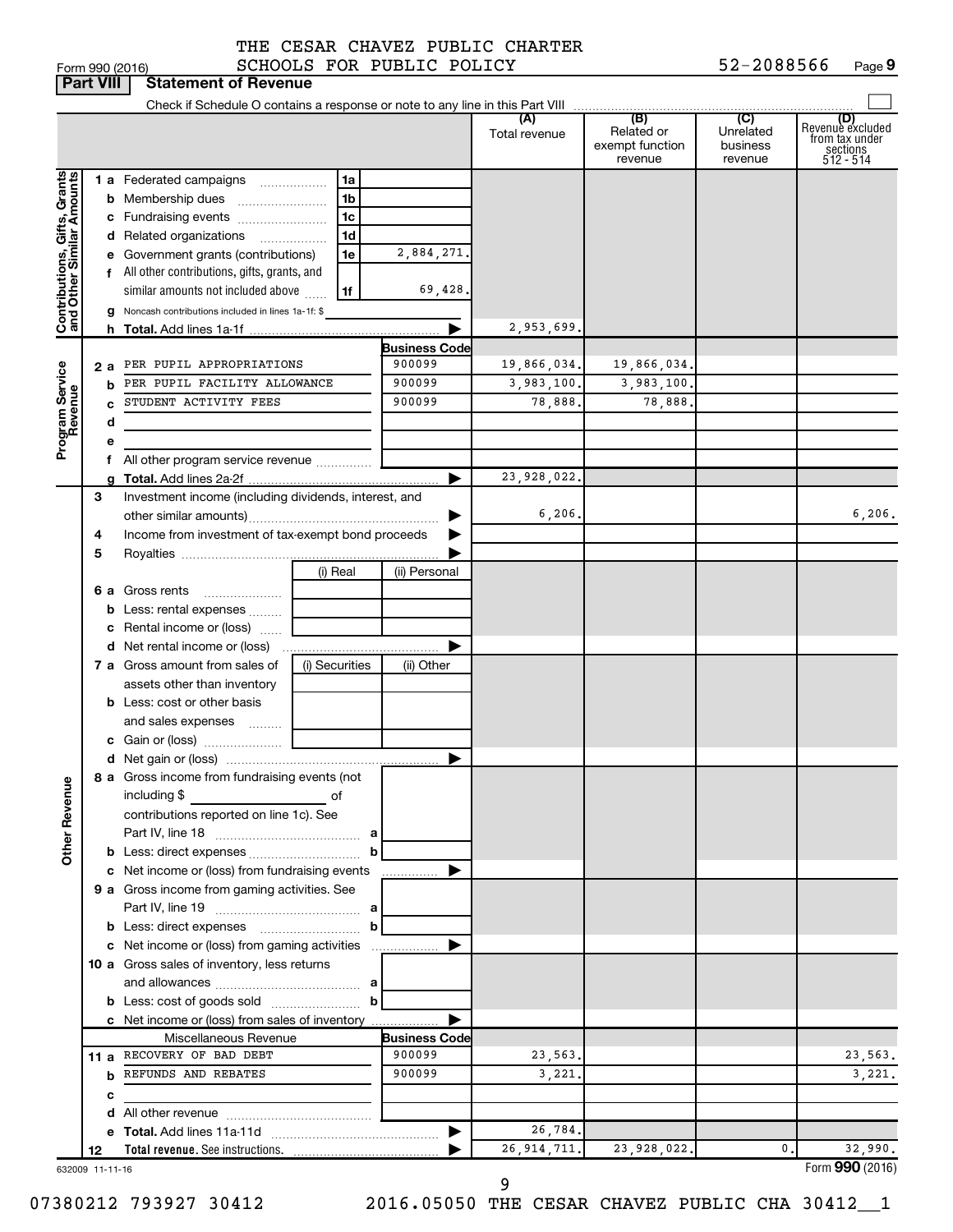### Form 990 (2016)  $SCHOOLS$  FOR PUBLIC POLICY  $52-2088566$  Page THE CESAR CHAVEZ PUBLIC CHARTER

|          | <b>Part IX Statement of Functional Expenses</b>                                                                                                             |                       |                                    |                                           |                                |
|----------|-------------------------------------------------------------------------------------------------------------------------------------------------------------|-----------------------|------------------------------------|-------------------------------------------|--------------------------------|
|          | Section 501(c)(3) and 501(c)(4) organizations must complete all columns. All other organizations must complete column (A).                                  |                       |                                    |                                           |                                |
|          | Check if Schedule O contains a response or note to any line in this Part IX                                                                                 |                       |                                    |                                           |                                |
|          | Do not include amounts reported on lines 6b,<br>7b, 8b, 9b, and 10b of Part VIII.                                                                           | (A)<br>Total expenses | (B)<br>Program service<br>expenses | (C)<br>Management and<br>general expenses | (D)<br>Fundraising<br>expenses |
| 1.       | Grants and other assistance to domestic organizations                                                                                                       |                       |                                    |                                           |                                |
|          | and domestic governments. See Part IV, line 21                                                                                                              |                       |                                    |                                           |                                |
| 2        | Grants and other assistance to domestic                                                                                                                     |                       |                                    |                                           |                                |
|          | individuals. See Part IV, line 22                                                                                                                           |                       |                                    |                                           |                                |
| 3        | Grants and other assistance to foreign                                                                                                                      |                       |                                    |                                           |                                |
|          | organizations, foreign governments, and foreign                                                                                                             |                       |                                    |                                           |                                |
|          | individuals. See Part IV, lines 15 and 16                                                                                                                   |                       |                                    |                                           |                                |
| 4        | Benefits paid to or for members                                                                                                                             |                       |                                    |                                           |                                |
| 5        | Compensation of current officers, directors,                                                                                                                |                       |                                    |                                           |                                |
|          | trustees, and key employees                                                                                                                                 | 247,008.              | 182,786.                           | 61,752.                                   | 2,470.                         |
| 6        | Compensation not included above, to disqualified                                                                                                            |                       |                                    |                                           |                                |
|          | persons (as defined under section 4958(f)(1)) and                                                                                                           |                       |                                    |                                           |                                |
|          | persons described in section 4958(c)(3)(B)                                                                                                                  | 14,459,161.           |                                    | 3,614,791.                                |                                |
| 7        |                                                                                                                                                             |                       | 10,699,779.                        |                                           | 144,591.                       |
| 8        | Pension plan accruals and contributions (include                                                                                                            | 151,265.              | 111,936.                           | 37,816.                                   | 1,513.                         |
|          | section 401(k) and 403(b) employer contributions)                                                                                                           | 1,325,147.            | 980,609.                           | 331,287.                                  | 13,251.                        |
| 9        |                                                                                                                                                             | 1, 155, 756.          | 855, 259.                          | 288,939.                                  | 11,558.                        |
| 10<br>11 | Fees for services (non-employees):                                                                                                                          |                       |                                    |                                           |                                |
| a        |                                                                                                                                                             |                       |                                    |                                           |                                |
| b        |                                                                                                                                                             | 120, 309.             | 75, 350.                           | 44,959.                                   |                                |
| с        |                                                                                                                                                             | 292, 443.             | 200.                               | 292, 243.                                 |                                |
| d        |                                                                                                                                                             |                       |                                    |                                           |                                |
| е        | Professional fundraising services. See Part IV, line 17                                                                                                     |                       |                                    |                                           |                                |
| f        | Investment management fees                                                                                                                                  |                       |                                    |                                           |                                |
| a        | Other. (If line 11g amount exceeds 10% of line 25,                                                                                                          |                       |                                    |                                           |                                |
|          | column (A) amount, list line 11g expenses on Sch O.)                                                                                                        | 936,056.              | 922,568.                           |                                           | 13,488.                        |
| 12       |                                                                                                                                                             | 137, 140.             | 101,484.                           | 34, 285.                                  | 1,371.                         |
| 13       |                                                                                                                                                             | 902,407.              | 667,781.                           | 225,602.                                  | 9,024.                         |
| 14       |                                                                                                                                                             |                       |                                    |                                           |                                |
| 15       |                                                                                                                                                             |                       |                                    |                                           |                                |
| 16       |                                                                                                                                                             | 1,936,066.            | 1,432,689.                         | 484,017.                                  | 19,360.                        |
| 17       | Travel                                                                                                                                                      | $6,784$ .             | 5,020.                             | 1,696.                                    | 68.                            |
| 18       | Payments of travel or entertainment expenses                                                                                                                |                       |                                    |                                           |                                |
|          | for any federal, state, or local public officials                                                                                                           |                       |                                    |                                           | 21.                            |
| 19       | Conferences, conventions, and meetings                                                                                                                      | 2,127.<br>1,880,597.  | 1,574.<br>1,391,642.               | 532.<br>470,149.                          | 18,806.                        |
| 20       | Interest                                                                                                                                                    |                       |                                    |                                           |                                |
| 21       |                                                                                                                                                             | 1,602,013.            | 1,185,490.                         | 400,503.                                  | 16,020.                        |
| 22<br>23 | Depreciation, depletion, and amortization<br>Insurance                                                                                                      | 240, 334.             | 177,847.                           | 60,084.                                   | 2,403.                         |
| 24       | Other expenses. Itemize expenses not covered                                                                                                                |                       |                                    |                                           |                                |
|          | above. (List miscellaneous expenses in line 24e. If line<br>24e amount exceeds 10% of line 25, column (A)<br>amount, list line 24e expenses on Schedule O.) |                       |                                    |                                           |                                |
| a        | DIRECT STUDENT COSTS                                                                                                                                        | 1,650,538.            | 1,650,538.                         |                                           |                                |
| b        | CHARTER SCHOOL BOARD AD                                                                                                                                     | 292, 220.             | 216, 243.                          | 73,055.                                   | 2,922.                         |
| C        | PROFESSIONAL DEVELOPMEN                                                                                                                                     | 101, 965.             | 75,454.                            | 25,491.                                   | 1,020.                         |
| d        | DUES AND SUBSCRIPTIONS                                                                                                                                      | 60,900.               | 45,066.                            | 15,225.                                   | 609.                           |
| е        | All other expenses                                                                                                                                          | 38,532.               | 28,514.                            | 9,633.                                    | 385.                           |
| 25       | Total functional expenses. Add lines 1 through 24e                                                                                                          | 27,538,768.           | 20,807,829.                        | 6,472,059.                                | 258,880.                       |
| 26       | Joint costs. Complete this line only if the organization                                                                                                    |                       |                                    |                                           |                                |
|          | reported in column (B) joint costs from a combined                                                                                                          |                       |                                    |                                           |                                |
|          | educational campaign and fundraising solicitation.                                                                                                          |                       |                                    |                                           |                                |
|          | Check here $\blacktriangleright$<br>if following SOP 98-2 (ASC 958-720)                                                                                     |                       |                                    |                                           |                                |

632010 11-11-16

Form (2016) **990**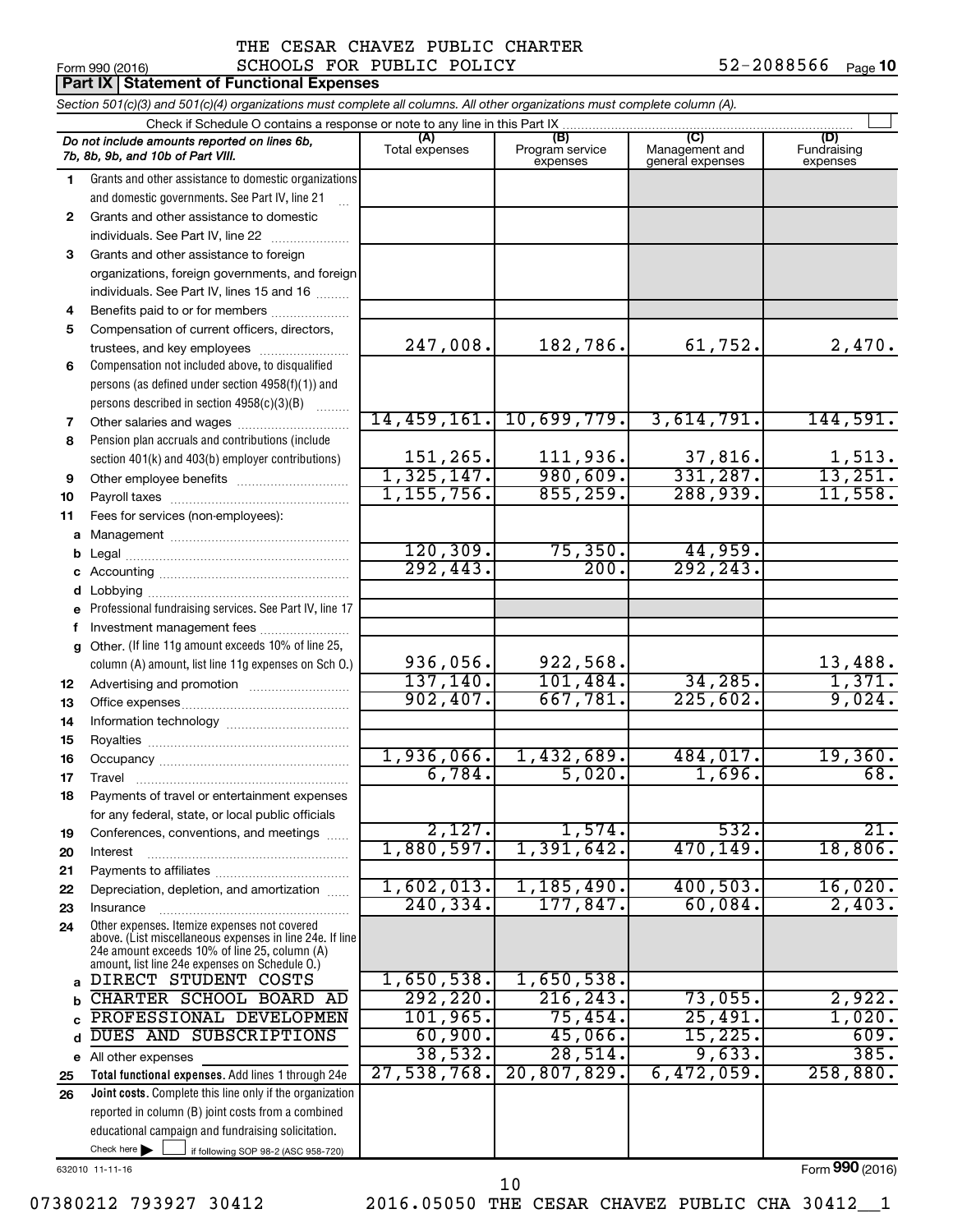| Form 990 (2016)               |  |  |
|-------------------------------|--|--|
| <b>Part X   Balance Sheet</b> |  |  |

 $\perp$ Check if Schedule O contains a response or note to any line in this Part X **(A) (B)** Beginning of year | | End of year 500. 500. **1 1** Cash - non-interest-bearing ~~~~~~~~~~~~~~~~~~~~~~~~~  $10.030.786$ .  $2$  | 9,949,217. **2 2** Savings and temporary cash investments ~~~~~~~~~~~~~~~~~~ 796,053. 598,072. **3 3** Pledges and grants receivable, net ~~~~~~~~~~~~~~~~~~~~~  $113,810. |4| 68,087.$ **4 4** Accounts receivable, net ~~~~~~~~~~~~~~~~~~~~~~~~~~ **5** Loans and other receivables from current and former officers, directors, trustees, key employees, and highest compensated employees. Complete **5** Part II of Schedule L ~~~~~~~~~~~~~~~~~~~~~~~~~~~~ **6** Loans and other receivables from other disqualified persons (as defined under section 4958(f)(1)), persons described in section 4958(c)(3)(B), and contributing employers and sponsoring organizations of section 501(c)(9) voluntary employees' beneficiary organizations (see instr). Complete Part II of Sch L ...... **6 Assets 7 7** Notes and loans receivable, net ~~~~~~~~~~~~~~~~~~~~~~~ **8 8** Inventories for sale or use ~~~~~~~~~~~~~~~~~~~~~~~~~~  $157,992.$  9  $46,931.$ **9 9** Prepaid expenses and deferred charges ~~~~~~~~~~~~~~~~~~ **10 a** Land, buildings, and equipment: cost or other 39,020,341. basis. Complete Part VI of Schedule D  $\frac{1}{10}$  10a  $27,576,219.$   $10c$   $26,469,980.$ **10c b** Less: accumulated depreciation  $\ldots$  [10b **11 11** Investments - publicly traded securities ~~~~~~~~~~~~~~~~~~~ **12 12** Investments - other securities. See Part IV, line 11 ~~~~~~~~~~~~~~ **13 13** Investments - program-related. See Part IV, line 11 ~~~~~~~~~~~~~ **14 14** Intangible assets ~~~~~~~~~~~~~~~~~~~~~~~~~~~~~~ 723,963. 15 Other assets. See Part IV, line 11 ~~~~~~~~~~~~~~~~~~~~~~ **15 15** 39,399,323**.** 16 37,332,239**. 16 16 Total assets.**  Add lines 1 through 15 (must equal line 34)  $2,162,630.$   $|17|$  1, 788, 745. **17 17** Accounts payable and accrued expenses ~~~~~~~~~~~~~~~~~~ **18 18** Grants payable ~~~~~~~~~~~~~~~~~~~~~~~~~~~~~~~  $33,897.$  19 28,596. **19 19** Deferred revenue ~~~~~~~~~~~~~~~~~~~~~~~~~~~~~~ 24,471,245. 23,397,408. **20 20** Tax-exempt bond liabilities ~~~~~~~~~~~~~~~~~~~~~~~~~ **21 21** Escrow or custodial account liability. Complete Part IV of Schedule D ........... **22** Loans and other payables to current and former officers, directors, trustees, **Liabilities** key employees, highest compensated employees, and disqualified persons. Complete Part II of Schedule L ~~~~~~~~~~~~~~~~~~~~~~~ **22** 3,228. Secured mortgages and notes payable to unrelated third parties  $\ldots$ ................. **23 23 24** Unsecured notes and loans payable to unrelated third parties ~~~~~~~~ **24 25** Other liabilities (including federal income tax, payables to related third parties, and other liabilities not included on lines 17-24). Complete Part X of  $430,615.$   $25$   $443,839.$ Schedule D ~~~~~~~~~~~~~~~~~~~~~~~~~~~~~~~~ **25**  $27,101,615.$   $26$   $25,658,588.$ **26 26 Total liabilities.**  Add lines 17 through 25 Organizations that follow SFAS 117 (ASC 958), check here  $\blacktriangleright$   $\boxed{X}$  and **complete lines 27 through 29, and lines 33 and 34. Vet Assets or Fund Balances Net Assets or Fund Balances**  $12,295,208$ .  $|z_7|$  11,671,151. **27 27** Unrestricted net assets ~~~~~~~~~~~~~~~~~~~~~~~~~~~  $2,500$ .  $28$   $2,500$ . **28 28** Temporarily restricted net assets ~~~~~~~~~~~~~~~~~~~~~~ **29 29** Permanently restricted net assets ~~~~~~~~~~~~~~~~~~~~~ **Organizations that do not follow SFAS 117 (ASC 958), check here** | † **and complete lines 30 through 34. 30 30** Capital stock or trust principal, or current funds ~~~~~~~~~~~~~~~ **31 31** Paid-in or capital surplus, or land, building, or equipment fund ....................... **32 32** Retained earnings, endowment, accumulated income, or other funds ............ 12,297,708. 11,673,651. **33** Total net assets or fund balances ~~~~~~~~~~~~~~~~~~~~~~ **33** 39,399,323. 37,332,239. **34 34** Total liabilities and net assets/fund balances

Form (2016) **990**

632011 11-11-16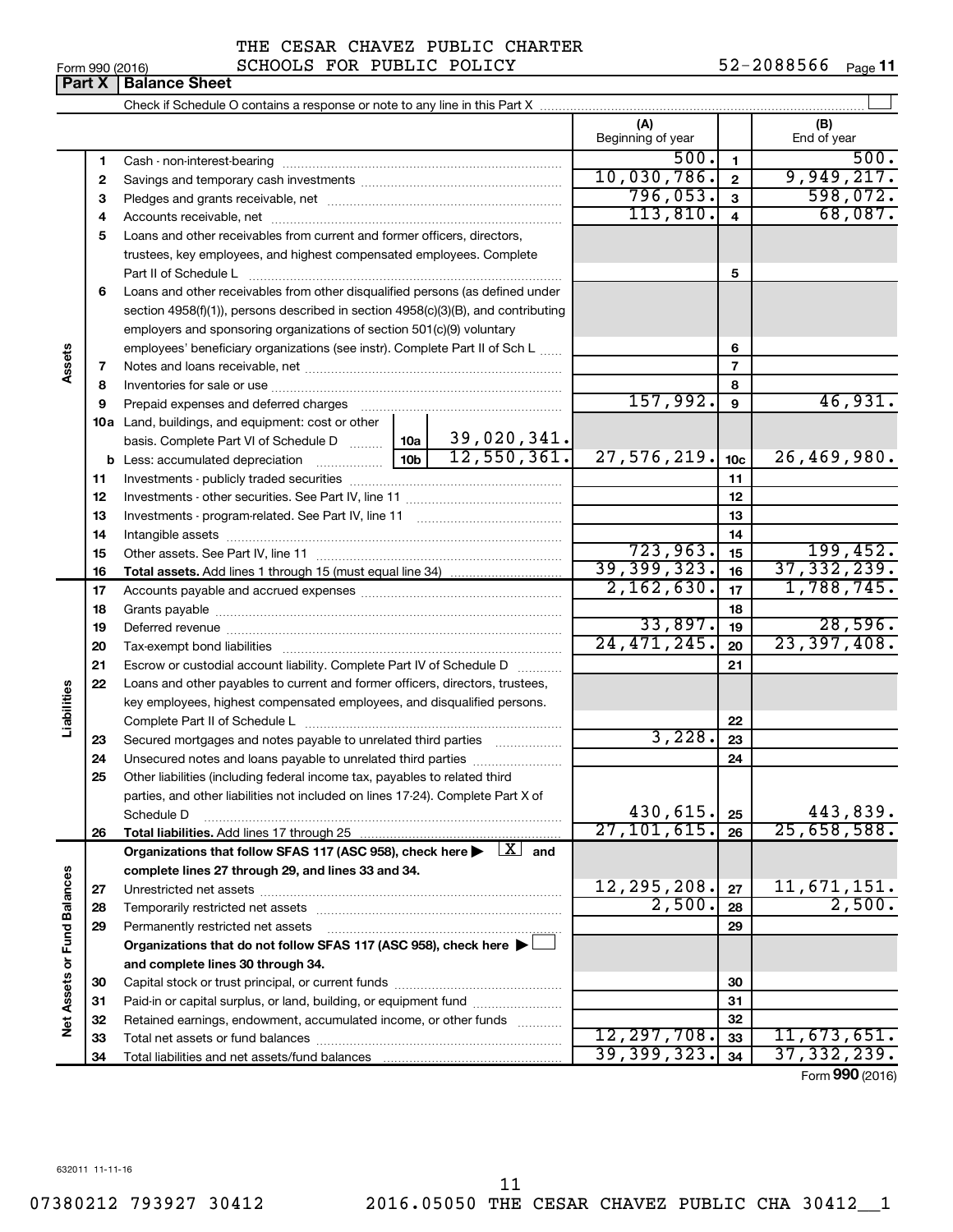|    | THE CESAR CHAVEZ PUBLIC CHARTER                                                                                                                                                                                                |                         |                |     |                  |
|----|--------------------------------------------------------------------------------------------------------------------------------------------------------------------------------------------------------------------------------|-------------------------|----------------|-----|------------------|
|    | SCHOOLS FOR PUBLIC POLICY<br>Form 990 (2016)                                                                                                                                                                                   |                         | 52-2088566     |     | Page 12          |
|    | Part XI<br><b>Reconciliation of Net Assets</b>                                                                                                                                                                                 |                         |                |     |                  |
|    | Check if Schedule O contains a response or note to any line in this Part XI                                                                                                                                                    |                         |                |     |                  |
|    |                                                                                                                                                                                                                                |                         |                |     |                  |
| 1  |                                                                                                                                                                                                                                | $\mathbf{1}$            | 26, 914, 711.  |     |                  |
| 2  |                                                                                                                                                                                                                                | $\overline{2}$          | 27,538,768.    |     |                  |
| З  | Revenue less expenses. Subtract line 2 from line 1                                                                                                                                                                             | 3                       | $-624,057.$    |     |                  |
| 4  |                                                                                                                                                                                                                                | $\overline{\mathbf{A}}$ | 12, 297, 708.  |     |                  |
| 5  | Net unrealized gains (losses) on investments [11] matter than the control of the state of the state of the state of the state of the state of the state of the state of the state of the state of the state of the state of th | 5                       |                |     |                  |
| 6  | Donated services and use of facilities                                                                                                                                                                                         | 6                       |                |     |                  |
| 7  | Investment expenses                                                                                                                                                                                                            | $\overline{7}$          |                |     |                  |
| 8  | Prior period adjustments                                                                                                                                                                                                       | 8                       |                |     |                  |
| 9  |                                                                                                                                                                                                                                | $\mathbf{Q}$            |                |     | $\overline{0}$ . |
| 10 | Net assets or fund balances at end of year. Combine lines 3 through 9 (must equal Part X, line 33,                                                                                                                             |                         |                |     |                  |
|    | column (B))                                                                                                                                                                                                                    | 10                      | 11,673,651.    |     |                  |
|    | Part XII Financial Statements and Reporting                                                                                                                                                                                    |                         |                |     |                  |
|    | Check if Schedule O contains a response or note to any line in this Part XII                                                                                                                                                   |                         |                |     | $\vert x \vert$  |
|    |                                                                                                                                                                                                                                |                         |                | Yes | <b>No</b>        |
| 1  | $\lfloor x \rfloor$ Accrual<br>Accounting method used to prepare the Form 990: $\Box$ Cash<br>Other                                                                                                                            |                         |                |     |                  |
|    | If the organization changed its method of accounting from a prior year or checked "Other," explain in Schedule O.                                                                                                              |                         |                |     |                  |
|    | 2a Were the organization's financial statements compiled or reviewed by an independent accountant?                                                                                                                             |                         | 2a             |     | х                |
|    | If "Yes," check a box below to indicate whether the financial statements for the year were compiled or reviewed on a                                                                                                           |                         |                |     |                  |
|    | separate basis, consolidated basis, or both:                                                                                                                                                                                   |                         |                |     |                  |
|    | Separate basis<br>Consolidated basis<br>Both consolidated and separate basis                                                                                                                                                   |                         |                |     |                  |
|    |                                                                                                                                                                                                                                |                         | 2 <sub>b</sub> | х   |                  |
|    | If "Yes," check a box below to indicate whether the financial statements for the year were audited on a separate basis,                                                                                                        |                         |                |     |                  |
|    | consolidated basis, or both:                                                                                                                                                                                                   |                         |                |     |                  |
|    | $ \mathbf{X} $ Separate basis<br>Consolidated basis<br>Both consolidated and separate basis                                                                                                                                    |                         |                |     |                  |
|    | c If "Yes" to line 2a or 2b, does the organization have a committee that assumes responsibility for oversight of the audit,                                                                                                    |                         |                |     |                  |
|    | review, or compilation of its financial statements and selection of an independent accountant?                                                                                                                                 |                         | 2c             | X   |                  |
|    | If the organization changed either its oversight process or selection process during the tax year, explain in Schedule O.                                                                                                      |                         |                |     |                  |
|    | 3a As a result of a federal award, was the organization required to undergo an audit or audits as set forth in the Single Audit                                                                                                |                         |                |     |                  |
|    |                                                                                                                                                                                                                                |                         | 3a             | х   |                  |
|    | <b>b</b> If "Yes," did the organization undergo the required audit or audits? If the organization did not undergo the required audit                                                                                           |                         |                |     |                  |
|    |                                                                                                                                                                                                                                |                         | 3b             | х   | Form 990 (2016)  |
|    |                                                                                                                                                                                                                                |                         |                |     |                  |

Form (2016) **990**

632012 11-11-16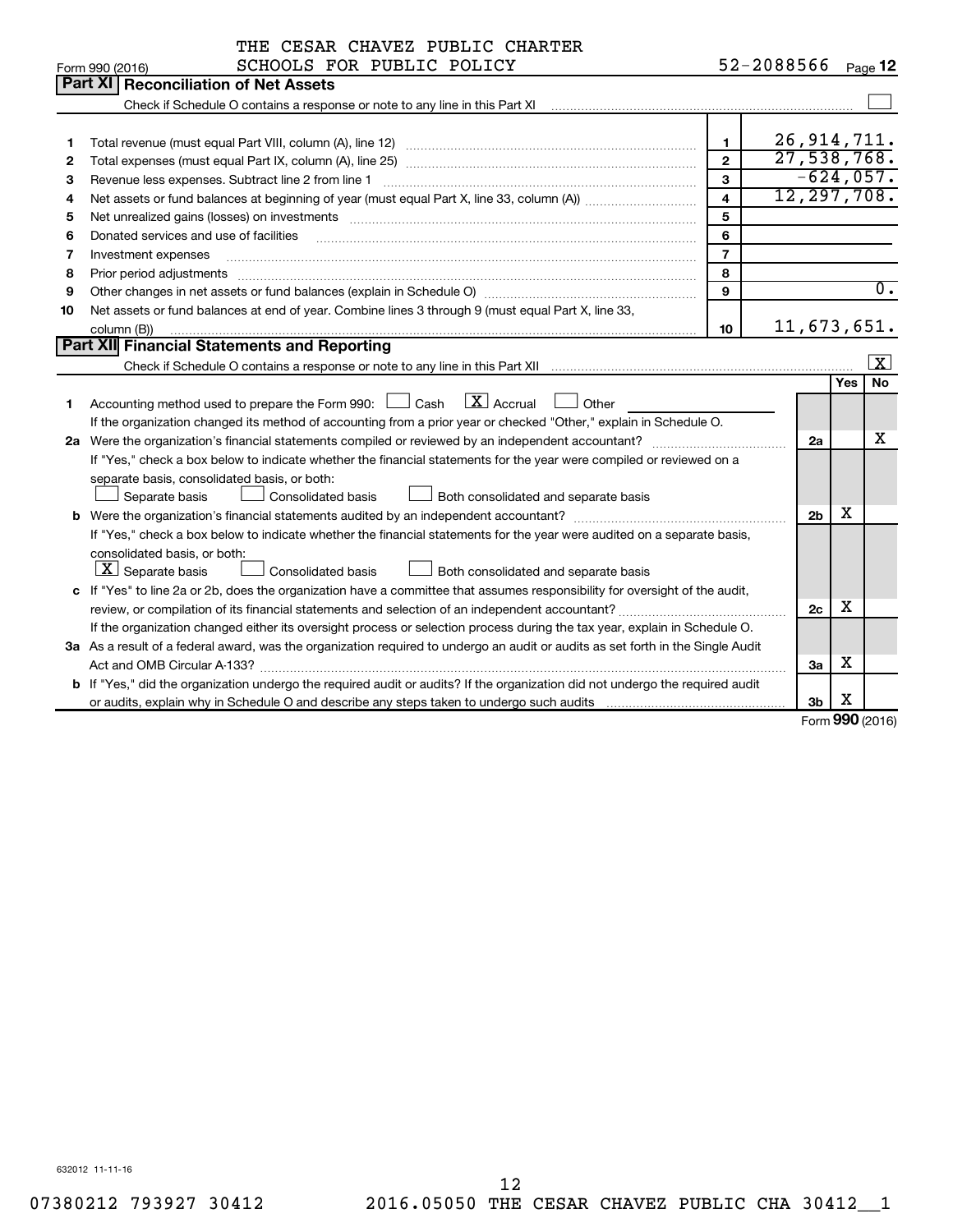| <b>SCHEDULE A</b>                                                                                         |                                                                        |                                                                                                                                                                                                                                                                |     |                                 |                                                      | OMB No. 1545-0047                                  |
|-----------------------------------------------------------------------------------------------------------|------------------------------------------------------------------------|----------------------------------------------------------------------------------------------------------------------------------------------------------------------------------------------------------------------------------------------------------------|-----|---------------------------------|------------------------------------------------------|----------------------------------------------------|
| (Form 990 or 990-EZ)                                                                                      |                                                                        | <b>Public Charity Status and Public Support</b>                                                                                                                                                                                                                |     |                                 |                                                      |                                                    |
|                                                                                                           |                                                                        | Complete if the organization is a section 501(c)(3) organization or a section<br>4947(a)(1) nonexempt charitable trust.                                                                                                                                        |     |                                 |                                                      |                                                    |
| Department of the Treasury                                                                                |                                                                        | Attach to Form 990 or Form 990-EZ.                                                                                                                                                                                                                             |     |                                 |                                                      | <b>Open to Public</b>                              |
| Internal Revenue Service                                                                                  |                                                                        | Information about Schedule A (Form 990 or 990-EZ) and its instructions is at WWW.irs.gov/form990.                                                                                                                                                              |     |                                 |                                                      | Inspection                                         |
| Name of the organization                                                                                  |                                                                        | THE CESAR CHAVEZ PUBLIC CHARTER                                                                                                                                                                                                                                |     |                                 |                                                      | <b>Employer identification number</b>              |
| Part I                                                                                                    |                                                                        | SCHOOLS FOR PUBLIC POLICY<br>Reason for Public Charity Status (All organizations must complete this part.) See instructions.                                                                                                                                   |     |                                 |                                                      | 52-2088566                                         |
|                                                                                                           |                                                                        |                                                                                                                                                                                                                                                                |     |                                 |                                                      |                                                    |
| The organization is not a private foundation because it is: (For lines 1 through 12, check only one box.) |                                                                        | A church, convention of churches, or association of churches described in section 170(b)(1)(A)(i).                                                                                                                                                             |     |                                 |                                                      |                                                    |
| 1<br><u>x</u><br>2                                                                                        |                                                                        |                                                                                                                                                                                                                                                                |     |                                 |                                                      |                                                    |
| з                                                                                                         |                                                                        | A school described in section 170(b)(1)(A)(ii). (Attach Schedule E (Form 990 or 990-EZ).)<br>A hospital or a cooperative hospital service organization described in section 170(b)(1)(A)(iii).                                                                 |     |                                 |                                                      |                                                    |
| 4                                                                                                         |                                                                        | A medical research organization operated in conjunction with a hospital described in section 170(b)(1)(A)(iii). Enter the hospital's name,                                                                                                                     |     |                                 |                                                      |                                                    |
| city, and state:                                                                                          |                                                                        |                                                                                                                                                                                                                                                                |     |                                 |                                                      |                                                    |
| 5                                                                                                         |                                                                        | An organization operated for the benefit of a college or university owned or operated by a governmental unit described in                                                                                                                                      |     |                                 |                                                      |                                                    |
|                                                                                                           | section 170(b)(1)(A)(iv). (Complete Part II.)                          |                                                                                                                                                                                                                                                                |     |                                 |                                                      |                                                    |
| 6                                                                                                         |                                                                        | A federal, state, or local government or governmental unit described in section 170(b)(1)(A)(v).                                                                                                                                                               |     |                                 |                                                      |                                                    |
| 7                                                                                                         |                                                                        | An organization that normally receives a substantial part of its support from a governmental unit or from the general public described in                                                                                                                      |     |                                 |                                                      |                                                    |
|                                                                                                           | section 170(b)(1)(A)(vi). (Complete Part II.)                          |                                                                                                                                                                                                                                                                |     |                                 |                                                      |                                                    |
| 8                                                                                                         |                                                                        | A community trust described in section 170(b)(1)(A)(vi). (Complete Part II.)                                                                                                                                                                                   |     |                                 |                                                      |                                                    |
| 9                                                                                                         |                                                                        | An agricultural research organization described in section 170(b)(1)(A)(ix) operated in conjunction with a land-grant college                                                                                                                                  |     |                                 |                                                      |                                                    |
|                                                                                                           |                                                                        | or university or a non-land-grant college of agriculture (see instructions). Enter the name, city, and state of the college or                                                                                                                                 |     |                                 |                                                      |                                                    |
| university:                                                                                               |                                                                        |                                                                                                                                                                                                                                                                |     |                                 |                                                      |                                                    |
| 10                                                                                                        |                                                                        | An organization that normally receives: (1) more than 33 1/3% of its support from contributions, membership fees, and gross receipts from                                                                                                                      |     |                                 |                                                      |                                                    |
|                                                                                                           |                                                                        | activities related to its exempt functions - subject to certain exceptions, and (2) no more than 33 1/3% of its support from gross investment                                                                                                                  |     |                                 |                                                      |                                                    |
|                                                                                                           |                                                                        | income and unrelated business taxable income (less section 511 tax) from businesses acquired by the organization after June 30, 1975.                                                                                                                          |     |                                 |                                                      |                                                    |
|                                                                                                           | See section 509(a)(2). (Complete Part III.)                            |                                                                                                                                                                                                                                                                |     |                                 |                                                      |                                                    |
| 11                                                                                                        |                                                                        | An organization organized and operated exclusively to test for public safety. See section 509(a)(4).                                                                                                                                                           |     |                                 |                                                      |                                                    |
| 12                                                                                                        |                                                                        | An organization organized and operated exclusively for the benefit of, to perform the functions of, or to carry out the purposes of one or                                                                                                                     |     |                                 |                                                      |                                                    |
|                                                                                                           |                                                                        | more publicly supported organizations described in section 509(a)(1) or section 509(a)(2). See section 509(a)(3). Check the box in                                                                                                                             |     |                                 |                                                      |                                                    |
|                                                                                                           |                                                                        | lines 12a through 12d that describes the type of supporting organization and complete lines 12e, 12f, and 12g.                                                                                                                                                 |     |                                 |                                                      |                                                    |
| a                                                                                                         |                                                                        | Type I. A supporting organization operated, supervised, or controlled by its supported organization(s), typically by giving<br>the supported organization(s) the power to regularly appoint or elect a majority of the directors or trustees of the supporting |     |                                 |                                                      |                                                    |
|                                                                                                           | organization. You must complete Part IV, Sections A and B.             |                                                                                                                                                                                                                                                                |     |                                 |                                                      |                                                    |
| b                                                                                                         |                                                                        | Type II. A supporting organization supervised or controlled in connection with its supported organization(s), by having                                                                                                                                        |     |                                 |                                                      |                                                    |
|                                                                                                           |                                                                        | control or management of the supporting organization vested in the same persons that control or manage the supported                                                                                                                                           |     |                                 |                                                      |                                                    |
|                                                                                                           | organization(s). You must complete Part IV, Sections A and C.          |                                                                                                                                                                                                                                                                |     |                                 |                                                      |                                                    |
| с                                                                                                         |                                                                        | Type III functionally integrated. A supporting organization operated in connection with, and functionally integrated with,                                                                                                                                     |     |                                 |                                                      |                                                    |
|                                                                                                           |                                                                        | its supported organization(s) (see instructions). You must complete Part IV, Sections A, D, and E.                                                                                                                                                             |     |                                 |                                                      |                                                    |
| d                                                                                                         |                                                                        | Type III non-functionally integrated. A supporting organization operated in connection with its supported organization(s)                                                                                                                                      |     |                                 |                                                      |                                                    |
|                                                                                                           |                                                                        | that is not functionally integrated. The organization generally must satisfy a distribution requirement and an attentiveness                                                                                                                                   |     |                                 |                                                      |                                                    |
|                                                                                                           |                                                                        | requirement (see instructions). You must complete Part IV, Sections A and D, and Part V.                                                                                                                                                                       |     |                                 |                                                      |                                                    |
| e                                                                                                         |                                                                        | Check this box if the organization received a written determination from the IRS that it is a Type I, Type II, Type III                                                                                                                                        |     |                                 |                                                      |                                                    |
|                                                                                                           |                                                                        | functionally integrated, or Type III non-functionally integrated supporting organization.                                                                                                                                                                      |     |                                 |                                                      |                                                    |
| f Enter the number of supported organizations                                                             |                                                                        |                                                                                                                                                                                                                                                                |     |                                 |                                                      |                                                    |
| g                                                                                                         | Provide the following information about the supported organization(s). |                                                                                                                                                                                                                                                                |     | (iv) Is the organization listed |                                                      |                                                    |
| (i) Name of supported<br>organization                                                                     | (ii) EIN                                                               | (iii) Type of organization<br>(described on lines 1-10                                                                                                                                                                                                         |     | in your governing document?     | (v) Amount of monetary<br>support (see instructions) | (vi) Amount of other<br>support (see instructions) |
|                                                                                                           |                                                                        | above (see instructions))                                                                                                                                                                                                                                      | Yes | No                              |                                                      |                                                    |
|                                                                                                           |                                                                        |                                                                                                                                                                                                                                                                |     |                                 |                                                      |                                                    |
|                                                                                                           |                                                                        |                                                                                                                                                                                                                                                                |     |                                 |                                                      |                                                    |
|                                                                                                           |                                                                        |                                                                                                                                                                                                                                                                |     |                                 |                                                      |                                                    |
|                                                                                                           |                                                                        |                                                                                                                                                                                                                                                                |     |                                 |                                                      |                                                    |
|                                                                                                           |                                                                        |                                                                                                                                                                                                                                                                |     |                                 |                                                      |                                                    |
|                                                                                                           |                                                                        |                                                                                                                                                                                                                                                                |     |                                 |                                                      |                                                    |
|                                                                                                           |                                                                        |                                                                                                                                                                                                                                                                |     |                                 |                                                      |                                                    |
|                                                                                                           |                                                                        |                                                                                                                                                                                                                                                                |     |                                 |                                                      |                                                    |
|                                                                                                           |                                                                        |                                                                                                                                                                                                                                                                |     |                                 |                                                      |                                                    |
| Total                                                                                                     |                                                                        |                                                                                                                                                                                                                                                                |     |                                 |                                                      |                                                    |
|                                                                                                           |                                                                        | UA For Department Poduction Act Notice, and the Instructions for Form 000 or 000 FZ, seems as as so Repodule A (Form 000 or 000 FZ) 2016                                                                                                                       |     |                                 |                                                      |                                                    |

632021 09-21-16 **For Paperwork Reduction Act Notice, see the Instructions for Form 990 or 990-EZ. Schedule A (Form 990 or 990-EZ) 2016** LHA  $13$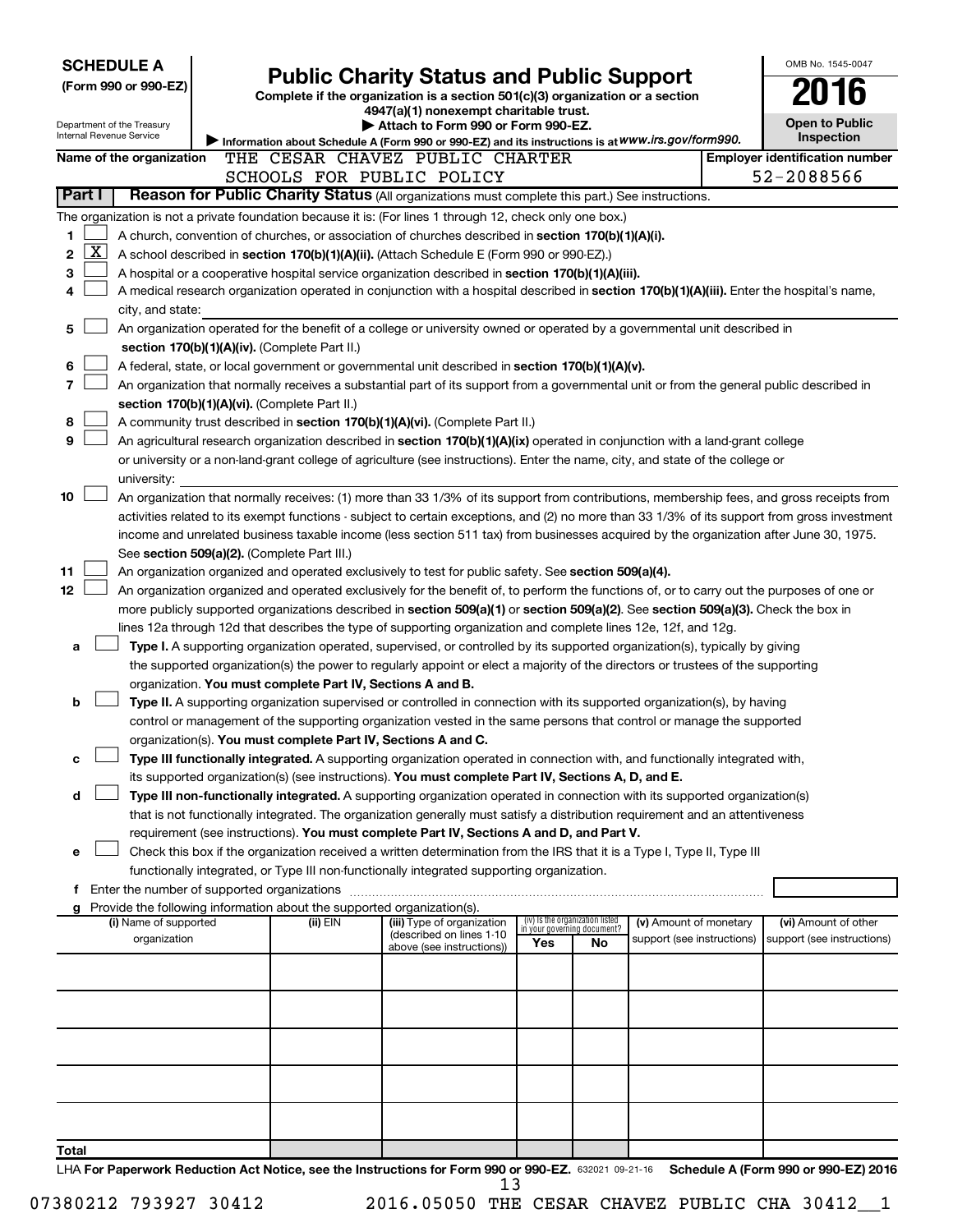### Schedule A (Form 990 or 990-EZ) 2016  $SCHOOLS$  FOR PUBLIC POLICY  $52-2088566$  Page

52-2088566 Page 2

(Complete only if you checked the box on line 5, 7, or 8 of Part I or if the organization failed to qualify under Part III. If the organization fails to qualify under the tests listed below, please complete Part III.) **Part II Support Schedule for Organizations Described in Sections 170(b)(1)(A)(iv) and 170(b)(1)(A)(vi)**

| Calendar year (or fiscal year beginning in) $\blacktriangleright$<br>(a) 2012<br>(b) 2013<br>$(d)$ 2015<br>(e) 2016<br>(f) Total<br>$(c)$ 2014<br>1 Gifts, grants, contributions, and<br>membership fees received. (Do not<br>include any "unusual grants.")<br>2 Tax revenues levied for the organ-<br>ization's benefit and either paid to<br>or expended on its behalf<br>3 The value of services or facilities<br>furnished by a governmental unit to<br>the organization without charge<br>Total. Add lines 1 through 3<br>The portion of total contributions<br>5<br>by each person (other than a<br>governmental unit or publicly<br>supported organization) included<br>on line 1 that exceeds 2% of the<br>amount shown on line 11, |   |
|----------------------------------------------------------------------------------------------------------------------------------------------------------------------------------------------------------------------------------------------------------------------------------------------------------------------------------------------------------------------------------------------------------------------------------------------------------------------------------------------------------------------------------------------------------------------------------------------------------------------------------------------------------------------------------------------------------------------------------------------|---|
|                                                                                                                                                                                                                                                                                                                                                                                                                                                                                                                                                                                                                                                                                                                                              |   |
|                                                                                                                                                                                                                                                                                                                                                                                                                                                                                                                                                                                                                                                                                                                                              |   |
|                                                                                                                                                                                                                                                                                                                                                                                                                                                                                                                                                                                                                                                                                                                                              |   |
|                                                                                                                                                                                                                                                                                                                                                                                                                                                                                                                                                                                                                                                                                                                                              |   |
|                                                                                                                                                                                                                                                                                                                                                                                                                                                                                                                                                                                                                                                                                                                                              |   |
|                                                                                                                                                                                                                                                                                                                                                                                                                                                                                                                                                                                                                                                                                                                                              |   |
|                                                                                                                                                                                                                                                                                                                                                                                                                                                                                                                                                                                                                                                                                                                                              |   |
|                                                                                                                                                                                                                                                                                                                                                                                                                                                                                                                                                                                                                                                                                                                                              |   |
|                                                                                                                                                                                                                                                                                                                                                                                                                                                                                                                                                                                                                                                                                                                                              |   |
|                                                                                                                                                                                                                                                                                                                                                                                                                                                                                                                                                                                                                                                                                                                                              |   |
|                                                                                                                                                                                                                                                                                                                                                                                                                                                                                                                                                                                                                                                                                                                                              |   |
|                                                                                                                                                                                                                                                                                                                                                                                                                                                                                                                                                                                                                                                                                                                                              |   |
|                                                                                                                                                                                                                                                                                                                                                                                                                                                                                                                                                                                                                                                                                                                                              |   |
|                                                                                                                                                                                                                                                                                                                                                                                                                                                                                                                                                                                                                                                                                                                                              |   |
|                                                                                                                                                                                                                                                                                                                                                                                                                                                                                                                                                                                                                                                                                                                                              |   |
|                                                                                                                                                                                                                                                                                                                                                                                                                                                                                                                                                                                                                                                                                                                                              |   |
|                                                                                                                                                                                                                                                                                                                                                                                                                                                                                                                                                                                                                                                                                                                                              |   |
| column (f)                                                                                                                                                                                                                                                                                                                                                                                                                                                                                                                                                                                                                                                                                                                                   |   |
| 6 Public support. Subtract line 5 from line 4.                                                                                                                                                                                                                                                                                                                                                                                                                                                                                                                                                                                                                                                                                               |   |
| <b>Section B. Total Support</b>                                                                                                                                                                                                                                                                                                                                                                                                                                                                                                                                                                                                                                                                                                              |   |
| Calendar year (or fiscal year beginning in) $\blacktriangleright$<br>(a) 2012<br>(b) 2013<br>$(d)$ 2015<br>(e) 2016<br>(f) Total<br><b>(c)</b> 2014                                                                                                                                                                                                                                                                                                                                                                                                                                                                                                                                                                                          |   |
| 7 Amounts from line 4                                                                                                                                                                                                                                                                                                                                                                                                                                                                                                                                                                                                                                                                                                                        |   |
| Gross income from interest,<br>8                                                                                                                                                                                                                                                                                                                                                                                                                                                                                                                                                                                                                                                                                                             |   |
| dividends, payments received on                                                                                                                                                                                                                                                                                                                                                                                                                                                                                                                                                                                                                                                                                                              |   |
| securities loans, rents, royalties                                                                                                                                                                                                                                                                                                                                                                                                                                                                                                                                                                                                                                                                                                           |   |
| and income from similar sources                                                                                                                                                                                                                                                                                                                                                                                                                                                                                                                                                                                                                                                                                                              |   |
| Net income from unrelated business<br>9                                                                                                                                                                                                                                                                                                                                                                                                                                                                                                                                                                                                                                                                                                      |   |
| activities, whether or not the                                                                                                                                                                                                                                                                                                                                                                                                                                                                                                                                                                                                                                                                                                               |   |
| business is regularly carried on                                                                                                                                                                                                                                                                                                                                                                                                                                                                                                                                                                                                                                                                                                             |   |
| 10 Other income. Do not include gain                                                                                                                                                                                                                                                                                                                                                                                                                                                                                                                                                                                                                                                                                                         |   |
| or loss from the sale of capital                                                                                                                                                                                                                                                                                                                                                                                                                                                                                                                                                                                                                                                                                                             |   |
| assets (Explain in Part VI.)                                                                                                                                                                                                                                                                                                                                                                                                                                                                                                                                                                                                                                                                                                                 |   |
| 11 Total support. Add lines 7 through 10                                                                                                                                                                                                                                                                                                                                                                                                                                                                                                                                                                                                                                                                                                     |   |
| 12<br><b>12</b> Gross receipts from related activities, etc. (see instructions)                                                                                                                                                                                                                                                                                                                                                                                                                                                                                                                                                                                                                                                              |   |
| 13 First five years. If the Form 990 is for the organization's first, second, third, fourth, or fifth tax year as a section 501(c)(3)                                                                                                                                                                                                                                                                                                                                                                                                                                                                                                                                                                                                        |   |
| organization, check this box and stop here                                                                                                                                                                                                                                                                                                                                                                                                                                                                                                                                                                                                                                                                                                   |   |
| <b>Section C. Computation of Public Support Percentage</b>                                                                                                                                                                                                                                                                                                                                                                                                                                                                                                                                                                                                                                                                                   |   |
| 14<br>14 Public support percentage for 2016 (line 6, column (f) divided by line 11, column (f) <i>mummumumum</i>                                                                                                                                                                                                                                                                                                                                                                                                                                                                                                                                                                                                                             | % |
| 15                                                                                                                                                                                                                                                                                                                                                                                                                                                                                                                                                                                                                                                                                                                                           | % |
| 16a 33 1/3% support test - 2016. If the organization did not check the box on line 13, and line 14 is 33 1/3% or more, check this box and                                                                                                                                                                                                                                                                                                                                                                                                                                                                                                                                                                                                    |   |
| stop here. The organization qualifies as a publicly supported organization                                                                                                                                                                                                                                                                                                                                                                                                                                                                                                                                                                                                                                                                   |   |
| b 33 1/3% support test - 2015. If the organization did not check a box on line 13 or 16a, and line 15 is 33 1/3% or more, check this box                                                                                                                                                                                                                                                                                                                                                                                                                                                                                                                                                                                                     |   |
|                                                                                                                                                                                                                                                                                                                                                                                                                                                                                                                                                                                                                                                                                                                                              |   |
| 17a 10% -facts-and-circumstances test - 2016. If the organization did not check a box on line 13, 16a, or 16b, and line 14 is 10% or more,                                                                                                                                                                                                                                                                                                                                                                                                                                                                                                                                                                                                   |   |
| and if the organization meets the "facts-and-circumstances" test, check this box and stop here. Explain in Part VI how the organization                                                                                                                                                                                                                                                                                                                                                                                                                                                                                                                                                                                                      |   |
| meets the "facts-and-circumstances" test. The organization qualifies as a publicly supported organization <i>manumumumum</i>                                                                                                                                                                                                                                                                                                                                                                                                                                                                                                                                                                                                                 |   |
| b 10% -facts-and-circumstances test - 2015. If the organization did not check a box on line 13, 16a, 16b, or 17a, and line 15 is 10% or                                                                                                                                                                                                                                                                                                                                                                                                                                                                                                                                                                                                      |   |
| more, and if the organization meets the "facts-and-circumstances" test, check this box and stop here. Explain in Part VI how the                                                                                                                                                                                                                                                                                                                                                                                                                                                                                                                                                                                                             |   |
| organization meets the "facts-and-circumstances" test. The organization qualifies as a publicly supported organization                                                                                                                                                                                                                                                                                                                                                                                                                                                                                                                                                                                                                       |   |
| Private foundation. If the organization did not check a box on line 13, 16a, 16b, 17a, or 17b, check this box and see instructions<br>18<br>Schedule A (Form 990 or 990-F7) 2016                                                                                                                                                                                                                                                                                                                                                                                                                                                                                                                                                             |   |

**Schedule A (Form 990 or 990-EZ) 2016**

632022 09-21-16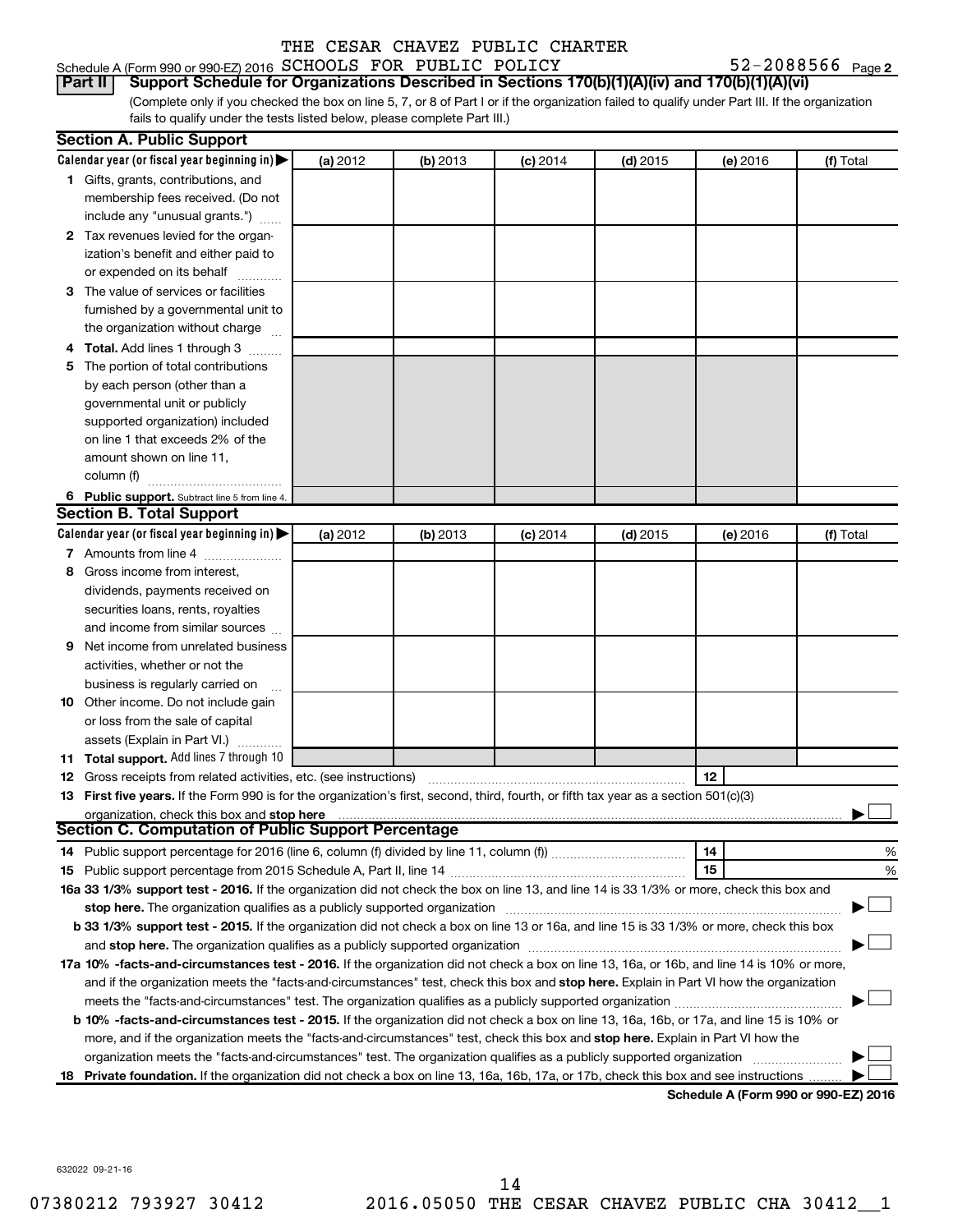### Schedule A (Form 990 or 990-EZ) 2016  $SCHOOLS$  FOR PUBLIC POLICY  $52-2088566$  Page **Part III Support Schedule for Organizations Described in Section 509(a)(2)**

(Complete only if you checked the box on line 10 of Part I or if the organization failed to qualify under Part II. If the organization fails to qualify under the tests listed below, please complete Part II.)

| <b>Section A. Public Support</b>                                                                                                                                                                                                        |          |          |                 |            |          |                                      |
|-----------------------------------------------------------------------------------------------------------------------------------------------------------------------------------------------------------------------------------------|----------|----------|-----------------|------------|----------|--------------------------------------|
| Calendar year (or fiscal year beginning in)                                                                                                                                                                                             | (a) 2012 | (b) 2013 | $(c)$ 2014      | $(d)$ 2015 | (e) 2016 | (f) Total                            |
| 1 Gifts, grants, contributions, and                                                                                                                                                                                                     |          |          |                 |            |          |                                      |
| membership fees received. (Do not                                                                                                                                                                                                       |          |          |                 |            |          |                                      |
| include any "unusual grants.")                                                                                                                                                                                                          |          |          |                 |            |          |                                      |
| 2 Gross receipts from admissions,<br>merchandise sold or services per-<br>formed, or facilities furnished in<br>any activity that is related to the<br>organization's tax-exempt purpose                                                |          |          |                 |            |          |                                      |
| 3 Gross receipts from activities that<br>are not an unrelated trade or bus-                                                                                                                                                             |          |          |                 |            |          |                                      |
| iness under section 513                                                                                                                                                                                                                 |          |          |                 |            |          |                                      |
| 4 Tax revenues levied for the organ-                                                                                                                                                                                                    |          |          |                 |            |          |                                      |
| ization's benefit and either paid to<br>or expended on its behalf                                                                                                                                                                       |          |          |                 |            |          |                                      |
| 5 The value of services or facilities                                                                                                                                                                                                   |          |          |                 |            |          |                                      |
| furnished by a governmental unit to                                                                                                                                                                                                     |          |          |                 |            |          |                                      |
| the organization without charge                                                                                                                                                                                                         |          |          |                 |            |          |                                      |
| 6 Total. Add lines 1 through 5                                                                                                                                                                                                          |          |          |                 |            |          |                                      |
| 7a Amounts included on lines 1, 2, and                                                                                                                                                                                                  |          |          |                 |            |          |                                      |
| 3 received from disqualified persons                                                                                                                                                                                                    |          |          |                 |            |          |                                      |
| <b>b</b> Amounts included on lines 2 and 3 received<br>from other than disqualified persons that<br>exceed the greater of \$5,000 or 1% of the<br>amount on line 13 for the year                                                        |          |          |                 |            |          |                                      |
| c Add lines 7a and 7b                                                                                                                                                                                                                   |          |          |                 |            |          |                                      |
| 8 Public support. (Subtract line 7c from line 6.)                                                                                                                                                                                       |          |          |                 |            |          |                                      |
| <b>Section B. Total Support</b>                                                                                                                                                                                                         |          |          |                 |            |          |                                      |
| Calendar year (or fiscal year beginning in)                                                                                                                                                                                             | (a) 2012 | (b) 2013 | <b>(c)</b> 2014 | $(d)$ 2015 | (e) 2016 | (f) Total                            |
| 9 Amounts from line 6                                                                                                                                                                                                                   |          |          |                 |            |          |                                      |
| <b>10a</b> Gross income from interest,<br>dividends, payments received on<br>securities loans, rents, royalties<br>and income from similar sources                                                                                      |          |          |                 |            |          |                                      |
| <b>b</b> Unrelated business taxable income<br>(less section 511 taxes) from businesses                                                                                                                                                  |          |          |                 |            |          |                                      |
| acquired after June 30, 1975                                                                                                                                                                                                            |          |          |                 |            |          |                                      |
| c Add lines 10a and 10b                                                                                                                                                                                                                 |          |          |                 |            |          |                                      |
| <b>11</b> Net income from unrelated business<br>activities not included in line 10b.<br>whether or not the business is<br>regularly carried on                                                                                          |          |          |                 |            |          |                                      |
| 12 Other income. Do not include gain<br>or loss from the sale of capital<br>assets (Explain in Part VI.)                                                                                                                                |          |          |                 |            |          |                                      |
| <b>13</b> Total support. (Add lines 9, 10c, 11, and 12.)                                                                                                                                                                                |          |          |                 |            |          |                                      |
| 14 First five years. If the Form 990 is for the organization's first, second, third, fourth, or fifth tax year as a section 501(c)(3) organization,                                                                                     |          |          |                 |            |          |                                      |
| check this box and stop here <b>contained and the contained and stop here</b> check this box and stop here <b>contained and the contained and stop here</b> contained and stop here contained and and stop here contained and stop here |          |          |                 |            |          |                                      |
| Section C. Computation of Public Support Percentage                                                                                                                                                                                     |          |          |                 |            |          |                                      |
|                                                                                                                                                                                                                                         |          |          |                 |            | 15       | ℅                                    |
|                                                                                                                                                                                                                                         |          |          |                 |            | 16       | %                                    |
| Section D. Computation of Investment Income Percentage                                                                                                                                                                                  |          |          |                 |            |          |                                      |
|                                                                                                                                                                                                                                         |          |          |                 |            | 17       | %                                    |
| 18 Investment income percentage from 2015 Schedule A, Part III, line 17                                                                                                                                                                 |          |          |                 |            | 18       | %                                    |
| 19a 33 1/3% support tests - 2016. If the organization did not check the box on line 14, and line 15 is more than 33 1/3%, and line 17 is not                                                                                            |          |          |                 |            |          |                                      |
| more than 33 1/3%, check this box and stop here. The organization qualifies as a publicly supported organization                                                                                                                        |          |          |                 |            |          |                                      |
| b 33 1/3% support tests - 2015. If the organization did not check a box on line 14 or line 19a, and line 16 is more than 33 1/3%, and                                                                                                   |          |          |                 |            |          |                                      |
| line 18 is not more than 33 1/3%, check this box and stop here. The organization qualifies as a publicly supported organization                                                                                                         |          |          |                 |            |          |                                      |
|                                                                                                                                                                                                                                         |          |          |                 |            |          |                                      |
| 632023 09-21-16                                                                                                                                                                                                                         |          |          | 15              |            |          | Schedule A (Form 990 or 990-EZ) 2016 |

07380212 793927 30412 2016.05050 THE CESAR CHAVEZ PUBLIC CHA 30412\_1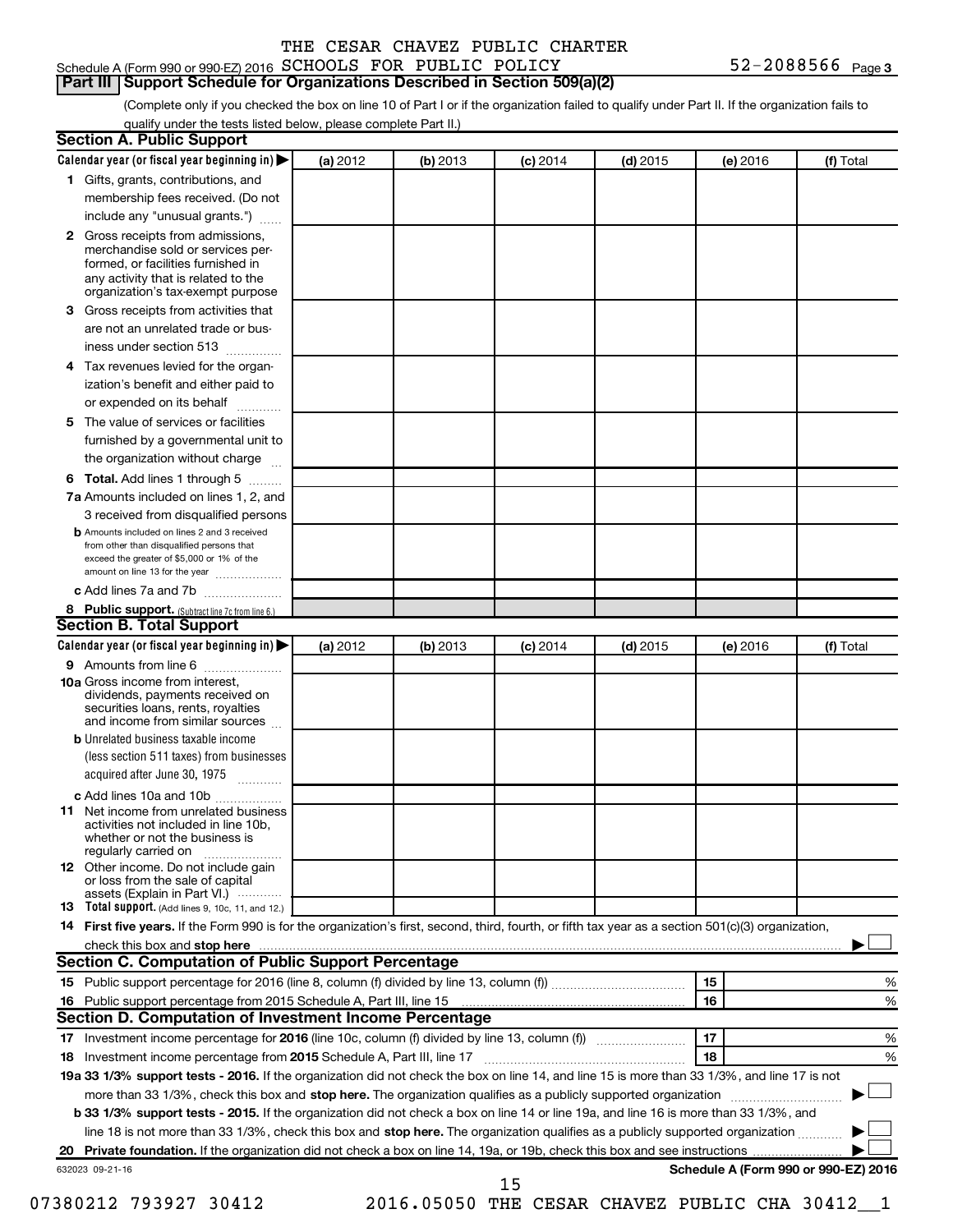### Schedule A (Form 990 or 990-EZ) 2016  $SCHOOLS$  FOR PUBLIC POLICY  $52-2088566$  Page

**1**

**2**

**3a**

**3b**

**3c**

**4a**

**4b**

**4c**

**5a**

**5b 5c**

**6**

**7**

**8**

**9a**

**9b**

**9c**

**10a**

**10b**

**Yes No**

### **Part IV Supporting Organizations**

(Complete only if you checked a box in line 12 on Part I. If you checked 12a of Part I, complete Sections A and B. If you checked 12b of Part I, complete Sections A and C. If you checked 12c of Part I, complete Sections A, D, and E. If you checked 12d of Part I, complete Sections A and D, and complete Part V.)

### **Section A. All Supporting Organizations**

- **1** Are all of the organization's supported organizations listed by name in the organization's governing documents? If "No," describe in Part VI how the supported organizations are designated. If designated by *class or purpose, describe the designation. If historic and continuing relationship, explain.*
- **2** Did the organization have any supported organization that does not have an IRS determination of status under section 509(a)(1) or (2)? If "Yes," explain in Part VI how the organization determined that the supported *organization was described in section 509(a)(1) or (2).*
- **3a** Did the organization have a supported organization described in section 501(c)(4), (5), or (6)? If "Yes," answer *(b) and (c) below.*
- **b** Did the organization confirm that each supported organization qualified under section 501(c)(4), (5), or (6) and satisfied the public support tests under section 509(a)(2)? If "Yes," describe in Part VI when and how the *organization made the determination.*
- **c** Did the organization ensure that all support to such organizations was used exclusively for section 170(c)(2)(B) purposes? If "Yes," explain in Part VI what controls the organization put in place to ensure such use.
- **4 a** *If* Was any supported organization not organized in the United States ("foreign supported organization")? *"Yes," and if you checked 12a or 12b in Part I, answer (b) and (c) below.*
- **b** Did the organization have ultimate control and discretion in deciding whether to make grants to the foreign supported organization? If "Yes," describe in Part VI how the organization had such control and discretion *despite being controlled or supervised by or in connection with its supported organizations.*
- **c** Did the organization support any foreign supported organization that does not have an IRS determination under sections 501(c)(3) and 509(a)(1) or (2)? If "Yes," explain in Part VI what controls the organization used *to ensure that all support to the foreign supported organization was used exclusively for section 170(c)(2)(B) purposes.*
- **5a** Did the organization add, substitute, or remove any supported organizations during the tax year? If "Yes," answer (b) and (c) below (if applicable). Also, provide detail in Part VI, including (i) the names and EIN *numbers of the supported organizations added, substituted, or removed; (ii) the reasons for each such action; (iii) the authority under the organization's organizing document authorizing such action; and (iv) how the action was accomplished (such as by amendment to the organizing document).*
- **b Type I or Type II only.** Was any added or substituted supported organization part of a class already designated in the organization's organizing document?
- **c Substitutions only.**  Was the substitution the result of an event beyond the organization's control?
- **6** Did the organization provide support (whether in the form of grants or the provision of services or facilities) to support or benefit one or more of the filing organization's supported organizations? If "Yes," provide detail in anyone other than (i) its supported organizations, (ii) individuals that are part of the charitable class benefited by one or more of its supported organizations, or (iii) other supporting organizations that also *Part VI.*
- **7** Did the organization provide a grant, loan, compensation, or other similar payment to a substantial contributor regard to a substantial contributor? If "Yes," complete Part I of Schedule L (Form 990 or 990-EZ). (defined in section 4958(c)(3)(C)), a family member of a substantial contributor, or a 35% controlled entity with
- **8** Did the organization make a loan to a disqualified person (as defined in section 4958) not described in line 7? *If "Yes," complete Part I of Schedule L (Form 990 or 990-EZ).*
- **9 a** Was the organization controlled directly or indirectly at any time during the tax year by one or more in section 509(a)(1) or (2))? If "Yes," provide detail in Part VI. disqualified persons as defined in section 4946 (other than foundation managers and organizations described
- **b** Did one or more disqualified persons (as defined in line 9a) hold a controlling interest in any entity in which the supporting organization had an interest? If "Yes," provide detail in Part VI.
- **c** Did a disqualified person (as defined in line 9a) have an ownership interest in, or derive any personal benefit from, assets in which the supporting organization also had an interest? If "Yes," provide detail in Part VI.
- **10 a** Was the organization subject to the excess business holdings rules of section 4943 because of section supporting organizations)? If "Yes," answer 10b below. 4943(f) (regarding certain Type II supporting organizations, and all Type III non-functionally integrated
	- **b** Did the organization have any excess business holdings in the tax year? (Use Schedule C, Form 4720, to *determine whether the organization had excess business holdings.)*

632024 09-21-16

**Schedule A (Form 990 or 990-EZ) 2016**

07380212 793927 30412 2016.05050 THE CESAR CHAVEZ PUBLIC CHA 30412 1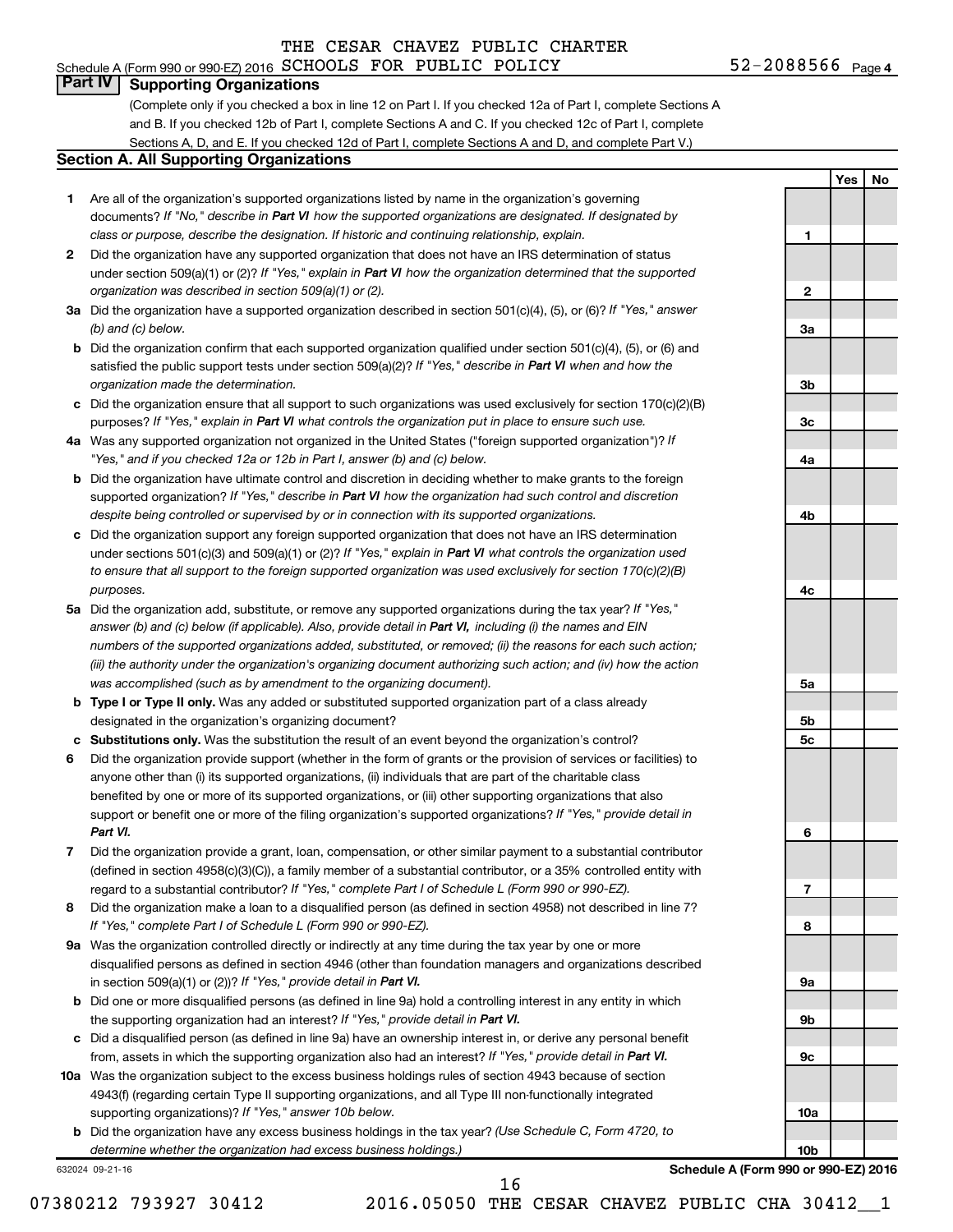### Schedule A (Form 990 or 990-EZ) 2016 SCHOOLS FOR PUBLIC POLICY 5Z-ZU88566 Page SCHOOLS FOR PUBLIC POLICY 52-2088566

52-2088566 Page 5

|             | Part IV<br><b>Supporting Organizations (continued)</b>                                                                          |                 |     |    |
|-------------|---------------------------------------------------------------------------------------------------------------------------------|-----------------|-----|----|
|             |                                                                                                                                 |                 | Yes | No |
| 11          | Has the organization accepted a gift or contribution from any of the following persons?                                         |                 |     |    |
|             | a A person who directly or indirectly controls, either alone or together with persons described in (b) and (c)                  |                 |     |    |
|             | below, the governing body of a supported organization?                                                                          | 11a             |     |    |
|             | <b>b</b> A family member of a person described in (a) above?                                                                    | 11 <sub>b</sub> |     |    |
|             | c A 35% controlled entity of a person described in (a) or (b) above? If "Yes" to a, b, or c, provide detail in Part VI.         | 11c             |     |    |
|             | <b>Section B. Type I Supporting Organizations</b>                                                                               |                 |     |    |
|             |                                                                                                                                 |                 | Yes | No |
| 1           | Did the directors, trustees, or membership of one or more supported organizations have the power to                             |                 |     |    |
|             | regularly appoint or elect at least a majority of the organization's directors or trustees at all times during the              |                 |     |    |
|             | tax year? If "No," describe in Part VI how the supported organization(s) effectively operated, supervised, or                   |                 |     |    |
|             | controlled the organization's activities. If the organization had more than one supported organization,                         |                 |     |    |
|             | describe how the powers to appoint and/or remove directors or trustees were allocated among the supported                       |                 |     |    |
|             | organizations and what conditions or restrictions, if any, applied to such powers during the tax year.                          | 1               |     |    |
| 2           | Did the organization operate for the benefit of any supported organization other than the supported                             |                 |     |    |
|             | organization(s) that operated, supervised, or controlled the supporting organization? If "Yes," explain in                      |                 |     |    |
|             | Part VI how providing such benefit carried out the purposes of the supported organization(s) that operated,                     |                 |     |    |
|             | supervised, or controlled the supporting organization.                                                                          | $\mathbf{2}$    |     |    |
|             | <b>Section C. Type II Supporting Organizations</b>                                                                              |                 |     |    |
|             |                                                                                                                                 |                 | Yes | No |
| 1           | Were a majority of the organization's directors or trustees during the tax year also a majority of the directors                |                 |     |    |
|             | or trustees of each of the organization's supported organization(s)? If "No," describe in Part VI how control                   |                 |     |    |
|             | or management of the supporting organization was vested in the same persons that controlled or managed                          |                 |     |    |
|             | the supported organization(s).                                                                                                  | 1               |     |    |
|             | <b>Section D. All Type III Supporting Organizations</b>                                                                         |                 |     |    |
|             |                                                                                                                                 |                 | Yes | No |
| 1           | Did the organization provide to each of its supported organizations, by the last day of the fifth month of the                  |                 |     |    |
|             | organization's tax year, (i) a written notice describing the type and amount of support provided during the prior tax           |                 |     |    |
|             | year, (ii) a copy of the Form 990 that was most recently filed as of the date of notification, and (iii) copies of the          |                 |     |    |
|             | organization's governing documents in effect on the date of notification, to the extent not previously provided?                | 1               |     |    |
| 2           | Were any of the organization's officers, directors, or trustees either (i) appointed or elected by the supported                |                 |     |    |
|             | organization(s) or (ii) serving on the governing body of a supported organization? If "No," explain in Part VI how              |                 |     |    |
|             | the organization maintained a close and continuous working relationship with the supported organization(s).                     | 2               |     |    |
| 3           | By reason of the relationship described in (2), did the organization's supported organizations have a                           |                 |     |    |
|             | significant voice in the organization's investment policies and in directing the use of the organization's                      |                 |     |    |
|             | income or assets at all times during the tax year? If "Yes," describe in Part VI the role the organization's                    |                 |     |    |
|             | supported organizations played in this regard.                                                                                  | з               |     |    |
|             | Section E. Type III Functionally Integrated Supporting Organizations                                                            |                 |     |    |
| 1           | Check the box next to the method that the organization used to satisfy the Integral Part Test during the yeafsee instructions). |                 |     |    |
| a           | The organization satisfied the Activities Test. Complete line 2 below.                                                          |                 |     |    |
| $\mathbf b$ | The organization is the parent of each of its supported organizations. Complete line 3 below.                                   |                 |     |    |
| c           | The organization supported a governmental entity. Describe in Part VI how you supported a government entity (see instructions). |                 |     |    |
| 2           | Activities Test. Answer (a) and (b) below.                                                                                      |                 | Yes | No |
| а           | Did substantially all of the organization's activities during the tax year directly further the exempt purposes of              |                 |     |    |
|             | the supported organization(s) to which the organization was responsive? If "Yes," then in Part VI identify                      |                 |     |    |
|             | how these activities directly furthered their exempt purposes,<br>those supported organizations and explain                     |                 |     |    |
|             | how the organization was responsive to those supported organizations, and how the organization determined                       |                 |     |    |
|             | that these activities constituted substantially all of its activities.                                                          | 2a              |     |    |
|             | <b>b</b> Did the activities described in (a) constitute activities that, but for the organization's involvement, one or more    |                 |     |    |
|             | of the organization's supported organization(s) would have been engaged in? If "Yes," explain in Part VI the                    |                 |     |    |
|             | reasons for the organization's position that its supported organization(s) would have engaged in these                          |                 |     |    |
|             | activities but for the organization's involvement.                                                                              | 2b              |     |    |
| З           | Parent of Supported Organizations. Answer (a) and (b) below.                                                                    |                 |     |    |
| а           | Did the organization have the power to regularly appoint or elect a majority of the officers, directors, or                     |                 |     |    |
|             | trustees of each of the supported organizations? Provide details in Part VI.                                                    | За              |     |    |
|             | <b>b</b> Did the organization exercise a substantial degree of direction over the policies, programs, and activities of each    |                 |     |    |
|             | of its supported organizations? If "Yes," describe in Part VI the role played by the organization in this regard.               | Зb              |     |    |
|             | Schedule A (Form 990 or 990-EZ) 2016<br>632025 09-21-16                                                                         |                 |     |    |

07380212 793927 30412 2016.05050 THE CESAR CHAVEZ PUBLIC CHA 30412\_1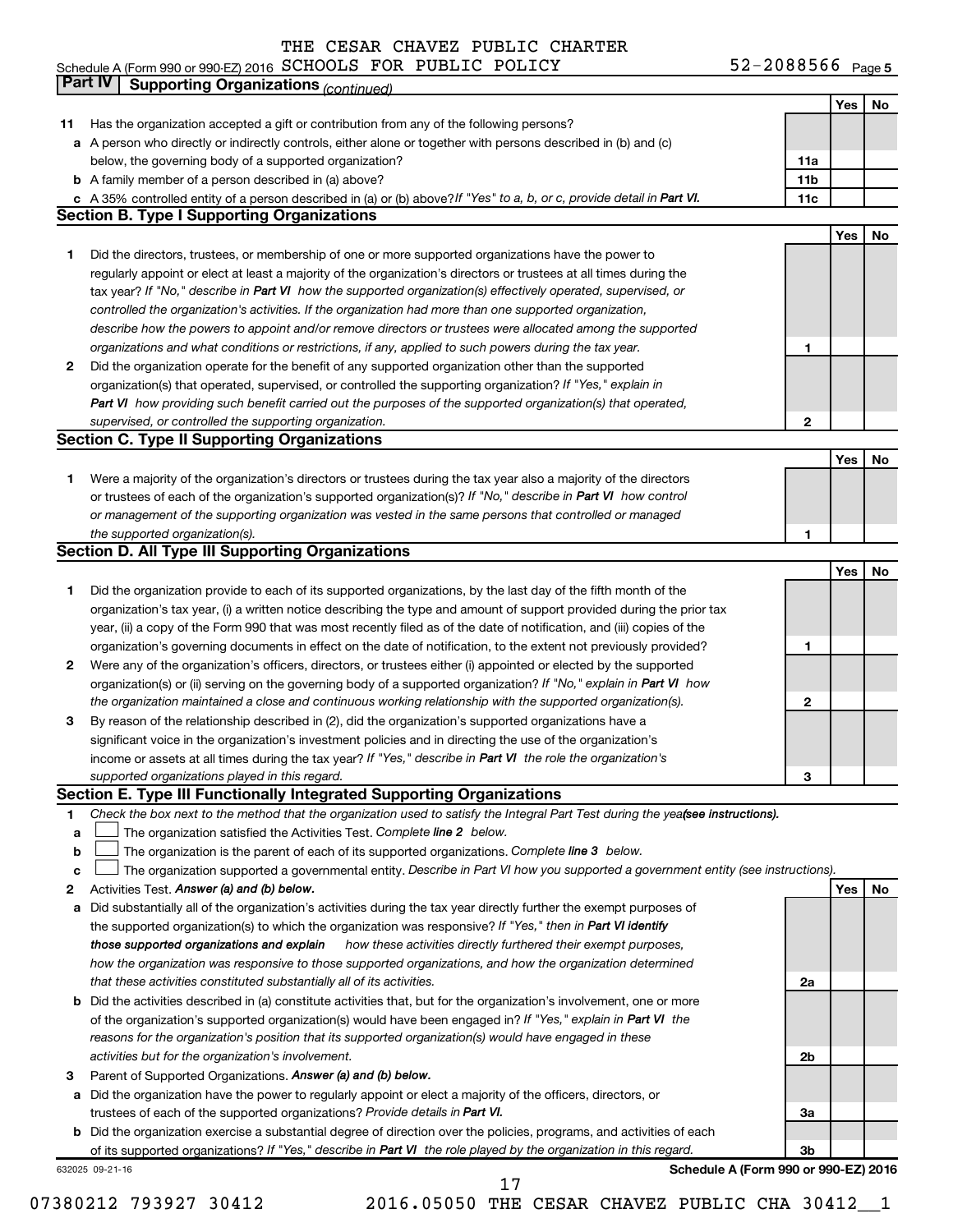### 52-2088566 Page 6 Schedule A (Form 990 or 990-EZ) 2016  $SCHOOLS$  FOR PUBLIC POLICY  $52-2088566$  Page

### **Part V Type III Non-Functionally Integrated 509(a)(3) Supporting Organizations**

1 **Letter See instructions.** All Check here if the organization satisfied the Integral Part Test as a qualifying trust on Nov. 20, 1970 (explain in Part VI.) See instructions. All other Type III non-functionally integrated supporting organizations must complete Sections A through E.

| Section A - Adjusted Net Income |                                                                              |                | (A) Prior Year | (B) Current Year<br>(optional) |
|---------------------------------|------------------------------------------------------------------------------|----------------|----------------|--------------------------------|
| 1                               | Net short-term capital gain                                                  | 1              |                |                                |
| 2                               | Recoveries of prior-year distributions                                       | $\mathbf{2}$   |                |                                |
| 3                               | Other gross income (see instructions)                                        | 3              |                |                                |
| 4                               | Add lines 1 through 3                                                        | 4              |                |                                |
| 5                               | Depreciation and depletion                                                   | 5              |                |                                |
| 6                               | Portion of operating expenses paid or incurred for production or             |                |                |                                |
|                                 | collection of gross income or for management, conservation, or               |                |                |                                |
|                                 | maintenance of property held for production of income (see instructions)     | 6              |                |                                |
| 7                               | Other expenses (see instructions)                                            | $\overline{7}$ |                |                                |
| 8                               | Adjusted Net Income (subtract lines 5, 6, and 7 from line 4)                 | 8              |                |                                |
|                                 | <b>Section B - Minimum Asset Amount</b>                                      |                | (A) Prior Year | (B) Current Year<br>(optional) |
| 1.                              | Aggregate fair market value of all non-exempt-use assets (see                |                |                |                                |
|                                 | instructions for short tax year or assets held for part of year):            |                |                |                                |
|                                 | a Average monthly value of securities                                        | 1a             |                |                                |
|                                 | <b>b</b> Average monthly cash balances                                       | 1 <sub>b</sub> |                |                                |
|                                 | c Fair market value of other non-exempt-use assets                           | 1c             |                |                                |
|                                 | d Total (add lines 1a, 1b, and 1c)                                           | 1 <sub>d</sub> |                |                                |
|                                 | e Discount claimed for blockage or other                                     |                |                |                                |
|                                 | factors (explain in detail in <b>Part VI</b> ):                              |                |                |                                |
| 2                               | Acquisition indebtedness applicable to non-exempt-use assets                 | $\mathbf{2}$   |                |                                |
| 3                               | Subtract line 2 from line 1d                                                 | 3              |                |                                |
| 4                               | Cash deemed held for exempt use. Enter 1-1/2% of line 3 (for greater amount, |                |                |                                |
|                                 | see instructions)                                                            | 4              |                |                                |
| 5                               | Net value of non-exempt-use assets (subtract line 4 from line 3)             | 5              |                |                                |
| 6                               | Multiply line 5 by .035                                                      | 6              |                |                                |
| $\overline{7}$                  | Recoveries of prior-year distributions                                       | $\overline{7}$ |                |                                |
| 8                               | Minimum Asset Amount (add line 7 to line 6)                                  | 8              |                |                                |
|                                 | <b>Section C - Distributable Amount</b>                                      |                |                | <b>Current Year</b>            |
| 1                               | Adjusted net income for prior year (from Section A, line 8, Column A)        | 1              |                |                                |
| $\mathbf{2}$                    | Enter 85% of line 1                                                          | $\mathbf{2}$   |                |                                |
| 3                               | Minimum asset amount for prior year (from Section B, line 8, Column A)       | 3              |                |                                |
| 4                               | Enter greater of line 2 or line 3                                            | 4              |                |                                |
| 5                               | Income tax imposed in prior year                                             | 5              |                |                                |
| 6                               | Distributable Amount. Subtract line 5 from line 4, unless subject to         |                |                |                                |
|                                 | emergency temporary reduction (see instructions)                             | 6              |                |                                |
|                                 |                                                                              |                |                |                                |

**7** Check here if the current year is the organization's first as a non-functionally integrated Type III supporting organization (see † instructions).

**Schedule A (Form 990 or 990-EZ) 2016**

632026 09-21-16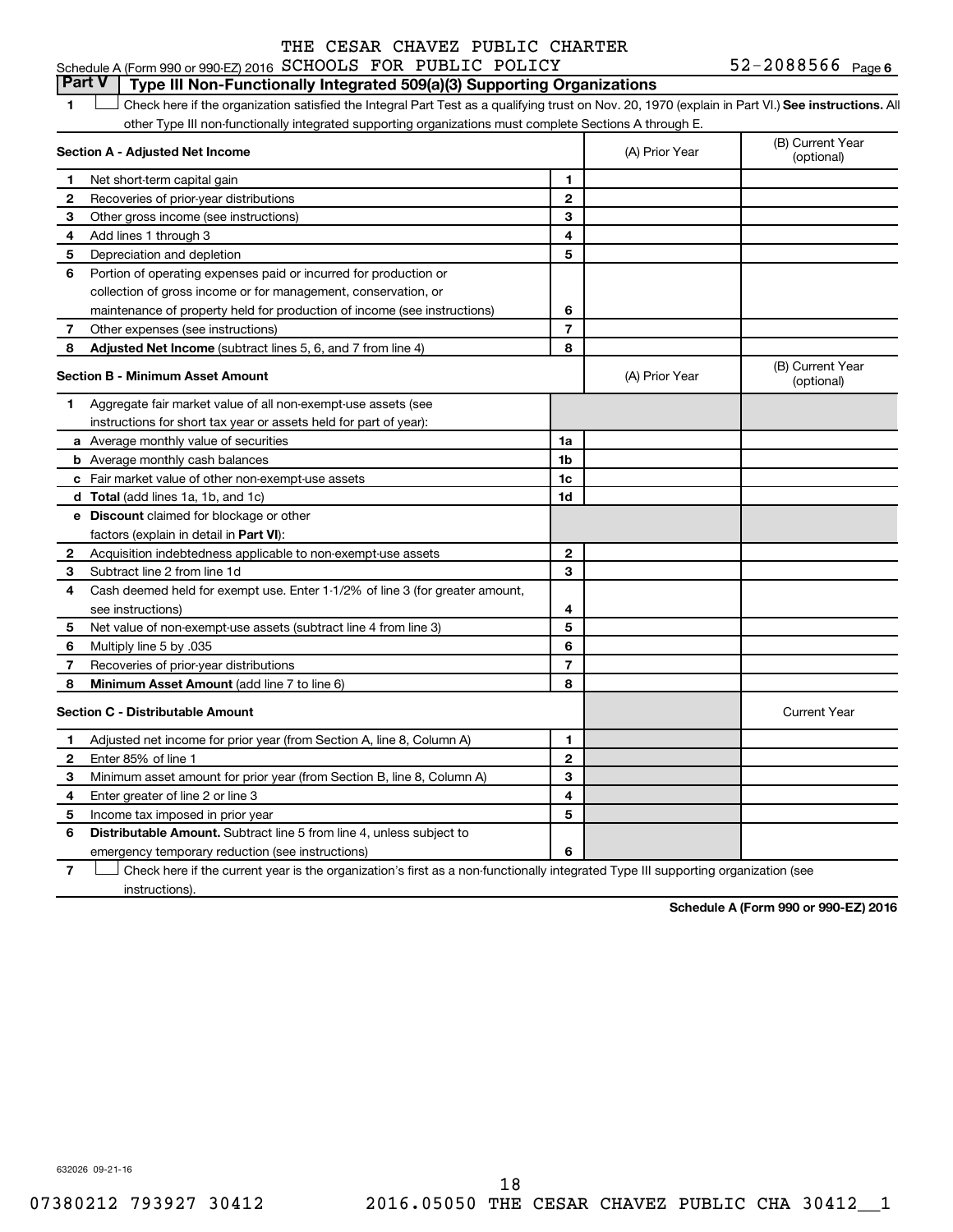### **Section D - Distributions Current Year 1 2 3 4 5 6 7 8 9 10** Other distributions (describe in Part VI). See instructions **Total annual distributions.** Add lines 1 through 6 (provide details in Part VI). See instructions **(i) Excess Distributions (ii) Underdistributions Pre-2016 (iii) Distributable Section E - Distribution Allocations (see instructions) 1 2 3 4 5 6** Remaining underdistributions for 2016. Subtract lines 3h **7 8** Breakdown of line 7: **a b c** From 2013 **d** From 2014 **e** From 2015 **f Total**  of lines 3a through e **g** Applied to underdistributions of prior years **h** Applied to 2016 distributable amount **i** Carryover from 2011 not applied (see instructions) **j a** Applied to underdistributions of prior years **b** Applied to 2016 distributable amount **c** Remainder. Subtract lines 4a and 4b from 4 **Excess distributions carryover to 2017.**  Add lines 3j **a b** Excess from 2013 **c** Excess from 2014 **d** Excess from 2015 **e** Excess from 2016 Amounts paid to supported organizations to accomplish exempt purposes Amounts paid to perform activity that directly furthers exempt purposes of supported organizations, in excess of income from activity Administrative expenses paid to accomplish exempt purposes of supported organizations Amounts paid to acquire exempt-use assets Qualified set-aside amounts (prior IRS approval required) Distributions to attentive supported organizations to which the organization is responsive Distributable amount for 2016 from Section C, line 6 Line 8 amount divided by Line 9 amount Distributable amount for 2016 from Section C, line 6 Underdistributions, if any, for years prior to 2016 (reasonable cause required- explain in Part VI). See instructions Excess distributions carryover, if any, to 2016: Remainder. Subtract lines 3g, 3h, and 3i from 3f. Distributions for 2016 from Section D,  $line 7:$   $\$\$ Remaining underdistributions for years prior to 2016, if any. Subtract lines 3g and 4a from line 2. For result greater than zero, explain in Part VI. See instructions and 4b from line 1. For result greater than zero, explain in Part VI. See instructions and 4c **Part V Type III Non-Functionally Integrated 509(a)(3) Supporting Organizations** *(continued)*

**Schedule A (Form 990 or 990-EZ) 2016**

632027 09-21-16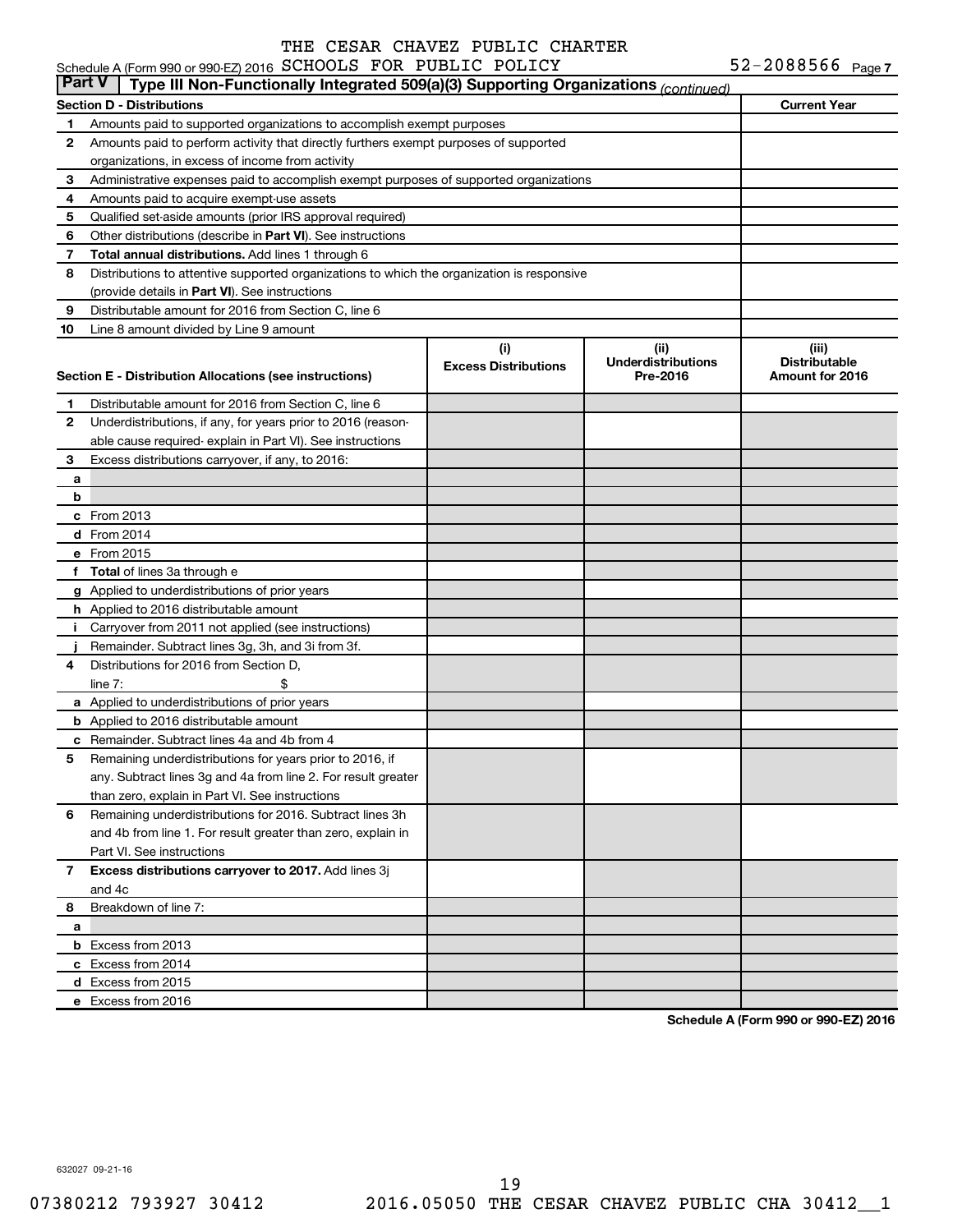| Schedule A (Form 990 or 990-EZ) 2016 SCHOOLS FOR PUBLIC POLICY | THE CESAR CHAVEZ PUBLIC CHARTER                                                                                                                                                                                                                                                                                                                                                                                                                                                                                                                                      | 52-2088566 Page 8                    |
|----------------------------------------------------------------|----------------------------------------------------------------------------------------------------------------------------------------------------------------------------------------------------------------------------------------------------------------------------------------------------------------------------------------------------------------------------------------------------------------------------------------------------------------------------------------------------------------------------------------------------------------------|--------------------------------------|
| <b>Part VI</b><br>(See instructions.)                          | Supplemental Information. Provide the explanations required by Part II, line 10; Part II, line 17a or 17b; Part III, line 12;<br>Part IV, Section A, lines 1, 2, 3b, 3c, 4b, 4c, 5a, 6, 9a, 9b, 9c, 11a, 11b, and 11c; Part IV, Section B, lines 1 and 2; Part IV, Section C,<br>line 1; Part IV, Section D, lines 2 and 3; Part IV, Section E, lines 1c, 2a, 2b, 3a, and 3b; Part V, line 1; Part V, Section B, line 1e; Part V,<br>Section D, lines 5, 6, and 8; and Part V, Section E, lines 2, 5, and 6. Also complete this part for any additional information. |                                      |
|                                                                |                                                                                                                                                                                                                                                                                                                                                                                                                                                                                                                                                                      |                                      |
|                                                                |                                                                                                                                                                                                                                                                                                                                                                                                                                                                                                                                                                      |                                      |
|                                                                |                                                                                                                                                                                                                                                                                                                                                                                                                                                                                                                                                                      |                                      |
|                                                                |                                                                                                                                                                                                                                                                                                                                                                                                                                                                                                                                                                      |                                      |
|                                                                |                                                                                                                                                                                                                                                                                                                                                                                                                                                                                                                                                                      |                                      |
|                                                                |                                                                                                                                                                                                                                                                                                                                                                                                                                                                                                                                                                      |                                      |
|                                                                |                                                                                                                                                                                                                                                                                                                                                                                                                                                                                                                                                                      |                                      |
|                                                                |                                                                                                                                                                                                                                                                                                                                                                                                                                                                                                                                                                      |                                      |
|                                                                |                                                                                                                                                                                                                                                                                                                                                                                                                                                                                                                                                                      |                                      |
|                                                                |                                                                                                                                                                                                                                                                                                                                                                                                                                                                                                                                                                      |                                      |
|                                                                |                                                                                                                                                                                                                                                                                                                                                                                                                                                                                                                                                                      |                                      |
|                                                                |                                                                                                                                                                                                                                                                                                                                                                                                                                                                                                                                                                      |                                      |
|                                                                |                                                                                                                                                                                                                                                                                                                                                                                                                                                                                                                                                                      |                                      |
|                                                                |                                                                                                                                                                                                                                                                                                                                                                                                                                                                                                                                                                      |                                      |
|                                                                |                                                                                                                                                                                                                                                                                                                                                                                                                                                                                                                                                                      |                                      |
|                                                                |                                                                                                                                                                                                                                                                                                                                                                                                                                                                                                                                                                      |                                      |
|                                                                |                                                                                                                                                                                                                                                                                                                                                                                                                                                                                                                                                                      |                                      |
|                                                                |                                                                                                                                                                                                                                                                                                                                                                                                                                                                                                                                                                      |                                      |
|                                                                |                                                                                                                                                                                                                                                                                                                                                                                                                                                                                                                                                                      |                                      |
|                                                                |                                                                                                                                                                                                                                                                                                                                                                                                                                                                                                                                                                      |                                      |
|                                                                |                                                                                                                                                                                                                                                                                                                                                                                                                                                                                                                                                                      |                                      |
|                                                                |                                                                                                                                                                                                                                                                                                                                                                                                                                                                                                                                                                      |                                      |
|                                                                |                                                                                                                                                                                                                                                                                                                                                                                                                                                                                                                                                                      |                                      |
|                                                                |                                                                                                                                                                                                                                                                                                                                                                                                                                                                                                                                                                      |                                      |
|                                                                |                                                                                                                                                                                                                                                                                                                                                                                                                                                                                                                                                                      |                                      |
|                                                                |                                                                                                                                                                                                                                                                                                                                                                                                                                                                                                                                                                      |                                      |
|                                                                |                                                                                                                                                                                                                                                                                                                                                                                                                                                                                                                                                                      |                                      |
|                                                                |                                                                                                                                                                                                                                                                                                                                                                                                                                                                                                                                                                      |                                      |
|                                                                |                                                                                                                                                                                                                                                                                                                                                                                                                                                                                                                                                                      |                                      |
|                                                                |                                                                                                                                                                                                                                                                                                                                                                                                                                                                                                                                                                      |                                      |
|                                                                |                                                                                                                                                                                                                                                                                                                                                                                                                                                                                                                                                                      |                                      |
| 632028 09-21-16                                                | 20                                                                                                                                                                                                                                                                                                                                                                                                                                                                                                                                                                   | Schedule A (Form 990 or 990-EZ) 2016 |
| 07380212 793927 30412                                          | 2016.05050 THE CESAR CHAVEZ PUBLIC CHA 30412_1                                                                                                                                                                                                                                                                                                                                                                                                                                                                                                                       |                                      |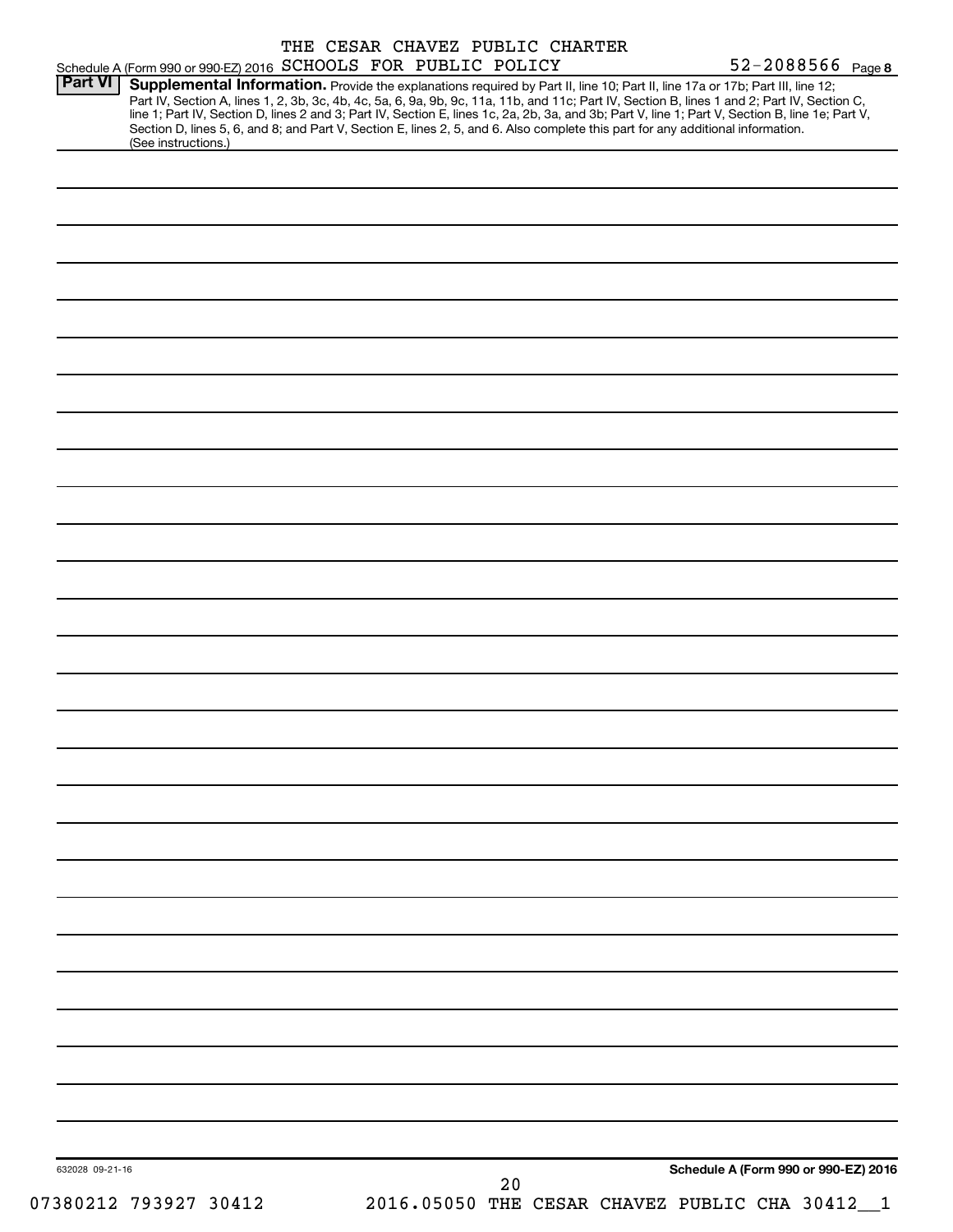Department of the Treasury Internal Revenue Service **(Form 990, 990-EZ,**

\*\* PUBLIC DISCLOSURE COPY \*\*

## **Schedule B Schedule of Contributors**

**or 990-PF) | Attach to Form 990, Form 990-EZ, or Form 990-PF. | Information about Schedule B (Form 990, 990-EZ, or 990-PF) and** its instructions is at www.irs.gov/form990.

OMB No. 1545-0047

**2016**

**Name of the organization Employer identification number**

|  | THE CESAR CHAVEZ PUBLIC CHARTER |            |
|--|---------------------------------|------------|
|  | SCHOOLS FOR PUBLIC POLICY       | 52-2088566 |

| Organization type (check one): |
|--------------------------------|
|                                |

| Filers of:         | Section:                                                                    |
|--------------------|-----------------------------------------------------------------------------|
| Form 990 or 990-EZ | $\lfloor \mathbf{X} \rfloor$ 501(c)( 3) (enter number) organization         |
|                    | $4947(a)(1)$ nonexempt charitable trust not treated as a private foundation |
|                    | 527 political organization                                                  |
| Form 990-PF        | 501(c)(3) exempt private foundation                                         |
|                    | 4947(a)(1) nonexempt charitable trust treated as a private foundation       |
|                    | 501(c)(3) taxable private foundation                                        |

Check if your organization is covered by the General Rule or a Special Rule.

**Note:**  Only a section 501(c)(7), (8), or (10) organization can check boxes for both the General Rule and a Special Rule. See instructions.

### **General Rule**

**K** For an organization filing Form 990, 990-EZ, or 990-PF that received, during the year, contributions totaling \$5,000 or more (in money or property) from any one contributor. Complete Parts I and II. See instructions for determining a contributor's total contributions.

### **Special Rules**

 $\Box$ 

any one contributor, during the year, total contributions of the greater of **(1)** \$5,000 or **(2)** 2% of the amount on (i) Form 990, Part VIII, line 1h, For an organization described in section 501(c)(3) filing Form 990 or 990-EZ that met the 33 1/3% support test of the regulations under sections 509(a)(1) and 170(b)(1)(A)(vi), that checked Schedule A (Form 990 or 990-EZ), Part II, line 13, 16a, or 16b, and that received from or (ii) Form 990-EZ, line 1. Complete Parts I and II.  $\Box$ 

year, total contributions of more than \$1,000 *exclusively* for religious, charitable, scientific, literary, or educational purposes, or for For an organization described in section 501(c)(7), (8), or (10) filing Form 990 or 990-EZ that received from any one contributor, during the the prevention of cruelty to children or animals. Complete Parts I, II, and III.  $\Box$ 

purpose. Don't complete any of the parts unless the General Rule applies to this organization because it received nonexclusively year, contributions exclusively for religious, charitable, etc., purposes, but no such contributions totaled more than \$1,000. If this box is checked, enter here the total contributions that were received during the year for an exclusively religious, charitable, etc., For an organization described in section 501(c)(7), (8), or (10) filing Form 990 or 990-EZ that received from any one contributor, during the religious, charitable, etc., contributions totaling \$5,000 or more during the year  $\ldots$  $\ldots$  $\ldots$  $\ldots$  $\ldots$  $\ldots$ 

**Caution:**  An organization that isn't covered by the General Rule and/or the Special Rules doesn't file Schedule B (Form 990, 990-EZ, or 990-PF),  **must** but it answer "No" on Part IV, line 2, of its Form 990; or check the box on line H of its Form 990-EZ or on its Form 990-PF, Part I, line 2, to certify that it doesn't meet the filing requirements of Schedule B (Form 990, 990-EZ, or 990-PF).

LHA For Paperwork Reduction Act Notice, see the Instructions for Form 990, 990-EZ, or 990-PF. Schedule B (Form 990, 990-EZ, or 990-PF) (2016)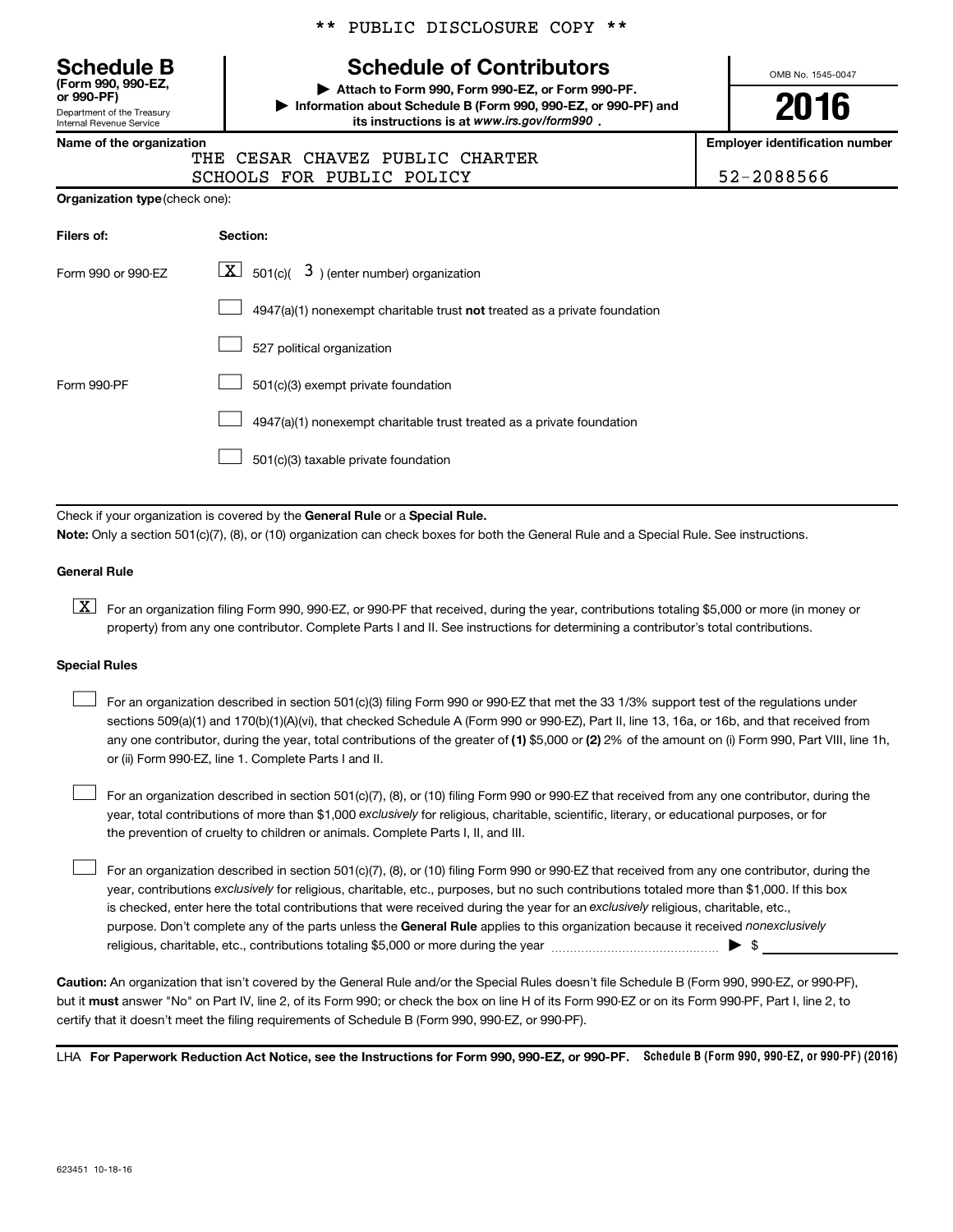**Name of organization Employer identification number** THE CESAR CHAVEZ PUBLIC CHARTER SCHOOLS FOR PUBLIC POLICY 3CHOOLS 52-2088566

| (a)        | (b)                               | (c)                               | (d)                                                                                                         |
|------------|-----------------------------------|-----------------------------------|-------------------------------------------------------------------------------------------------------------|
| No.        | Name, address, and ZIP + 4        | <b>Total contributions</b>        | Type of contribution                                                                                        |
| 1          |                                   | 1,988,424.<br>\$                  | $\overline{\mathbf{X}}$<br>Person<br>Payroll<br>Noncash<br>(Complete Part II for<br>noncash contributions.) |
| (a)<br>No. | (b)<br>Name, address, and ZIP + 4 | (c)<br><b>Total contributions</b> | (d)<br>Type of contribution                                                                                 |
| 2          |                                   | 616,195.<br>\$                    | $\overline{\mathbf{X}}$<br>Person<br>Payroll<br>Noncash<br>(Complete Part II for<br>noncash contributions.) |
| (a)<br>No. | (b)<br>Name, address, and ZIP + 4 | (c)<br><b>Total contributions</b> | (d)<br>Type of contribution                                                                                 |
| 3          |                                   | 135,307.<br>\$                    | $\overline{\text{X}}$<br>Person<br>Payroll<br>Noncash<br>(Complete Part II for<br>noncash contributions.)   |
| (a)<br>No. | (b)<br>Name, address, and ZIP + 4 | (c)<br><b>Total contributions</b> | (d)<br>Type of contribution                                                                                 |
| 4          |                                   | 33,000.<br>\$                     | $\overline{\mathbf{X}}$<br>Person<br>Payroll<br>Noncash<br>(Complete Part II for<br>noncash contributions.) |
| (a)<br>No. | (b)<br>Name, address, and ZIP + 4 | (c)<br><b>Total contributions</b> | (d)<br>Type of contribution                                                                                 |
| 5          |                                   | 10,000.<br>\$                     | $\overline{\text{X}}$<br>Person<br>Payroll<br>Noncash<br>(Complete Part II for<br>noncash contributions.)   |
| (a)<br>No. | (b)<br>Name, address, and ZIP + 4 | (c)<br><b>Total contributions</b> | (d)<br>Type of contribution                                                                                 |
| 6          |                                   | 12,500.<br>\$                     | $\overline{\text{X}}$<br>Person<br>Payroll<br>Noncash<br>(Complete Part II for<br>noncash contributions.)   |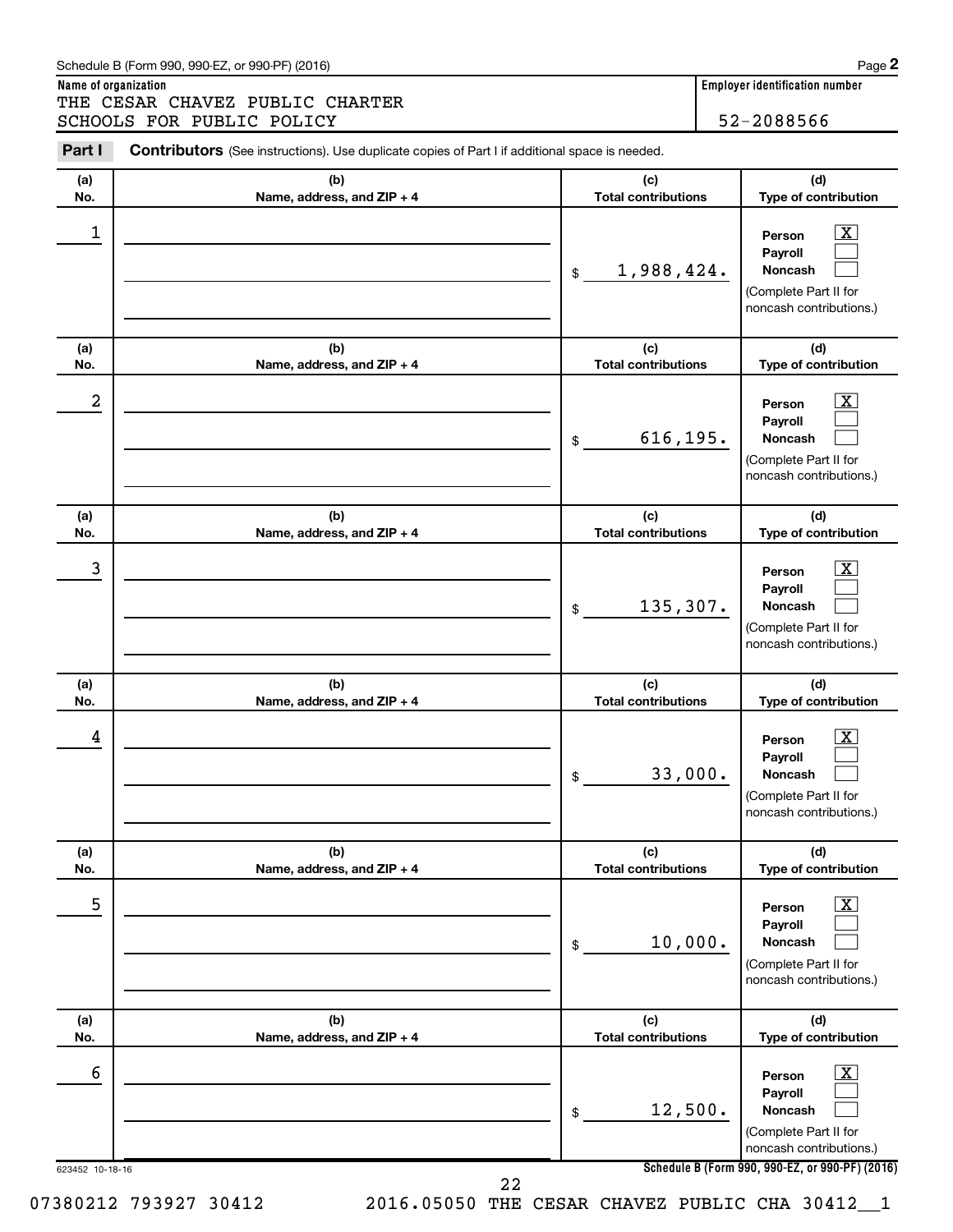| Schedule B (Form 990, 990-EZ, or 990-PF) (2016) | Page |
|-------------------------------------------------|------|
|                                                 |      |

THE CESAR CHAVEZ PUBLIC CHARTER SCHOOLS FOR PUBLIC POLICY | 52-2088566

**Name of organization Employer identification number**

623453 10-18-16 **Schedule B (Form 990, 990-EZ, or 990-PF) (2016) (a) No. from Part I (c) FMV (or estimate) (See instructions) (b) Description of noncash property given (d) Date received (a) No. from Part I (c) FMV (or estimate) (See instructions) (b) Description of noncash property given (d) Date received (a) No. from Part I (c) FMV (or estimate) (See instructions) (b) Description of noncash property given (d) Date received (a) No. from Part I (c) FMV (or estimate) (See instructions) (b) Description of noncash property given (d) Date received (a) No. from Part I (c) FMV (or estimate) (See instructions) (b) Description of noncash property given (d) Date received (a) No. from Part I (c) FMV (or estimate) (See instructions) (b) Description of noncash property given (d) Date received** Part II Noncash Property (See instructions). Use duplicate copies of Part II if additional space is needed. \$ \$ \$ \$ \$ \$ 23

07380212 793927 30412 2016.05050 THE CESAR CHAVEZ PUBLIC CHA 30412\_1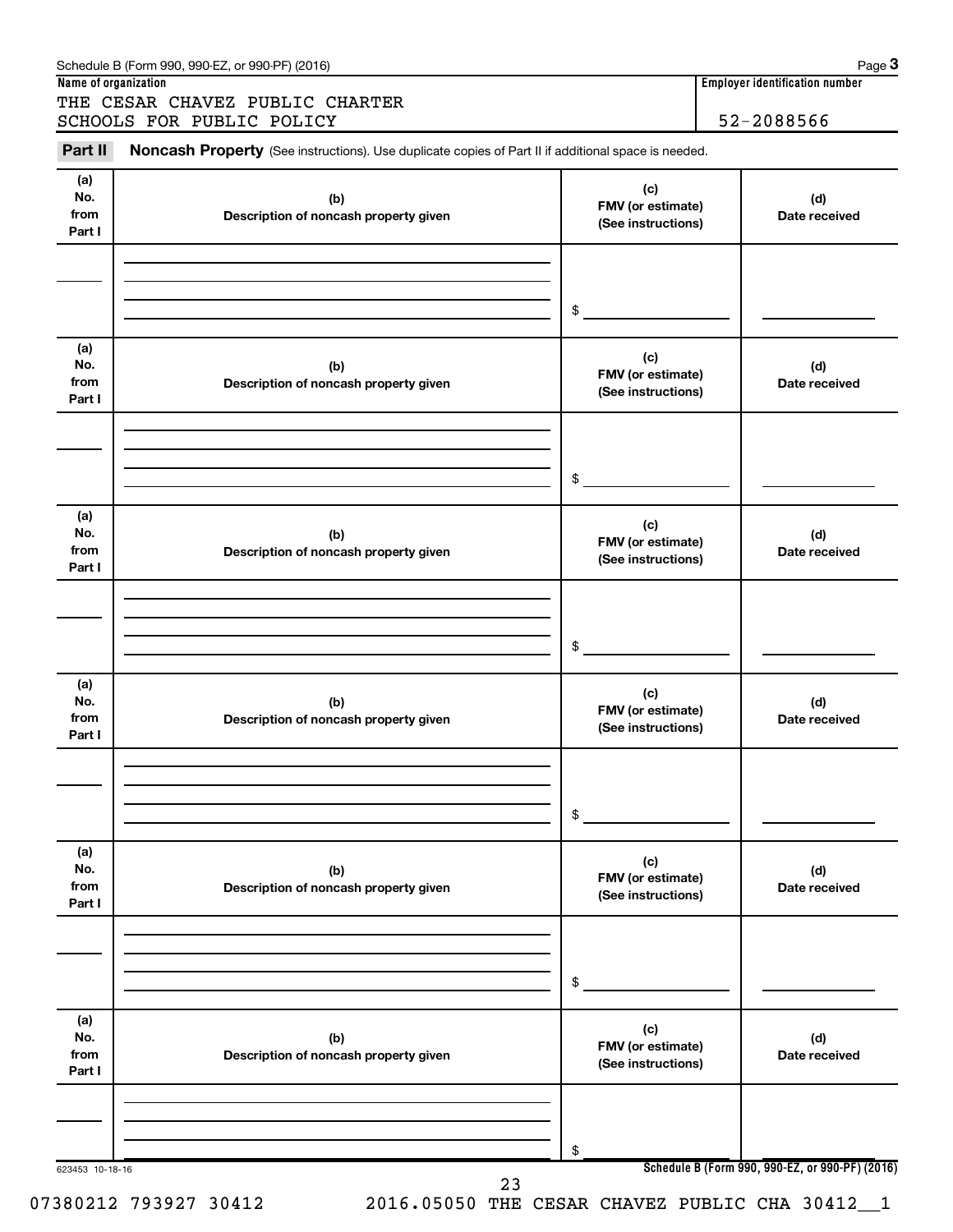| 52-2088566<br>SCHOOLS FOR PUBLIC POLICY<br>Exclusively religious, charitable, etc., contributions to organizations described in section $501(c)(7)$ , (8), or (10) that total more than \$1,000 for<br>Part III<br>the year from any one contributor. Complete columns (a) through (e) and the following line entry. For organizations<br>$\blacktriangleright$ \$<br>completing Part III, enter the total of exclusively religious, charitable, etc., contributions of \$1,000 or less for the year. (Enter this info. once.)<br>Use duplicate copies of Part III if additional space is needed.<br>`from<br>(b) Purpose of gift<br>(c) Use of gift<br>(d) Description of how gift is held<br>(e) Transfer of gift<br>Transferee's name, address, and ZIP + 4<br>Relationship of transferor to transferee<br>(b) Purpose of gift<br>(c) Use of gift<br>(d) Description of how gift is held<br>(e) Transfer of gift<br>Transferee's name, address, and ZIP + 4<br>Relationship of transferor to transferee<br>(a) No.<br>(b) Purpose of gift<br>(c) Use of gift<br>(d) Description of how gift is held<br>(e) Transfer of gift<br>Transferee's name, address, and ZIP + 4<br>Relationship of transferor to transferee<br>(b) Purpose of gift<br>(c) Use of gift<br>(d) Description of how gift is held<br>Part I<br>(e) Transfer of gift<br>Transferee's name, address, and ZIP + 4<br>Relationship of transferor to transferee<br>Schedule B (Form 990, 990-EZ, or 990-PF) (2016)<br>623454 10-18-16 | Name of organization | THE CESAR CHAVEZ PUBLIC CHARTER |  |  | <b>Employer identification number</b> |  |  |  |  |
|-------------------------------------------------------------------------------------------------------------------------------------------------------------------------------------------------------------------------------------------------------------------------------------------------------------------------------------------------------------------------------------------------------------------------------------------------------------------------------------------------------------------------------------------------------------------------------------------------------------------------------------------------------------------------------------------------------------------------------------------------------------------------------------------------------------------------------------------------------------------------------------------------------------------------------------------------------------------------------------------------------------------------------------------------------------------------------------------------------------------------------------------------------------------------------------------------------------------------------------------------------------------------------------------------------------------------------------------------------------------------------------------------------------------------------------------------------------------------------------------------------|----------------------|---------------------------------|--|--|---------------------------------------|--|--|--|--|
|                                                                                                                                                                                                                                                                                                                                                                                                                                                                                                                                                                                                                                                                                                                                                                                                                                                                                                                                                                                                                                                                                                                                                                                                                                                                                                                                                                                                                                                                                                       |                      |                                 |  |  |                                       |  |  |  |  |
|                                                                                                                                                                                                                                                                                                                                                                                                                                                                                                                                                                                                                                                                                                                                                                                                                                                                                                                                                                                                                                                                                                                                                                                                                                                                                                                                                                                                                                                                                                       |                      |                                 |  |  |                                       |  |  |  |  |
|                                                                                                                                                                                                                                                                                                                                                                                                                                                                                                                                                                                                                                                                                                                                                                                                                                                                                                                                                                                                                                                                                                                                                                                                                                                                                                                                                                                                                                                                                                       |                      |                                 |  |  |                                       |  |  |  |  |
|                                                                                                                                                                                                                                                                                                                                                                                                                                                                                                                                                                                                                                                                                                                                                                                                                                                                                                                                                                                                                                                                                                                                                                                                                                                                                                                                                                                                                                                                                                       | (a) No.              |                                 |  |  |                                       |  |  |  |  |
|                                                                                                                                                                                                                                                                                                                                                                                                                                                                                                                                                                                                                                                                                                                                                                                                                                                                                                                                                                                                                                                                                                                                                                                                                                                                                                                                                                                                                                                                                                       | Part I               |                                 |  |  |                                       |  |  |  |  |
|                                                                                                                                                                                                                                                                                                                                                                                                                                                                                                                                                                                                                                                                                                                                                                                                                                                                                                                                                                                                                                                                                                                                                                                                                                                                                                                                                                                                                                                                                                       |                      |                                 |  |  |                                       |  |  |  |  |
|                                                                                                                                                                                                                                                                                                                                                                                                                                                                                                                                                                                                                                                                                                                                                                                                                                                                                                                                                                                                                                                                                                                                                                                                                                                                                                                                                                                                                                                                                                       |                      |                                 |  |  |                                       |  |  |  |  |
|                                                                                                                                                                                                                                                                                                                                                                                                                                                                                                                                                                                                                                                                                                                                                                                                                                                                                                                                                                                                                                                                                                                                                                                                                                                                                                                                                                                                                                                                                                       |                      |                                 |  |  |                                       |  |  |  |  |
|                                                                                                                                                                                                                                                                                                                                                                                                                                                                                                                                                                                                                                                                                                                                                                                                                                                                                                                                                                                                                                                                                                                                                                                                                                                                                                                                                                                                                                                                                                       |                      |                                 |  |  |                                       |  |  |  |  |
|                                                                                                                                                                                                                                                                                                                                                                                                                                                                                                                                                                                                                                                                                                                                                                                                                                                                                                                                                                                                                                                                                                                                                                                                                                                                                                                                                                                                                                                                                                       |                      |                                 |  |  |                                       |  |  |  |  |
|                                                                                                                                                                                                                                                                                                                                                                                                                                                                                                                                                                                                                                                                                                                                                                                                                                                                                                                                                                                                                                                                                                                                                                                                                                                                                                                                                                                                                                                                                                       |                      |                                 |  |  |                                       |  |  |  |  |
|                                                                                                                                                                                                                                                                                                                                                                                                                                                                                                                                                                                                                                                                                                                                                                                                                                                                                                                                                                                                                                                                                                                                                                                                                                                                                                                                                                                                                                                                                                       |                      |                                 |  |  |                                       |  |  |  |  |
|                                                                                                                                                                                                                                                                                                                                                                                                                                                                                                                                                                                                                                                                                                                                                                                                                                                                                                                                                                                                                                                                                                                                                                                                                                                                                                                                                                                                                                                                                                       |                      |                                 |  |  |                                       |  |  |  |  |
|                                                                                                                                                                                                                                                                                                                                                                                                                                                                                                                                                                                                                                                                                                                                                                                                                                                                                                                                                                                                                                                                                                                                                                                                                                                                                                                                                                                                                                                                                                       | (a) No.<br>`from     |                                 |  |  |                                       |  |  |  |  |
|                                                                                                                                                                                                                                                                                                                                                                                                                                                                                                                                                                                                                                                                                                                                                                                                                                                                                                                                                                                                                                                                                                                                                                                                                                                                                                                                                                                                                                                                                                       | Part I               |                                 |  |  |                                       |  |  |  |  |
|                                                                                                                                                                                                                                                                                                                                                                                                                                                                                                                                                                                                                                                                                                                                                                                                                                                                                                                                                                                                                                                                                                                                                                                                                                                                                                                                                                                                                                                                                                       |                      |                                 |  |  |                                       |  |  |  |  |
|                                                                                                                                                                                                                                                                                                                                                                                                                                                                                                                                                                                                                                                                                                                                                                                                                                                                                                                                                                                                                                                                                                                                                                                                                                                                                                                                                                                                                                                                                                       |                      |                                 |  |  |                                       |  |  |  |  |
|                                                                                                                                                                                                                                                                                                                                                                                                                                                                                                                                                                                                                                                                                                                                                                                                                                                                                                                                                                                                                                                                                                                                                                                                                                                                                                                                                                                                                                                                                                       |                      |                                 |  |  |                                       |  |  |  |  |
|                                                                                                                                                                                                                                                                                                                                                                                                                                                                                                                                                                                                                                                                                                                                                                                                                                                                                                                                                                                                                                                                                                                                                                                                                                                                                                                                                                                                                                                                                                       |                      |                                 |  |  |                                       |  |  |  |  |
|                                                                                                                                                                                                                                                                                                                                                                                                                                                                                                                                                                                                                                                                                                                                                                                                                                                                                                                                                                                                                                                                                                                                                                                                                                                                                                                                                                                                                                                                                                       |                      |                                 |  |  |                                       |  |  |  |  |
|                                                                                                                                                                                                                                                                                                                                                                                                                                                                                                                                                                                                                                                                                                                                                                                                                                                                                                                                                                                                                                                                                                                                                                                                                                                                                                                                                                                                                                                                                                       |                      |                                 |  |  |                                       |  |  |  |  |
|                                                                                                                                                                                                                                                                                                                                                                                                                                                                                                                                                                                                                                                                                                                                                                                                                                                                                                                                                                                                                                                                                                                                                                                                                                                                                                                                                                                                                                                                                                       |                      |                                 |  |  |                                       |  |  |  |  |
|                                                                                                                                                                                                                                                                                                                                                                                                                                                                                                                                                                                                                                                                                                                                                                                                                                                                                                                                                                                                                                                                                                                                                                                                                                                                                                                                                                                                                                                                                                       |                      |                                 |  |  |                                       |  |  |  |  |
|                                                                                                                                                                                                                                                                                                                                                                                                                                                                                                                                                                                                                                                                                                                                                                                                                                                                                                                                                                                                                                                                                                                                                                                                                                                                                                                                                                                                                                                                                                       | `from<br>Part I      |                                 |  |  |                                       |  |  |  |  |
|                                                                                                                                                                                                                                                                                                                                                                                                                                                                                                                                                                                                                                                                                                                                                                                                                                                                                                                                                                                                                                                                                                                                                                                                                                                                                                                                                                                                                                                                                                       |                      |                                 |  |  |                                       |  |  |  |  |
|                                                                                                                                                                                                                                                                                                                                                                                                                                                                                                                                                                                                                                                                                                                                                                                                                                                                                                                                                                                                                                                                                                                                                                                                                                                                                                                                                                                                                                                                                                       |                      |                                 |  |  |                                       |  |  |  |  |
|                                                                                                                                                                                                                                                                                                                                                                                                                                                                                                                                                                                                                                                                                                                                                                                                                                                                                                                                                                                                                                                                                                                                                                                                                                                                                                                                                                                                                                                                                                       |                      |                                 |  |  |                                       |  |  |  |  |
|                                                                                                                                                                                                                                                                                                                                                                                                                                                                                                                                                                                                                                                                                                                                                                                                                                                                                                                                                                                                                                                                                                                                                                                                                                                                                                                                                                                                                                                                                                       |                      |                                 |  |  |                                       |  |  |  |  |
|                                                                                                                                                                                                                                                                                                                                                                                                                                                                                                                                                                                                                                                                                                                                                                                                                                                                                                                                                                                                                                                                                                                                                                                                                                                                                                                                                                                                                                                                                                       |                      |                                 |  |  |                                       |  |  |  |  |
|                                                                                                                                                                                                                                                                                                                                                                                                                                                                                                                                                                                                                                                                                                                                                                                                                                                                                                                                                                                                                                                                                                                                                                                                                                                                                                                                                                                                                                                                                                       |                      |                                 |  |  |                                       |  |  |  |  |
|                                                                                                                                                                                                                                                                                                                                                                                                                                                                                                                                                                                                                                                                                                                                                                                                                                                                                                                                                                                                                                                                                                                                                                                                                                                                                                                                                                                                                                                                                                       |                      |                                 |  |  |                                       |  |  |  |  |
|                                                                                                                                                                                                                                                                                                                                                                                                                                                                                                                                                                                                                                                                                                                                                                                                                                                                                                                                                                                                                                                                                                                                                                                                                                                                                                                                                                                                                                                                                                       |                      |                                 |  |  |                                       |  |  |  |  |
|                                                                                                                                                                                                                                                                                                                                                                                                                                                                                                                                                                                                                                                                                                                                                                                                                                                                                                                                                                                                                                                                                                                                                                                                                                                                                                                                                                                                                                                                                                       | (a) No.<br>from      |                                 |  |  |                                       |  |  |  |  |
|                                                                                                                                                                                                                                                                                                                                                                                                                                                                                                                                                                                                                                                                                                                                                                                                                                                                                                                                                                                                                                                                                                                                                                                                                                                                                                                                                                                                                                                                                                       |                      |                                 |  |  |                                       |  |  |  |  |
|                                                                                                                                                                                                                                                                                                                                                                                                                                                                                                                                                                                                                                                                                                                                                                                                                                                                                                                                                                                                                                                                                                                                                                                                                                                                                                                                                                                                                                                                                                       |                      |                                 |  |  |                                       |  |  |  |  |
|                                                                                                                                                                                                                                                                                                                                                                                                                                                                                                                                                                                                                                                                                                                                                                                                                                                                                                                                                                                                                                                                                                                                                                                                                                                                                                                                                                                                                                                                                                       |                      |                                 |  |  |                                       |  |  |  |  |
|                                                                                                                                                                                                                                                                                                                                                                                                                                                                                                                                                                                                                                                                                                                                                                                                                                                                                                                                                                                                                                                                                                                                                                                                                                                                                                                                                                                                                                                                                                       |                      |                                 |  |  |                                       |  |  |  |  |
|                                                                                                                                                                                                                                                                                                                                                                                                                                                                                                                                                                                                                                                                                                                                                                                                                                                                                                                                                                                                                                                                                                                                                                                                                                                                                                                                                                                                                                                                                                       |                      |                                 |  |  |                                       |  |  |  |  |
|                                                                                                                                                                                                                                                                                                                                                                                                                                                                                                                                                                                                                                                                                                                                                                                                                                                                                                                                                                                                                                                                                                                                                                                                                                                                                                                                                                                                                                                                                                       |                      |                                 |  |  |                                       |  |  |  |  |
|                                                                                                                                                                                                                                                                                                                                                                                                                                                                                                                                                                                                                                                                                                                                                                                                                                                                                                                                                                                                                                                                                                                                                                                                                                                                                                                                                                                                                                                                                                       |                      |                                 |  |  |                                       |  |  |  |  |
|                                                                                                                                                                                                                                                                                                                                                                                                                                                                                                                                                                                                                                                                                                                                                                                                                                                                                                                                                                                                                                                                                                                                                                                                                                                                                                                                                                                                                                                                                                       |                      |                                 |  |  |                                       |  |  |  |  |
|                                                                                                                                                                                                                                                                                                                                                                                                                                                                                                                                                                                                                                                                                                                                                                                                                                                                                                                                                                                                                                                                                                                                                                                                                                                                                                                                                                                                                                                                                                       |                      |                                 |  |  |                                       |  |  |  |  |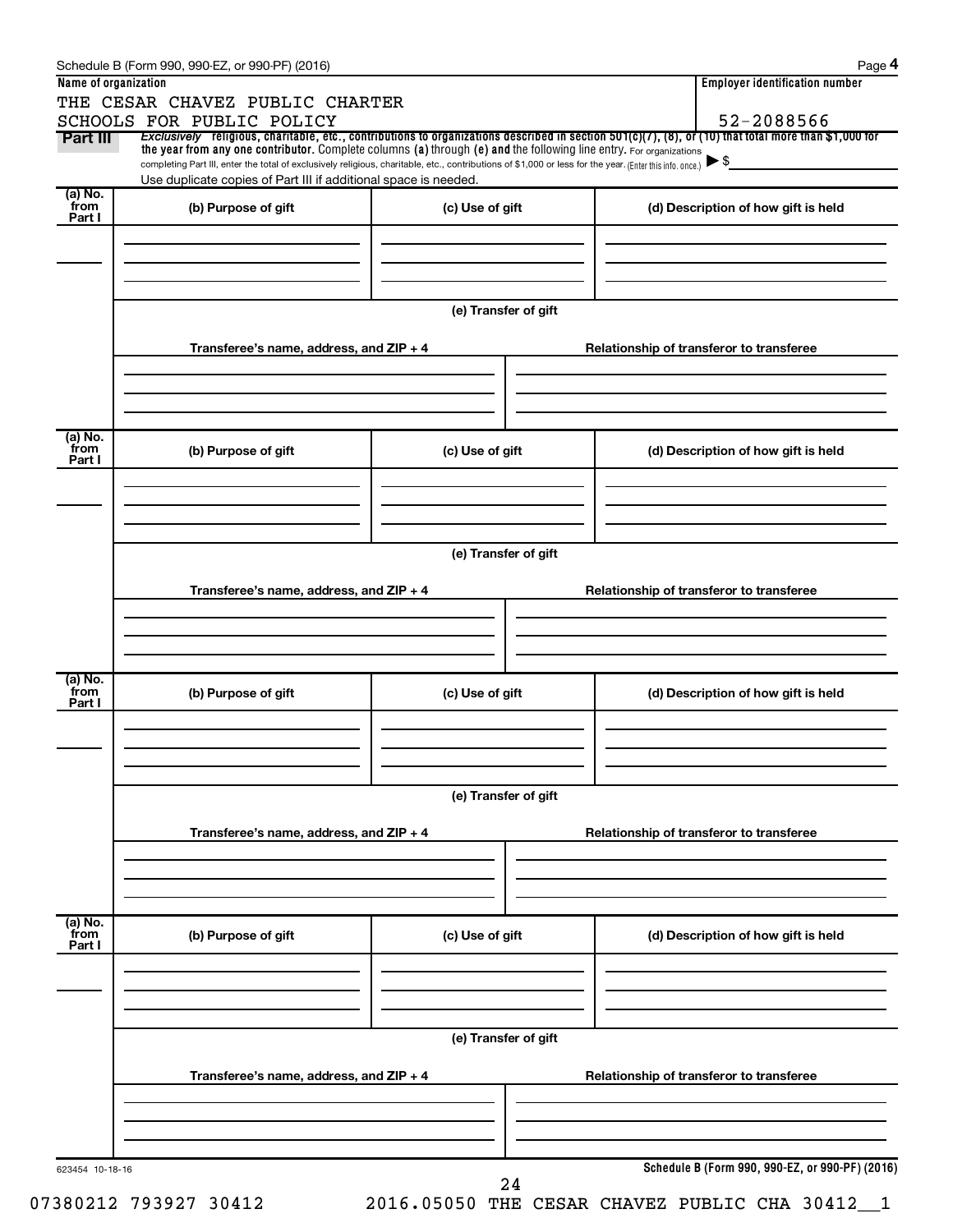|         | <b>SCHEDULE D</b>                                                                                                |                                                                                                                                                              | <b>Supplemental Financial Statements</b>                                                                                                                                                                                                                                                                                                                                                                                   |                          | OMB No. 1545-0047                                   |  |  |
|---------|------------------------------------------------------------------------------------------------------------------|--------------------------------------------------------------------------------------------------------------------------------------------------------------|----------------------------------------------------------------------------------------------------------------------------------------------------------------------------------------------------------------------------------------------------------------------------------------------------------------------------------------------------------------------------------------------------------------------------|--------------------------|-----------------------------------------------------|--|--|
|         | (Form 990)                                                                                                       |                                                                                                                                                              | Complete if the organization answered "Yes" on Form 990,<br>Part IV, line 6, 7, 8, 9, 10, 11a, 11b, 11c, 11d, 11e, 11f, 12a, or 12b.                                                                                                                                                                                                                                                                                       |                          |                                                     |  |  |
|         | Department of the Treasury                                                                                       |                                                                                                                                                              | Attach to Form 990.                                                                                                                                                                                                                                                                                                                                                                                                        |                          | <b>Open to Public</b><br><b>Inspection</b>          |  |  |
|         | Internal Revenue Service<br>Name of the organization                                                             | THE CESAR CHAVEZ PUBLIC CHARTER                                                                                                                              | Information about Schedule D (Form 990) and its instructions is at www.irs.gov/form990.                                                                                                                                                                                                                                                                                                                                    |                          |                                                     |  |  |
|         |                                                                                                                  | SCHOOLS FOR PUBLIC POLICY                                                                                                                                    |                                                                                                                                                                                                                                                                                                                                                                                                                            |                          | <b>Employer identification number</b><br>52-2088566 |  |  |
| Part I  |                                                                                                                  |                                                                                                                                                              | Organizations Maintaining Donor Advised Funds or Other Similar Funds or Accounts. Complete if the                                                                                                                                                                                                                                                                                                                          |                          |                                                     |  |  |
|         |                                                                                                                  | organization answered "Yes" on Form 990, Part IV, line 6.                                                                                                    |                                                                                                                                                                                                                                                                                                                                                                                                                            |                          |                                                     |  |  |
|         |                                                                                                                  |                                                                                                                                                              | (a) Donor advised funds                                                                                                                                                                                                                                                                                                                                                                                                    |                          | (b) Funds and other accounts                        |  |  |
| 1       |                                                                                                                  |                                                                                                                                                              |                                                                                                                                                                                                                                                                                                                                                                                                                            |                          |                                                     |  |  |
| 2       |                                                                                                                  | Aggregate value of contributions to (during year)                                                                                                            |                                                                                                                                                                                                                                                                                                                                                                                                                            |                          |                                                     |  |  |
| З       |                                                                                                                  |                                                                                                                                                              |                                                                                                                                                                                                                                                                                                                                                                                                                            |                          |                                                     |  |  |
| 4       |                                                                                                                  |                                                                                                                                                              |                                                                                                                                                                                                                                                                                                                                                                                                                            |                          |                                                     |  |  |
| 5       | Did the organization inform all donors and donor advisors in writing that the assets held in donor advised funds |                                                                                                                                                              |                                                                                                                                                                                                                                                                                                                                                                                                                            |                          |                                                     |  |  |
|         |                                                                                                                  |                                                                                                                                                              |                                                                                                                                                                                                                                                                                                                                                                                                                            |                          |                                                     |  |  |
| 6       |                                                                                                                  |                                                                                                                                                              | Did the organization inform all grantees, donors, and donor advisors in writing that grant funds can be used only                                                                                                                                                                                                                                                                                                          |                          |                                                     |  |  |
|         |                                                                                                                  |                                                                                                                                                              | for charitable purposes and not for the benefit of the donor or donor advisor, or for any other purpose conferring                                                                                                                                                                                                                                                                                                         |                          |                                                     |  |  |
| Part II |                                                                                                                  |                                                                                                                                                              |                                                                                                                                                                                                                                                                                                                                                                                                                            |                          | Yes<br>No                                           |  |  |
|         |                                                                                                                  |                                                                                                                                                              | Conservation Easements. Complete if the organization answered "Yes" on Form 990, Part IV, line 7.                                                                                                                                                                                                                                                                                                                          |                          |                                                     |  |  |
| 1.      |                                                                                                                  | Purpose(s) of conservation easements held by the organization (check all that apply).<br>Preservation of land for public use (e.g., recreation or education) | Preservation of a historically important land area                                                                                                                                                                                                                                                                                                                                                                         |                          |                                                     |  |  |
|         |                                                                                                                  | Protection of natural habitat                                                                                                                                | Preservation of a certified historic structure                                                                                                                                                                                                                                                                                                                                                                             |                          |                                                     |  |  |
|         |                                                                                                                  | Preservation of open space                                                                                                                                   |                                                                                                                                                                                                                                                                                                                                                                                                                            |                          |                                                     |  |  |
| 2       |                                                                                                                  |                                                                                                                                                              | Complete lines 2a through 2d if the organization held a qualified conservation contribution in the form of a conservation easement on the last                                                                                                                                                                                                                                                                             |                          |                                                     |  |  |
|         | day of the tax year.                                                                                             |                                                                                                                                                              |                                                                                                                                                                                                                                                                                                                                                                                                                            |                          | Held at the End of the Tax Year                     |  |  |
| а       |                                                                                                                  |                                                                                                                                                              |                                                                                                                                                                                                                                                                                                                                                                                                                            | 2a                       |                                                     |  |  |
| b       |                                                                                                                  |                                                                                                                                                              | Total acreage restricted by conservation easements [11] matter conservation conservation of the set of the set of the set of the set of the set of the set of the set of the set of the set of the set of the set of the set o                                                                                                                                                                                             | 2 <sub>b</sub>           |                                                     |  |  |
| с       |                                                                                                                  |                                                                                                                                                              |                                                                                                                                                                                                                                                                                                                                                                                                                            | 2c                       |                                                     |  |  |
| d       |                                                                                                                  |                                                                                                                                                              | Number of conservation easements included in (c) acquired after 8/17/06, and not on a historic structure                                                                                                                                                                                                                                                                                                                   |                          |                                                     |  |  |
|         |                                                                                                                  |                                                                                                                                                              | listed in the National Register [111] [12] and the National Register [11] [12] and the National Register [11] [12] and the National Register [11] [12] and the National Register [11] [12] and the Management Register [12] [1                                                                                                                                                                                             | 2d                       |                                                     |  |  |
| 3       |                                                                                                                  |                                                                                                                                                              | Number of conservation easements modified, transferred, released, extinguished, or terminated by the organization during the tax                                                                                                                                                                                                                                                                                           |                          |                                                     |  |  |
|         | $year \blacktriangleright$                                                                                       |                                                                                                                                                              |                                                                                                                                                                                                                                                                                                                                                                                                                            |                          |                                                     |  |  |
| 4       |                                                                                                                  | Number of states where property subject to conservation easement is located $\blacktriangleright$                                                            |                                                                                                                                                                                                                                                                                                                                                                                                                            |                          |                                                     |  |  |
| 5       |                                                                                                                  | Does the organization have a written policy regarding the periodic monitoring, inspection, handling of                                                       |                                                                                                                                                                                                                                                                                                                                                                                                                            |                          | Yes                                                 |  |  |
| 6       |                                                                                                                  |                                                                                                                                                              |                                                                                                                                                                                                                                                                                                                                                                                                                            |                          | No                                                  |  |  |
|         |                                                                                                                  |                                                                                                                                                              | Staff and volunteer hours devoted to monitoring, inspecting, handling of violations, and enforcing conservation easements during the year                                                                                                                                                                                                                                                                                  |                          |                                                     |  |  |
| 7       |                                                                                                                  |                                                                                                                                                              | Amount of expenses incurred in monitoring, inspecting, handling of violations, and enforcing conservation easements during the year                                                                                                                                                                                                                                                                                        |                          |                                                     |  |  |
|         | $\blacktriangleright$ \$                                                                                         |                                                                                                                                                              |                                                                                                                                                                                                                                                                                                                                                                                                                            |                          |                                                     |  |  |
| 8       |                                                                                                                  |                                                                                                                                                              | Does each conservation easement reported on line 2(d) above satisfy the requirements of section 170(h)(4)(B)(i)                                                                                                                                                                                                                                                                                                            |                          |                                                     |  |  |
|         |                                                                                                                  |                                                                                                                                                              |                                                                                                                                                                                                                                                                                                                                                                                                                            |                          | Yes<br>No                                           |  |  |
| 9       |                                                                                                                  |                                                                                                                                                              | In Part XIII, describe how the organization reports conservation easements in its revenue and expense statement, and balance sheet, and                                                                                                                                                                                                                                                                                    |                          |                                                     |  |  |
|         |                                                                                                                  |                                                                                                                                                              | include, if applicable, the text of the footnote to the organization's financial statements that describes the organization's accounting for                                                                                                                                                                                                                                                                               |                          |                                                     |  |  |
|         | conservation easements.                                                                                          |                                                                                                                                                              |                                                                                                                                                                                                                                                                                                                                                                                                                            |                          |                                                     |  |  |
|         | Part III                                                                                                         |                                                                                                                                                              | Organizations Maintaining Collections of Art, Historical Treasures, or Other Similar Assets.                                                                                                                                                                                                                                                                                                                               |                          |                                                     |  |  |
|         |                                                                                                                  | Complete if the organization answered "Yes" on Form 990, Part IV, line 8.                                                                                    |                                                                                                                                                                                                                                                                                                                                                                                                                            |                          |                                                     |  |  |
|         |                                                                                                                  |                                                                                                                                                              | 1a If the organization elected, as permitted under SFAS 116 (ASC 958), not to report in its revenue statement and balance sheet works of art,                                                                                                                                                                                                                                                                              |                          |                                                     |  |  |
|         |                                                                                                                  |                                                                                                                                                              | historical treasures, or other similar assets held for public exhibition, education, or research in furtherance of public service, provide, in Part XIII,                                                                                                                                                                                                                                                                  |                          |                                                     |  |  |
|         |                                                                                                                  | the text of the footnote to its financial statements that describes these items.                                                                             |                                                                                                                                                                                                                                                                                                                                                                                                                            |                          |                                                     |  |  |
| b       |                                                                                                                  |                                                                                                                                                              | If the organization elected, as permitted under SFAS 116 (ASC 958), to report in its revenue statement and balance sheet works of art, historical                                                                                                                                                                                                                                                                          |                          |                                                     |  |  |
|         | relating to these items:                                                                                         |                                                                                                                                                              | treasures, or other similar assets held for public exhibition, education, or research in furtherance of public service, provide the following amounts                                                                                                                                                                                                                                                                      |                          |                                                     |  |  |
|         |                                                                                                                  |                                                                                                                                                              |                                                                                                                                                                                                                                                                                                                                                                                                                            |                          |                                                     |  |  |
|         |                                                                                                                  | (ii) Assets included in Form 990, Part X                                                                                                                     | $\overline{a_1, \ldots, a_n, \ldots, a_n, \ldots, a_n, \ldots, a_n, \ldots, a_n, \ldots, a_n, \ldots, a_n, \ldots, a_n, \ldots, a_n, \ldots, a_n, \ldots, a_n, \ldots, a_n, \ldots, a_n, \ldots, a_n, \ldots, a_n, \ldots, a_n, \ldots, a_n, \ldots, a_n, \ldots, a_n, \ldots, a_n, \ldots, a_n, \ldots, a_n, \ldots, a_n, \ldots, a_n, \ldots, a_n, \ldots, a_n, \ldots, a_n, \ldots, a_n, \ldots, a_n, \ldots, a_n, \ld$ | $\blacktriangleright$ \$ |                                                     |  |  |
| 2       |                                                                                                                  |                                                                                                                                                              | If the organization received or held works of art, historical treasures, or other similar assets for financial gain, provide                                                                                                                                                                                                                                                                                               |                          |                                                     |  |  |
|         |                                                                                                                  | the following amounts required to be reported under SFAS 116 (ASC 958) relating to these items:                                                              |                                                                                                                                                                                                                                                                                                                                                                                                                            |                          |                                                     |  |  |
|         |                                                                                                                  |                                                                                                                                                              |                                                                                                                                                                                                                                                                                                                                                                                                                            | - \$                     |                                                     |  |  |
|         |                                                                                                                  |                                                                                                                                                              |                                                                                                                                                                                                                                                                                                                                                                                                                            | $\blacktriangleright$ s  |                                                     |  |  |
|         |                                                                                                                  | LHA For Paperwork Reduction Act Notice, see the Instructions for Form 990.                                                                                   |                                                                                                                                                                                                                                                                                                                                                                                                                            |                          | Schedule D (Form 990) 2016                          |  |  |
|         | 632051 08-29-16                                                                                                  |                                                                                                                                                              |                                                                                                                                                                                                                                                                                                                                                                                                                            |                          |                                                     |  |  |
|         |                                                                                                                  |                                                                                                                                                              | 25                                                                                                                                                                                                                                                                                                                                                                                                                         |                          |                                                     |  |  |

07380212 793927 30412 2016.05050 THE CESAR CHAVEZ PUBLIC CHA 30412\_1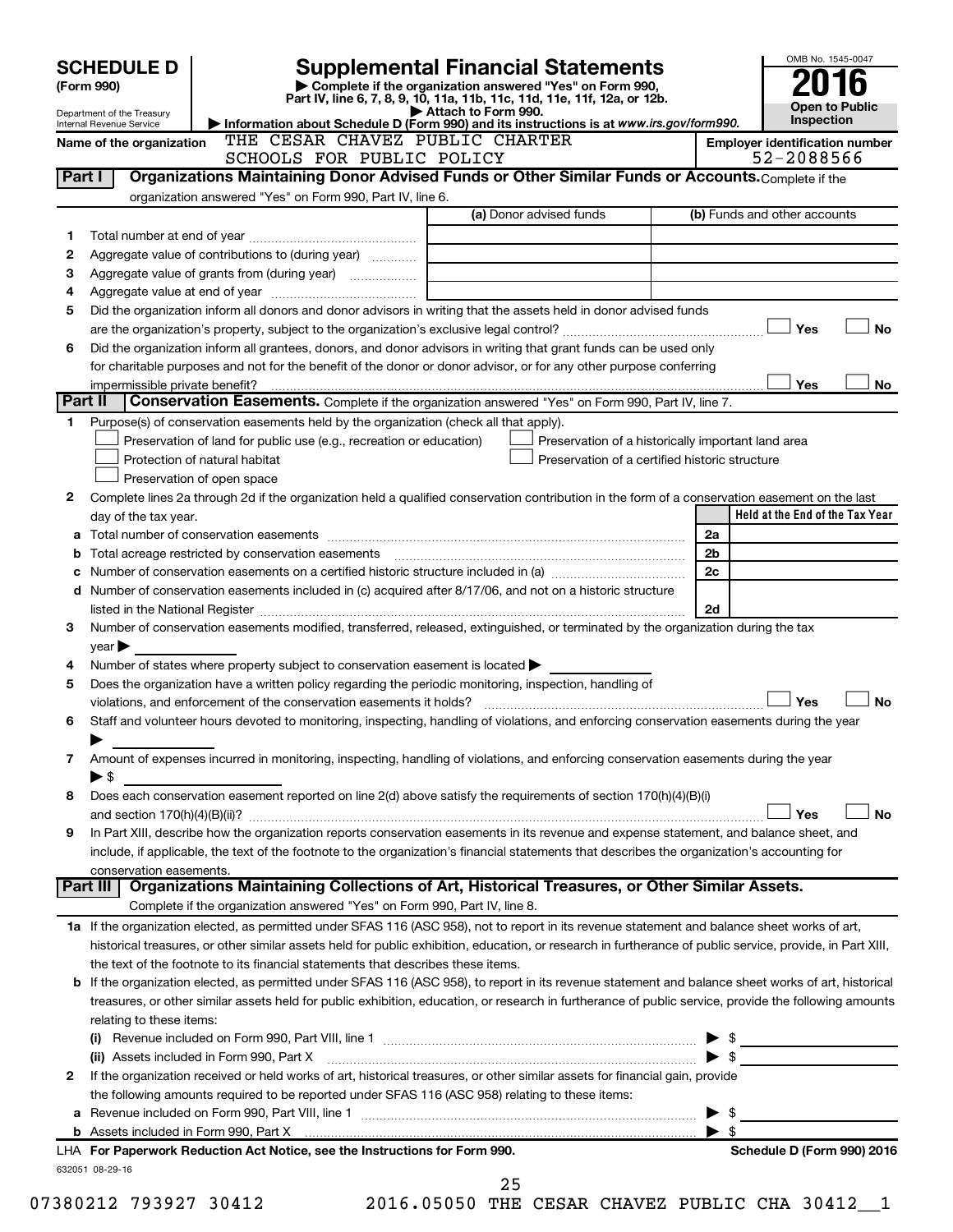|        |                                                                                                                                                                                                                                                                       | THE CESAR CHAVEZ PUBLIC CHARTER |                |                                                         |            |                |            |                            |            |         |
|--------|-----------------------------------------------------------------------------------------------------------------------------------------------------------------------------------------------------------------------------------------------------------------------|---------------------------------|----------------|---------------------------------------------------------|------------|----------------|------------|----------------------------|------------|---------|
|        | Schedule D (Form 990) 2016                                                                                                                                                                                                                                            | SCHOOLS FOR PUBLIC POLICY       |                |                                                         |            |                |            | $52 - 2088566$ Page 2      |            |         |
|        | Part III<br>Organizations Maintaining Collections of Art, Historical Treasures, or Other Similar Assets (continued)                                                                                                                                                   |                                 |                |                                                         |            |                |            |                            |            |         |
| 3      | Using the organization's acquisition, accession, and other records, check any of the following that are a significant use of its collection items<br>(check all that apply):                                                                                          |                                 |                |                                                         |            |                |            |                            |            |         |
| a      | Public exhibition                                                                                                                                                                                                                                                     | d                               |                | Loan or exchange programs                               |            |                |            |                            |            |         |
| b      | Scholarly research                                                                                                                                                                                                                                                    | e                               |                | Other <b>Communication</b>                              |            |                |            |                            |            |         |
| с      | Preservation for future generations                                                                                                                                                                                                                                   |                                 |                |                                                         |            |                |            |                            |            |         |
| 4      | Provide a description of the organization's collections and explain how they further the organization's exempt purpose in Part XIII.                                                                                                                                  |                                 |                |                                                         |            |                |            |                            |            |         |
| 5      | During the year, did the organization solicit or receive donations of art, historical treasures, or other similar assets                                                                                                                                              |                                 |                |                                                         |            |                |            |                            |            |         |
|        |                                                                                                                                                                                                                                                                       |                                 |                |                                                         |            |                |            | Yes                        |            | No      |
|        | Part IV<br>Escrow and Custodial Arrangements. Complete if the organization answered "Yes" on Form 990, Part IV, line 9, or                                                                                                                                            |                                 |                |                                                         |            |                |            |                            |            |         |
|        | reported an amount on Form 990, Part X, line 21.                                                                                                                                                                                                                      |                                 |                |                                                         |            |                |            |                            |            |         |
|        | 1a Is the organization an agent, trustee, custodian or other intermediary for contributions or other assets not included                                                                                                                                              |                                 |                |                                                         |            |                |            |                            |            |         |
|        |                                                                                                                                                                                                                                                                       |                                 |                |                                                         |            |                |            | Yes                        |            | No      |
|        | b If "Yes," explain the arrangement in Part XIII and complete the following table:                                                                                                                                                                                    |                                 |                |                                                         |            |                |            |                            |            |         |
|        |                                                                                                                                                                                                                                                                       |                                 |                |                                                         |            |                |            | Amount                     |            |         |
|        | c Beginning balance measurements and the contract of the contract of the contract of the contract of the contract of the contract of the contract of the contract of the contract of the contract of the contract of the contr                                        |                                 |                |                                                         |            | 1c             |            |                            |            |         |
|        |                                                                                                                                                                                                                                                                       |                                 |                |                                                         |            | 1d             |            |                            |            |         |
|        | e Distributions during the year manufactured and a control of the year manufactured and a Distributions during                                                                                                                                                        |                                 |                |                                                         |            | 1e             |            |                            |            |         |
| f      |                                                                                                                                                                                                                                                                       |                                 |                |                                                         |            | 1f             |            |                            |            |         |
|        | 2a Did the organization include an amount on Form 990, Part X, line 21, for escrow or custodial account liability?                                                                                                                                                    |                                 |                |                                                         |            | .              |            | Yes                        |            | No      |
|        | <b>b</b> If "Yes," explain the arrangement in Part XIII. Check here if the explanation has been provided on Part XIII                                                                                                                                                 |                                 |                |                                                         |            |                |            |                            |            |         |
| Part V | <b>Endowment Funds.</b> Complete if the organization answered "Yes" on Form 990, Part IV, line 10.                                                                                                                                                                    |                                 |                |                                                         |            |                |            |                            |            |         |
|        |                                                                                                                                                                                                                                                                       | (a) Current year                | (b) Prior year | (c) Two years back $\vert$ (d) Three years back $\vert$ |            |                |            | (e) Four years back        |            |         |
|        | 1a Beginning of year balance                                                                                                                                                                                                                                          | 1,350,000.                      | 1,350,000.     |                                                         | 1,350,000. |                | 2,695,000. |                            | 2,695,000. |         |
|        |                                                                                                                                                                                                                                                                       |                                 |                |                                                         |            |                |            |                            |            |         |
|        | c Net investment earnings, gains, and losses                                                                                                                                                                                                                          |                                 |                |                                                         |            |                |            |                            |            |         |
|        | d Grants or scholarships                                                                                                                                                                                                                                              |                                 |                |                                                         |            |                |            |                            |            |         |
|        | e Other expenditures for facilities                                                                                                                                                                                                                                   |                                 |                |                                                         |            |                |            |                            |            |         |
|        |                                                                                                                                                                                                                                                                       |                                 |                |                                                         |            |                | 1,345,000. |                            |            |         |
|        | and programs                                                                                                                                                                                                                                                          |                                 |                |                                                         |            |                |            |                            |            |         |
|        | f Administrative expenses                                                                                                                                                                                                                                             | 1,350,000.                      | 1,350,000.     |                                                         | 1,350,000. |                | 1,350,000. |                            |            |         |
| g      |                                                                                                                                                                                                                                                                       |                                 |                |                                                         |            |                |            |                            | 2,695,000. |         |
| 2      | Provide the estimated percentage of the current year end balance (line 1g, column (a)) held as:                                                                                                                                                                       | 100.00                          |                |                                                         |            |                |            |                            |            |         |
|        | a Board designated or quasi-endowment >                                                                                                                                                                                                                               |                                 | %              |                                                         |            |                |            |                            |            |         |
| b      | Permanent endowment                                                                                                                                                                                                                                                   | %                               |                |                                                         |            |                |            |                            |            |         |
|        | c Temporarily restricted endowment                                                                                                                                                                                                                                    | %                               |                |                                                         |            |                |            |                            |            |         |
|        | The percentages on lines 2a, 2b, and 2c should equal 100%.                                                                                                                                                                                                            |                                 |                |                                                         |            |                |            |                            |            |         |
|        | 3a Are there endowment funds not in the possession of the organization that are held and administered for the organization                                                                                                                                            |                                 |                |                                                         |            |                |            |                            |            |         |
|        | by:                                                                                                                                                                                                                                                                   |                                 |                |                                                         |            |                |            |                            | Yes        | No<br>х |
|        | (i)                                                                                                                                                                                                                                                                   |                                 |                |                                                         |            |                |            | 3a(i)                      |            | X       |
|        | related organizations [111] related organizations [11] related organizations [11] related organizations [11] related organizations [11] related or $\alpha$ [11] $\alpha$ [11] $\alpha$ [11] $\alpha$ [11] $\alpha$ [11] $\alpha$ [11] $\alpha$ [11] $\alpha$<br>(ii) |                                 |                |                                                         |            |                |            | 3a(ii)                     |            |         |
|        |                                                                                                                                                                                                                                                                       |                                 |                |                                                         |            |                |            | 3b                         |            |         |
| 4      | Describe in Part XIII the intended uses of the organization's endowment funds.                                                                                                                                                                                        |                                 |                |                                                         |            |                |            |                            |            |         |
|        | Land, Buildings, and Equipment.<br><b>Part VI</b>                                                                                                                                                                                                                     |                                 |                |                                                         |            |                |            |                            |            |         |
|        | Complete if the organization answered "Yes" on Form 990, Part IV, line 11a. See Form 990, Part X, line 10.                                                                                                                                                            |                                 |                |                                                         |            |                |            |                            |            |         |
|        | (a) Cost or other<br>(b) Cost or other<br>Description of property<br>(c) Accumulated                                                                                                                                                                                  |                                 |                |                                                         |            | (d) Book value |            |                            |            |         |
|        |                                                                                                                                                                                                                                                                       | basis (investment)              |                | basis (other)                                           |            | depreciation   |            |                            |            |         |
|        |                                                                                                                                                                                                                                                                       |                                 |                | 2,170,205.                                              |            |                |            | 2,170,205.                 |            |         |
|        |                                                                                                                                                                                                                                                                       |                                 |                | 15,579,005.                                             |            | 2,735,527.     |            | 12,843,478.                |            |         |
|        |                                                                                                                                                                                                                                                                       |                                 |                | 15,766,097.                                             |            | 5,018,004.     |            | 10,748,093.                |            |         |
|        |                                                                                                                                                                                                                                                                       |                                 |                | 3,397,262.                                              |            | 2,954,578.     |            | 442,684.                   |            |         |
|        |                                                                                                                                                                                                                                                                       |                                 |                | 2,107,772.                                              |            | 1,842,252.     |            | 265,520.                   |            |         |
|        | Total. Add lines 1a through 1e. (Column (d) must equal Form 990, Part X, column (B), line 10c.)                                                                                                                                                                       |                                 |                |                                                         |            |                |            | 26,469,980.                |            |         |
|        |                                                                                                                                                                                                                                                                       |                                 |                |                                                         |            |                |            | Schedule D (Form 990) 2016 |            |         |

632052 08-29-16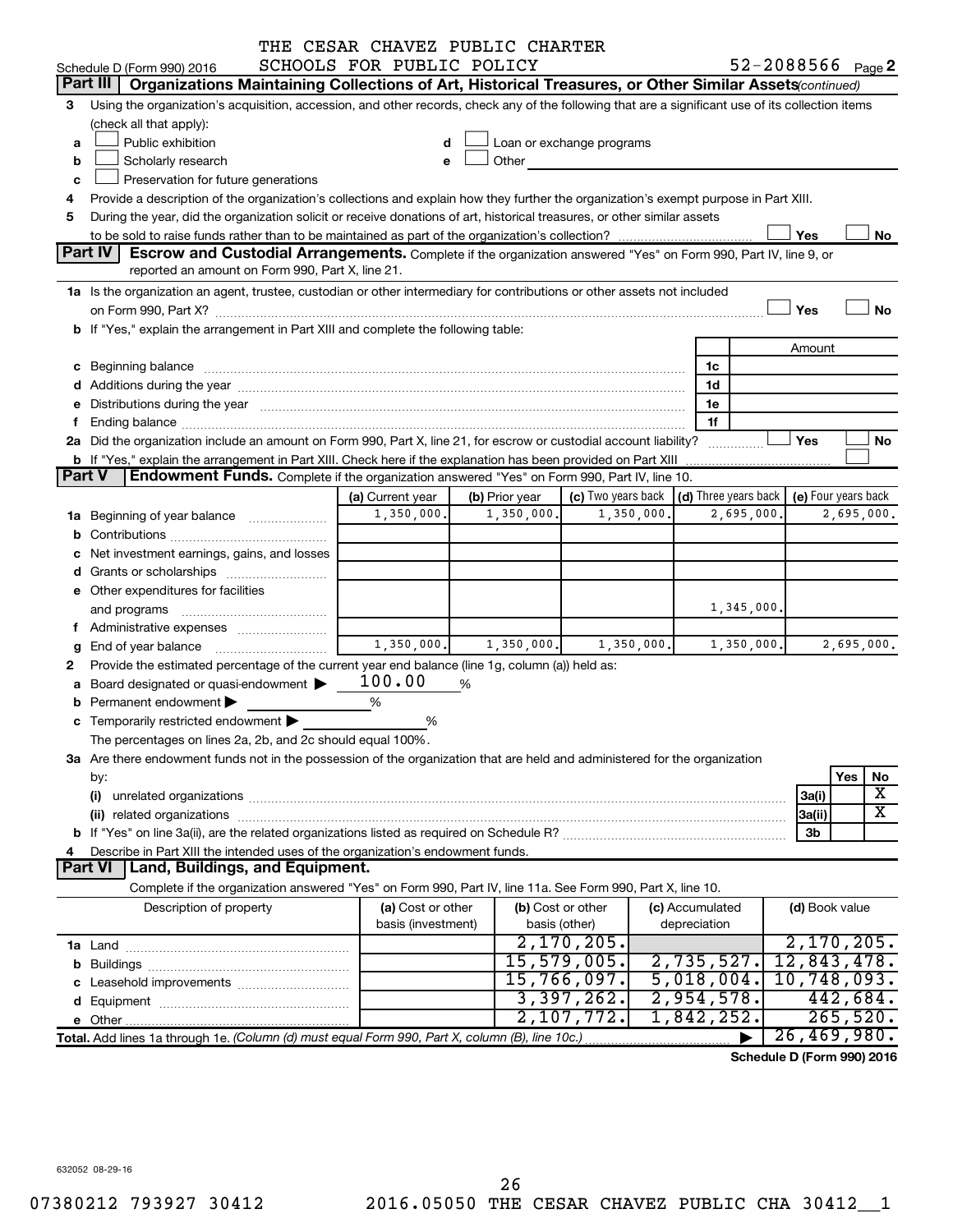|  |                         |  | THE CESAR CHAVEZ PUBLIC CHARTER |
|--|-------------------------|--|---------------------------------|
|  | COUNTS FOR DIRITS DOITS |  |                                 |

|             | Schedule D (Form 990) 2016                                                                                                                             | SCHOOLS FOR PUBLIC POLICY |                 |                |                                                           | $52 - 2088566$ Page 3      |  |
|-------------|--------------------------------------------------------------------------------------------------------------------------------------------------------|---------------------------|-----------------|----------------|-----------------------------------------------------------|----------------------------|--|
|             | Part VII Investments - Other Securities.                                                                                                               |                           |                 |                |                                                           |                            |  |
|             | Complete if the organization answered "Yes" on Form 990, Part IV, line 11b. See Form 990, Part X, line 12.                                             |                           |                 |                |                                                           |                            |  |
|             | (a) Description of security or category (including name of security)                                                                                   |                           | (b) Book value  |                | (c) Method of valuation: Cost or end-of-year market value |                            |  |
|             |                                                                                                                                                        |                           |                 |                |                                                           |                            |  |
|             |                                                                                                                                                        |                           |                 |                |                                                           |                            |  |
| $(3)$ Other |                                                                                                                                                        |                           |                 |                |                                                           |                            |  |
| (A)         |                                                                                                                                                        |                           |                 |                |                                                           |                            |  |
| (B)         |                                                                                                                                                        |                           |                 |                |                                                           |                            |  |
| (C)         |                                                                                                                                                        |                           |                 |                |                                                           |                            |  |
| (D)         |                                                                                                                                                        |                           |                 |                |                                                           |                            |  |
|             |                                                                                                                                                        |                           |                 |                |                                                           |                            |  |
| (E)         |                                                                                                                                                        |                           |                 |                |                                                           |                            |  |
| (F)         |                                                                                                                                                        |                           |                 |                |                                                           |                            |  |
| (G)         |                                                                                                                                                        |                           |                 |                |                                                           |                            |  |
| (H)         |                                                                                                                                                        |                           |                 |                |                                                           |                            |  |
|             | Total. (Col. (b) must equal Form 990, Part X, col. (B) line 12.)                                                                                       |                           |                 |                |                                                           |                            |  |
|             | Part VIII Investments - Program Related.                                                                                                               |                           |                 |                |                                                           |                            |  |
|             | Complete if the organization answered "Yes" on Form 990, Part IV, line 11c. See Form 990, Part X, line 13.                                             |                           |                 |                |                                                           |                            |  |
|             | (a) Description of investment                                                                                                                          |                           | (b) Book value  |                | (c) Method of valuation: Cost or end-of-year market value |                            |  |
| (1)         |                                                                                                                                                        |                           |                 |                |                                                           |                            |  |
| (2)         |                                                                                                                                                        |                           |                 |                |                                                           |                            |  |
| (3)         |                                                                                                                                                        |                           |                 |                |                                                           |                            |  |
| (4)         |                                                                                                                                                        |                           |                 |                |                                                           |                            |  |
| (5)         |                                                                                                                                                        |                           |                 |                |                                                           |                            |  |
| (6)         |                                                                                                                                                        |                           |                 |                |                                                           |                            |  |
| (7)         |                                                                                                                                                        |                           |                 |                |                                                           |                            |  |
| (8)         |                                                                                                                                                        |                           |                 |                |                                                           |                            |  |
| (9)         |                                                                                                                                                        |                           |                 |                |                                                           |                            |  |
|             | Total. (Col. (b) must equal Form 990, Part X, col. (B) line 13.)                                                                                       |                           |                 |                |                                                           |                            |  |
| Part IX     | <b>Other Assets.</b>                                                                                                                                   |                           |                 |                |                                                           |                            |  |
|             | Complete if the organization answered "Yes" on Form 990, Part IV, line 11d. See Form 990, Part X, line 15.                                             |                           |                 |                |                                                           |                            |  |
|             |                                                                                                                                                        |                           | (a) Description |                |                                                           | (b) Book value             |  |
| (1)         |                                                                                                                                                        |                           |                 |                |                                                           |                            |  |
| (2)         |                                                                                                                                                        |                           |                 |                |                                                           |                            |  |
| (3)         |                                                                                                                                                        |                           |                 |                |                                                           |                            |  |
| (4)         |                                                                                                                                                        |                           |                 |                |                                                           |                            |  |
| (5)         |                                                                                                                                                        |                           |                 |                |                                                           |                            |  |
| (6)         |                                                                                                                                                        |                           |                 |                |                                                           |                            |  |
| (7)         |                                                                                                                                                        |                           |                 |                |                                                           |                            |  |
|             |                                                                                                                                                        |                           |                 |                |                                                           |                            |  |
| (8)         |                                                                                                                                                        |                           |                 |                |                                                           |                            |  |
| (9)         |                                                                                                                                                        |                           |                 |                |                                                           |                            |  |
| Part X      | Total. (Column (b) must equal Form 990, Part X, col. (B) line 15.)<br><b>Other Liabilities.</b>                                                        |                           |                 |                |                                                           |                            |  |
|             |                                                                                                                                                        |                           |                 |                |                                                           |                            |  |
|             | Complete if the organization answered "Yes" on Form 990, Part IV, line 11e or 11f. See Form 990, Part X, line 25.<br>(a) Description of liability      |                           |                 | (b) Book value |                                                           |                            |  |
| 1.          |                                                                                                                                                        |                           |                 |                |                                                           |                            |  |
| (1)         | Federal income taxes                                                                                                                                   |                           |                 | 443,839.       |                                                           |                            |  |
| (2)         | DEFERRED RENT                                                                                                                                          |                           |                 |                |                                                           |                            |  |
| (3)         |                                                                                                                                                        |                           |                 |                |                                                           |                            |  |
| (4)         |                                                                                                                                                        |                           |                 |                |                                                           |                            |  |
| (5)         |                                                                                                                                                        |                           |                 |                |                                                           |                            |  |
| (6)         |                                                                                                                                                        |                           |                 |                |                                                           |                            |  |
| (7)         |                                                                                                                                                        |                           |                 |                |                                                           |                            |  |
| (8)         |                                                                                                                                                        |                           |                 |                |                                                           |                            |  |
| (9)         |                                                                                                                                                        |                           |                 |                |                                                           |                            |  |
|             | <b>Total.</b> (Column (b) must equal Form 990, Part X, col. (B) line 25.) $\ldots$                                                                     |                           |                 | 443,839.       |                                                           |                            |  |
|             | 2. Liability for uncertain tax positions. In Part XIII, provide the text of the footnote to the organization's financial statements that reports the   |                           |                 |                |                                                           |                            |  |
|             | organization's liability for uncertain tax positions under FIN 48 (ASC 740). Check here if the text of the footnote has been provided in Part XIII   X |                           |                 |                |                                                           |                            |  |
|             |                                                                                                                                                        |                           |                 |                |                                                           | Schodule D (Form 000) 2016 |  |

632053 08-29-16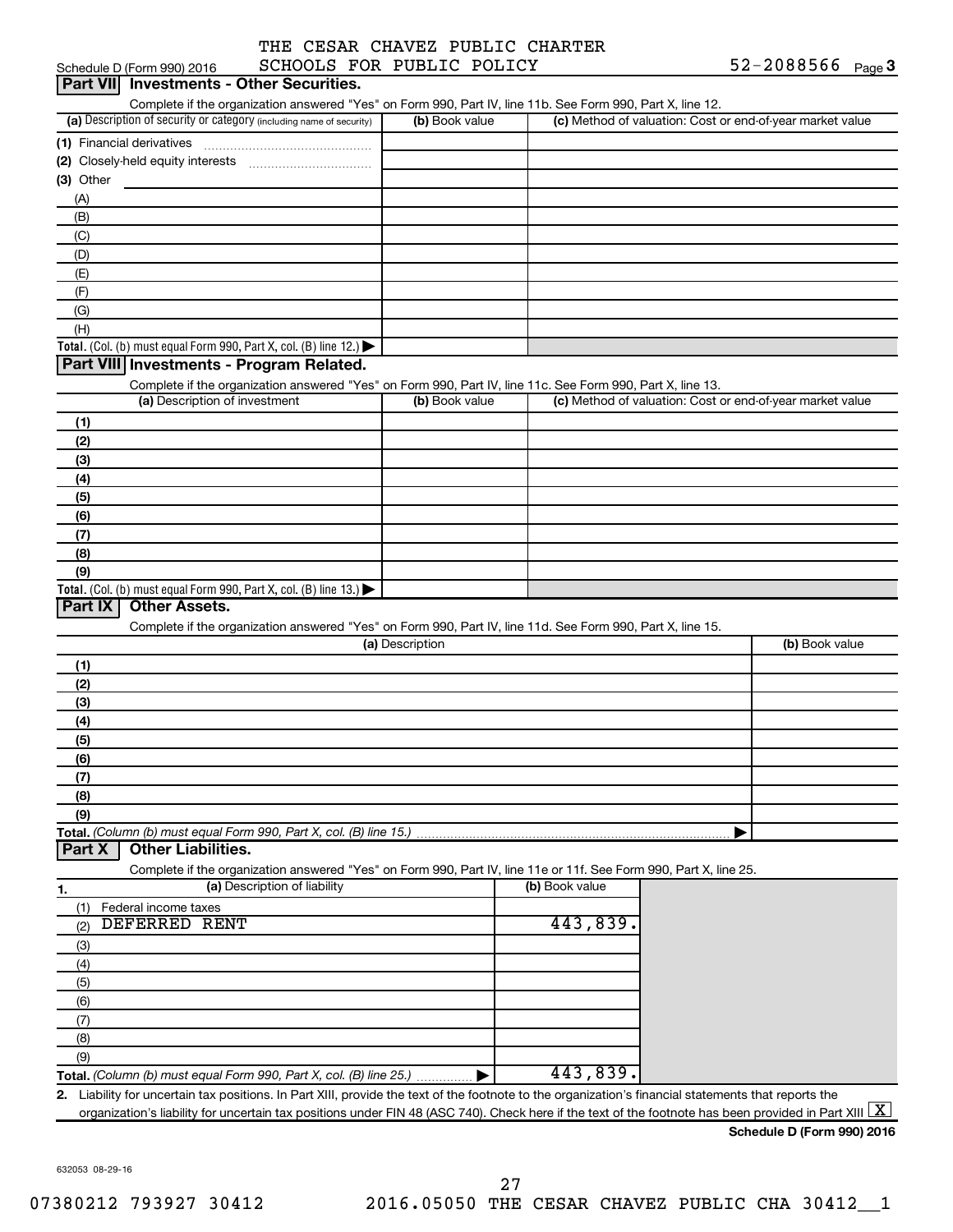|   | THE CESAR CHAVEZ PUBLIC CHARTER                                                                                        |                |                |                |                   |
|---|------------------------------------------------------------------------------------------------------------------------|----------------|----------------|----------------|-------------------|
|   | SCHOOLS FOR PUBLIC POLICY<br>Schedule D (Form 990) 2016                                                                |                |                |                | 52-2088566 Page 4 |
|   | Part XI   Reconciliation of Revenue per Audited Financial Statements With Revenue per Return.                          |                |                |                |                   |
|   | Complete if the organization answered "Yes" on Form 990, Part IV, line 12a.                                            |                |                |                |                   |
| 1 | Total revenue, gains, and other support per audited financial statements                                               |                |                | $\overline{1}$ | 27,473,367.       |
| 2 | Amounts included on line 1 but not on Form 990, Part VIII, line 12:                                                    |                |                |                |                   |
| a | Net unrealized gains (losses) on investments [111] Net unrealized main states and investments [11] Net unrealized main | 2a             |                |                |                   |
| b |                                                                                                                        | 2 <sub>b</sub> | 558,656.       |                |                   |
|   |                                                                                                                        | 2c             |                |                |                   |
| d |                                                                                                                        | 2d             |                |                |                   |
| e | Add lines 2a through 2d                                                                                                |                |                | 2e             | 558,656.          |
| 3 |                                                                                                                        |                |                | $\mathbf{a}$   | 26, 914, 711.     |
| 4 | Amounts included on Form 990, Part VIII, line 12, but not on line 1:                                                   |                |                |                |                   |
| a |                                                                                                                        | 4a             |                |                |                   |
| b |                                                                                                                        | 4 <sub>h</sub> |                |                |                   |
|   | Add lines 4a and 4b                                                                                                    | 4c             | $\mathbf{0}$ . |                |                   |
|   |                                                                                                                        |                |                | 5              | 26, 914, 711.     |
|   | Part XII Reconciliation of Expenses per Audited Financial Statements With Expenses per Return.                         |                |                |                |                   |
|   | Complete if the organization answered "Yes" on Form 990, Part IV, line 12a.                                            |                |                |                |                   |
| 1 |                                                                                                                        |                |                | $\blacksquare$ | 28,097,424.       |
| 2 | Amounts included on line 1 but not on Form 990, Part IX, line 25:                                                      |                |                |                |                   |
| a |                                                                                                                        | 2a             | 558,656.       |                |                   |
|   |                                                                                                                        | 2 <sub>b</sub> |                |                |                   |
|   |                                                                                                                        | 2c             |                |                |                   |
|   | Other (Describe in Part XIII.) (COLORGIAL CONSERVITY) (CONSERVITY) (CONSERVITY) (CONSERVITY) (CONSERVITY) (CONSERVITY) | 2d             |                |                |                   |
|   |                                                                                                                        |                |                | 2е             | 558,656.          |
| з |                                                                                                                        |                |                | $\mathbf{a}$   | 27,538,768.       |
| 4 | Amounts included on Form 990, Part IX, line 25, but not on line 1:                                                     |                |                |                |                   |
| a |                                                                                                                        | 4a             |                |                |                   |
| b |                                                                                                                        | 4h             |                |                |                   |
|   | Add lines 4a and 4b                                                                                                    |                |                | 4c             | о.                |
|   | Part XIII Supplemental Information.                                                                                    |                |                | 5              | 27,538,768.       |
|   |                                                                                                                        |                |                |                |                   |

Provide the descriptions required for Part II, lines 3, 5, and 9; Part III, lines 1a and 4; Part IV, lines 1b and 2b; Part V, line 4; Part X, line 2; Part XI, lines 2d and 4b; and Part XII, lines 2d and 4b. Also complete this part to provide any additional information.

### PART V, LINE 4:

### BOARD DESIGNATED FUNDS REPRESENT ASSETS THAT HAVE BEEN INTERNALLY

DESIGNATED.

PART X, LINE 2:

| THE SCHOOL HAS ADOPTED THE ACCOUNTING FOR UNCERTAINTY IN<br>INCOME<br>TAXES AS           |
|------------------------------------------------------------------------------------------|
| REQUIRED BY THE INCOME TAXES TOPIC OF THE FASB ASC. THE TOPIC REQUIRES THE               |
| WHETHER A TAX POSITION IS MORE LIKELY THAN NOT<br>SCHOOL TO<br>DETERMINE<br>TO BE        |
| EXAMINATION BY THE APPLICABLE TAXING AUTHORITY.<br><b>UPON</b><br>INCLUDING<br>SUSTAINED |
| RESOLUTION OF ANY RELATED APPEALS OR LITIGATION PROCESSES, BASED<br>THE<br>ON            |
| TECHNICAL MERITS OF<br>THE POSITION. THE TAX BENEFITS TO BE RECOGNIZED IS                |
| BENEFIT THAT IS MORE THAN FIFTY<br>MEASURED AS THE LARGEST AMOUNT OF<br>PERCENT          |
| Schedule D (Form 990) 2016<br>632054 08-29-16<br>28                                      |
| 07380212 793927 30412<br>2016.05050<br>CESAR CHAVEZ PUBLIC CHA 30412 1<br>THE            |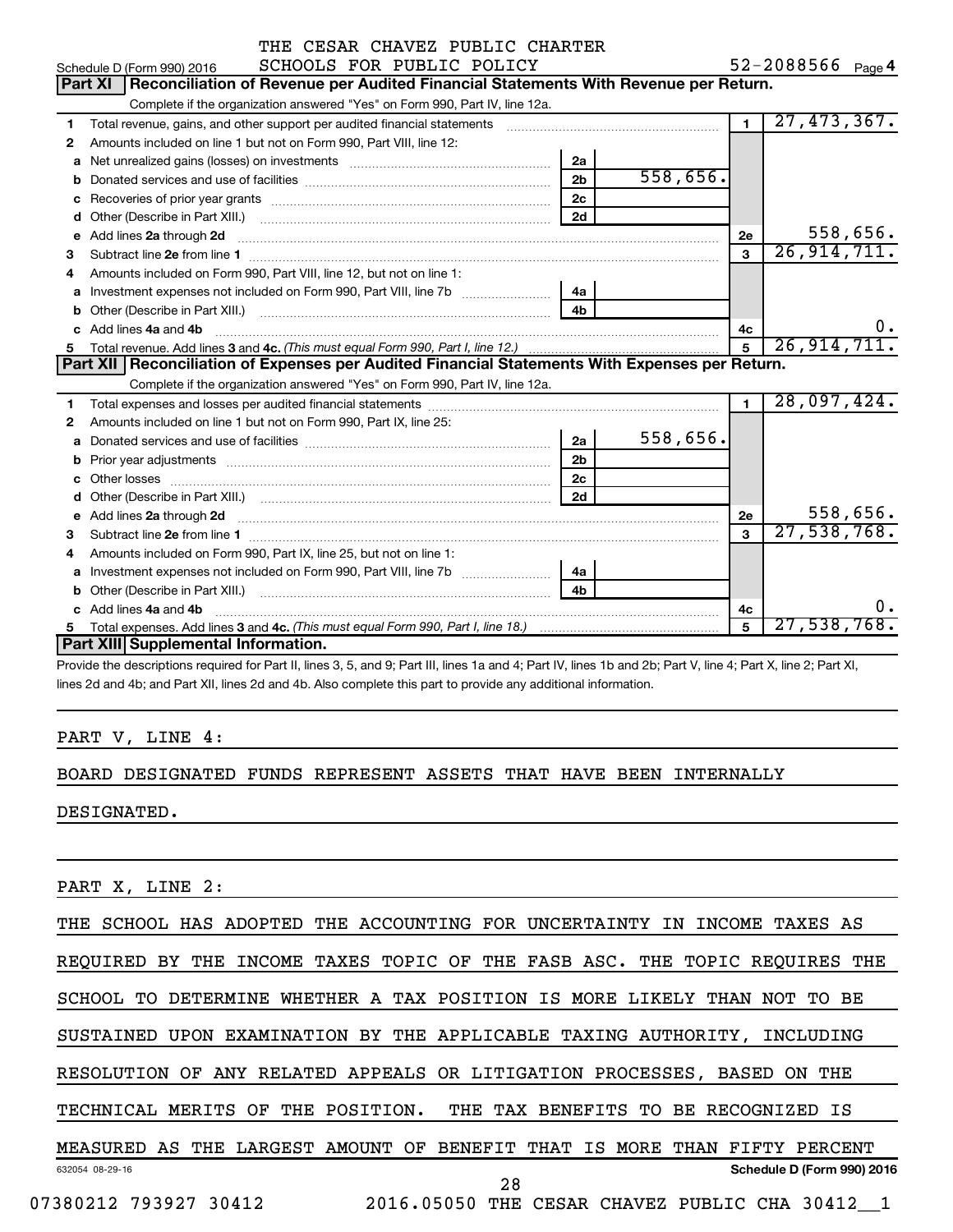| THE CESAR CHAVEZ PUBLIC CHARTER<br>$52 - 2088566$ Page 5<br>SCHOOLS FOR PUBLIC POLICY<br>Schedule D (Form 990) 2016<br><b>Part XIII   Supplemental Information (continued)</b> |
|--------------------------------------------------------------------------------------------------------------------------------------------------------------------------------|
| LIKELY OF BEING REALIZED UPON ULTIMATE SETTLEMENT WHICH COULD RESULT IN                                                                                                        |
| THE SCHOOL RECORDING A TAX LIABILITY THAT WOULD REDUCE ITS NET ASSETS.                                                                                                         |
| THE SCHOOL HAS ANALYZED ITS TAX POSITIONS, AND HAS CONCLUDED THAT NO                                                                                                           |
| LIABILITY FOR UNRECOGNIZED TAX BENEFITS SHOULD BE RECORDED RELATED TO ANY                                                                                                      |
| UNCERTAIN TAX POSITIONS TAKEN ON RETURNS FILED FOR OPEN TAX YEARS                                                                                                              |
| (2013-2015), OR EXPECTED TO BE TAKEN IN ITS 2016 TAX RETURN. THE SCHOOL IS                                                                                                     |
| NOT AWARE OF ANY TAX POSITIONS FOR WHICH IT BELIEVES THAT THERE IS A                                                                                                           |
| REASONABLE POSSIBILITY THAT THE TOTAL AMOUNTS OF UNRECOGNIZED TAX BENEFITS                                                                                                     |
| WILL CHANGE MATERIALLY IN THE NEXT TWELVE MONTHS.                                                                                                                              |
|                                                                                                                                                                                |
|                                                                                                                                                                                |
|                                                                                                                                                                                |
|                                                                                                                                                                                |
|                                                                                                                                                                                |
|                                                                                                                                                                                |
|                                                                                                                                                                                |
|                                                                                                                                                                                |
|                                                                                                                                                                                |
|                                                                                                                                                                                |
|                                                                                                                                                                                |
|                                                                                                                                                                                |
|                                                                                                                                                                                |
|                                                                                                                                                                                |
|                                                                                                                                                                                |
|                                                                                                                                                                                |
|                                                                                                                                                                                |

**Schedule D (Form 990) 2016**

632055 08-29-16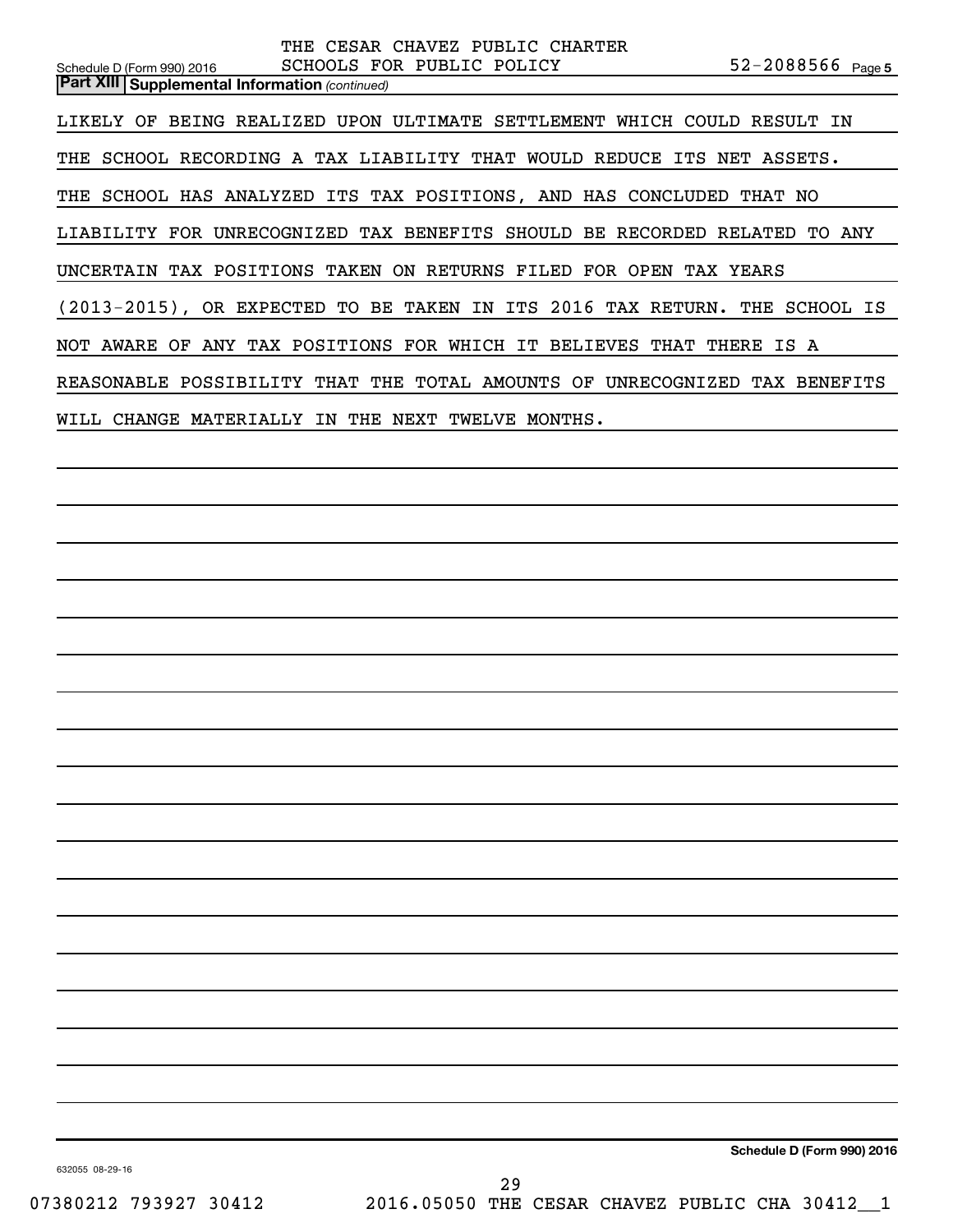|  | <b>SCHEDULE E</b> |  |
|--|-------------------|--|
|  |                   |  |

Department of the Treasury

### **Schools**

**(Form 990 or 990-EZ) | Complete if the organization answered "Yes" on Form 990, Part IV, line 13, or Form 990-EZ, Part VI, line 48.**

**| Attach to Form 990 or Form 990-EZ.**

**Open to Public**

**4a 4b** X X

X X

**4c 4d**

OMB No. 1545-0047

**2016**

|              | Internal Revenue Service<br>Inspection<br>Information about Schedule E (Form 990 or 990-EZ) and its instructions is at WWW.irs.gov/form990.                                                                                                                                                                                                                                     |                                       |  |   |            |           |  |  |  |
|--------------|---------------------------------------------------------------------------------------------------------------------------------------------------------------------------------------------------------------------------------------------------------------------------------------------------------------------------------------------------------------------------------|---------------------------------------|--|---|------------|-----------|--|--|--|
|              | THE CESAR CHAVEZ PUBLIC CHARTER<br>Name of the organization                                                                                                                                                                                                                                                                                                                     | <b>Employer identification number</b> |  |   |            |           |  |  |  |
|              | 52-2088566<br>SCHOOLS FOR PUBLIC POLICY                                                                                                                                                                                                                                                                                                                                         |                                       |  |   |            |           |  |  |  |
|              | Part I                                                                                                                                                                                                                                                                                                                                                                          |                                       |  |   |            |           |  |  |  |
|              |                                                                                                                                                                                                                                                                                                                                                                                 |                                       |  |   | <b>YES</b> | <b>NO</b> |  |  |  |
|              | Does the organization have a racially nondiscriminatory policy toward students by statement in its charter, bylaws,                                                                                                                                                                                                                                                             |                                       |  |   | х          |           |  |  |  |
| $\mathbf{2}$ | Does the organization include a statement of its racially nondiscriminatory policy toward students in all its brochures,<br>catalogues, and other written communications with the public dealing with student admissions, programs, and scholarships?                                                                                                                           |                                       |  |   |            |           |  |  |  |
| 3            | Has the organization publicized its racially nondiscriminatory policy through newspaper or broadcast media during the<br>period of solicitation for students, or during the registration period if it has no solicitation program, in a way that makes<br>the policy known to all parts of the general community it serves? If "Yes," please describe. If "No," please explain. |                                       |  |   |            |           |  |  |  |
|              | If you need more space, use Part II<br>SEE PART II                                                                                                                                                                                                                                                                                                                              |                                       |  | з | х          |           |  |  |  |

**4** Does the organization maintain the following?

**a** Records indicating the racial composition of the student body, faculty, and administrative staff? ~~~~~~~~~~~~~~ **b** Records documenting that scholarships and other financial assistance are awarded on a racially nondiscriminatory basis? ... **c** Copies of all catalogues, brochures, announcements, and other written communications to the public dealing with student

**d** Copies of all material used by the organization or on its behalf to solicit contributions? ~~~~~~~~~~~~~~~~~~~ admissions, programs, and scholarships? ~~~~~~~~~~~~~~~~~~~~~~~~~~~~~~~~~~~~~~~~~

If you answered "No" to any of the above, please explain. If you need more space, use Part II.

| 5              | Does the organization discriminate by race in any way with respect to:                                               |                |   |   |
|----------------|----------------------------------------------------------------------------------------------------------------------|----------------|---|---|
|                |                                                                                                                      | 5a             |   | x |
|                |                                                                                                                      | <b>5b</b>      |   | X |
|                |                                                                                                                      | 5 <sub>c</sub> |   | X |
|                |                                                                                                                      | 5d             |   | X |
|                |                                                                                                                      | 5e             |   | х |
|                |                                                                                                                      | 5f             |   | x |
|                |                                                                                                                      | 5g             |   | X |
|                |                                                                                                                      | 5h             |   | x |
|                | If you answered "Yes" to any of the above, please explain. If you need more space, use Part II.                      |                |   |   |
|                |                                                                                                                      |                |   |   |
|                |                                                                                                                      |                |   |   |
|                |                                                                                                                      | 6a             | X |   |
|                |                                                                                                                      | 6b             |   | X |
|                | If you answered "Yes" on either line 6a or line 6b, explain on Part II.                                              |                |   |   |
| $\overline{7}$ | Does the organization certify that it has complied with the applicable requirements of sections 4.01 through 4.05 of |                |   |   |
|                |                                                                                                                      |                | х |   |

**For Paperwork Reduction Act Notice, see the Instructions for Form 990 or Form 990-EZ.** LHA

**Schedule E (Form 990 or 990-EZ) 2016**

632061 10-10-16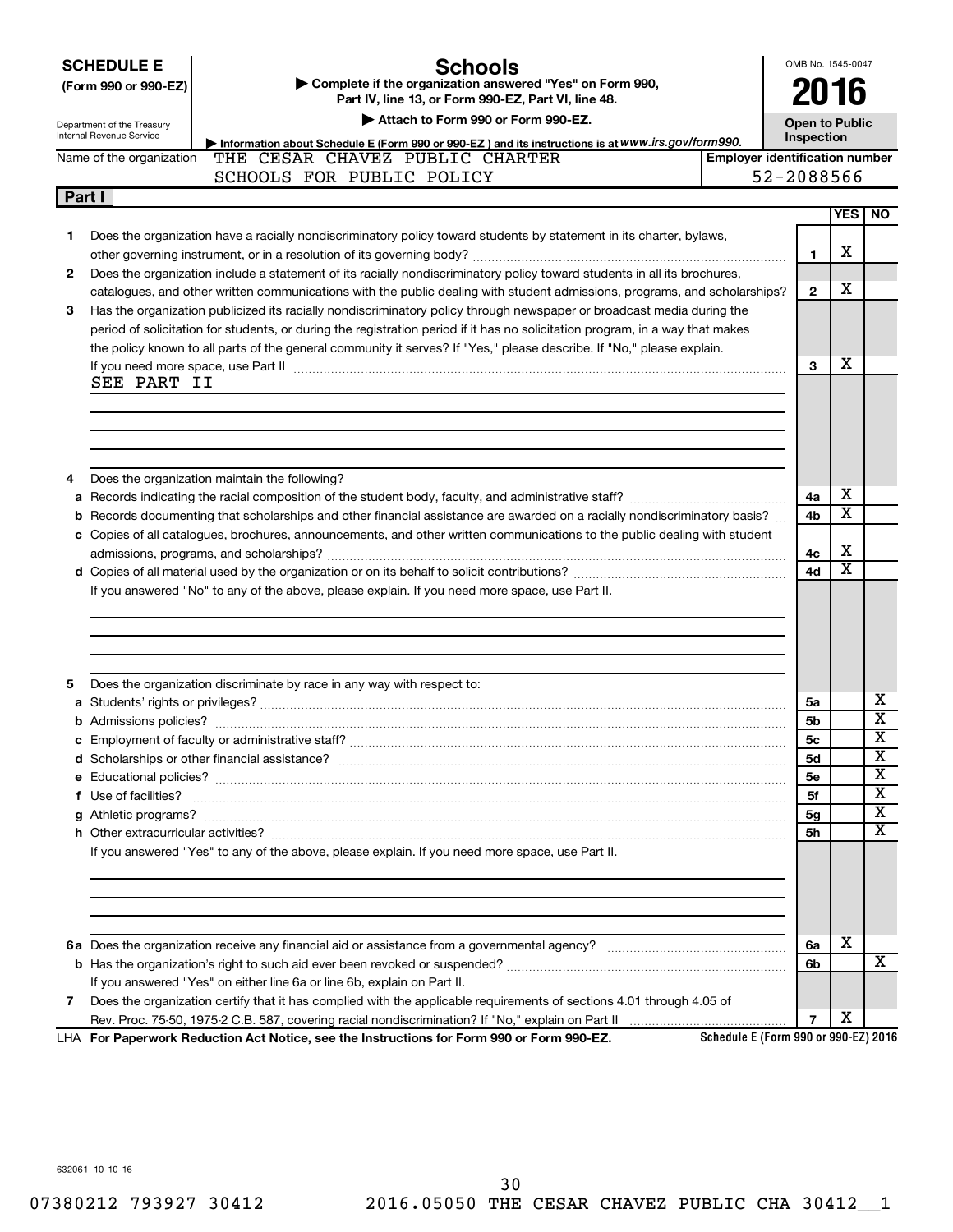52-2088566 <sub>Page 2</sub> Schedule E (Form 990 or 990-EZ) 2016  $SCHOOLS$  FOR PUBLIC POLICY  $52-2088566$  Page

Part II | Supplemental Information. Provide the explanations required by Part I, lines 3, 4d, 5h, 6b, and 7, as applicable. Also provide any other additional information.

LINE 3 - EXPLANATION OF NONDISCRIMINATION POLICY:

CESAR CHAVEZ PUBLIC CHARTER SCHOOLS IS A PUBLIC SCHOOL FREE

OF CHARGE SERVING STUDENTS WHO RESIDE IN THE DISTRICT OF

COLUMBIA. WE DO NOT DISCRIMINATE AGAINST ANYONE BECAUSE OF

RACE, COLOR, RELIGION, GENDER, NATIONAL ORIGIN, SEXUAL

ORIENTATION, AGE, DISABILITY OR ANY OTHER CHARACTERISTIC

PROTECTED BY LAW.

LINE 6 - EXPLANATION OF GOVERNMENT FINANCIAL AID:

THE SCHOOL RECEIVES PER PUPIL ALLOCATIONS FROM THE GOVERNMENT TO PROVIDE

QUALITY EDUCATIONAL SERVICES TO ITS STUDENTS.

**Schedule E (Form 990 or 990-EZ) 2016**

632062 10-10-16

07380212 793927 30412 2016.05050 THE CESAR CHAVEZ PUBLIC CHA 30412\_1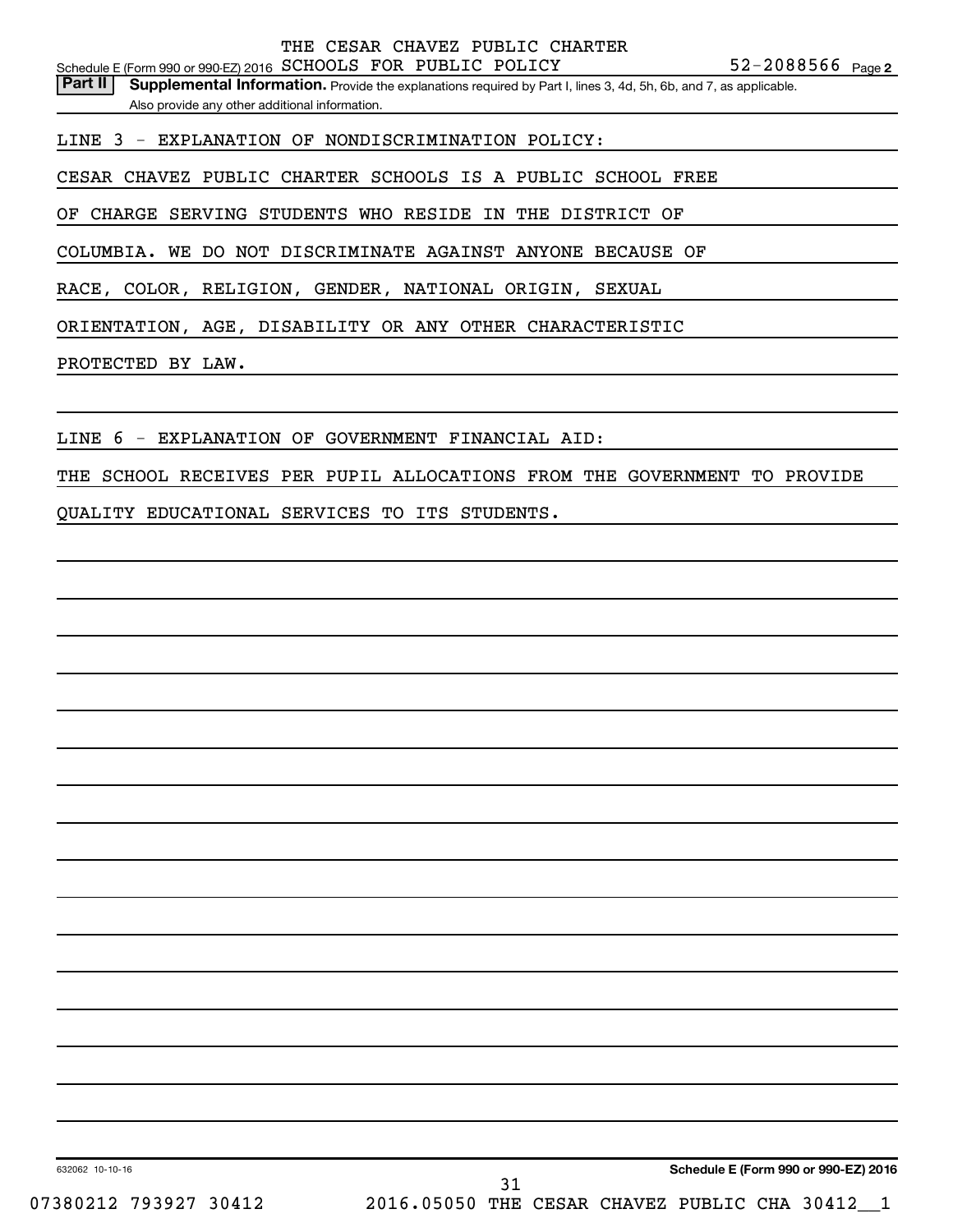| <b>Compensation Information</b><br><b>SCHEDULE J</b> |                                                                                            |                                                                                                                                                               |  | OMB No. 1545-0047          |                                       |                         |  |  |  |
|------------------------------------------------------|--------------------------------------------------------------------------------------------|---------------------------------------------------------------------------------------------------------------------------------------------------------------|--|----------------------------|---------------------------------------|-------------------------|--|--|--|
|                                                      | (Form 990)                                                                                 | For certain Officers, Directors, Trustees, Key Employees, and Highest                                                                                         |  | 2016                       |                                       |                         |  |  |  |
|                                                      |                                                                                            | <b>Compensated Employees</b><br>Complete if the organization answered "Yes" on Form 990, Part IV, line 23.                                                    |  |                            |                                       |                         |  |  |  |
|                                                      | Department of the Treasury                                                                 | Attach to Form 990.                                                                                                                                           |  | <b>Open to Public</b>      |                                       |                         |  |  |  |
|                                                      | Internal Revenue Service                                                                   | Information about Schedule J (Form 990) and its instructions is at www.irs.gov/form990.                                                                       |  | Inspection                 |                                       |                         |  |  |  |
|                                                      | Name of the organization                                                                   | THE CESAR CHAVEZ PUBLIC CHARTER                                                                                                                               |  |                            | <b>Employer identification number</b> |                         |  |  |  |
|                                                      |                                                                                            | SCHOOLS FOR PUBLIC POLICY                                                                                                                                     |  | 52-2088566                 |                                       |                         |  |  |  |
|                                                      | Part I                                                                                     | <b>Questions Regarding Compensation</b>                                                                                                                       |  |                            |                                       |                         |  |  |  |
|                                                      |                                                                                            |                                                                                                                                                               |  |                            | Yes                                   | No                      |  |  |  |
|                                                      |                                                                                            | Check the appropriate box(es) if the organization provided any of the following to or for a person listed on Form 990,                                        |  |                            |                                       |                         |  |  |  |
|                                                      | First-class or charter travel                                                              | Part VII, Section A, line 1a. Complete Part III to provide any relevant information regarding these items.<br>Housing allowance or residence for personal use |  |                            |                                       |                         |  |  |  |
|                                                      | Travel for companions                                                                      | Payments for business use of personal residence                                                                                                               |  |                            |                                       |                         |  |  |  |
|                                                      | Health or social club dues or initiation fees<br>Tax indemnification and gross-up payments |                                                                                                                                                               |  |                            |                                       |                         |  |  |  |
|                                                      |                                                                                            | Discretionary spending account<br>Personal services (such as, maid, chauffeur, chef)                                                                          |  |                            |                                       |                         |  |  |  |
|                                                      |                                                                                            |                                                                                                                                                               |  |                            |                                       |                         |  |  |  |
|                                                      |                                                                                            | <b>b</b> If any of the boxes on line 1a are checked, did the organization follow a written policy regarding payment or                                        |  |                            |                                       |                         |  |  |  |
|                                                      |                                                                                            |                                                                                                                                                               |  | 1b                         |                                       |                         |  |  |  |
| 2                                                    |                                                                                            | Did the organization require substantiation prior to reimbursing or allowing expenses incurred by all directors,                                              |  |                            |                                       |                         |  |  |  |
|                                                      |                                                                                            |                                                                                                                                                               |  | $\mathbf{2}$               |                                       |                         |  |  |  |
|                                                      |                                                                                            |                                                                                                                                                               |  |                            |                                       |                         |  |  |  |
| з                                                    |                                                                                            | Indicate which, if any, of the following the filing organization used to establish the compensation of the organization's                                     |  |                            |                                       |                         |  |  |  |
|                                                      |                                                                                            | CEO/Executive Director. Check all that apply. Do not check any boxes for methods used by a related organization to                                            |  |                            |                                       |                         |  |  |  |
|                                                      |                                                                                            | establish compensation of the CEO/Executive Director, but explain in Part III.                                                                                |  |                            |                                       |                         |  |  |  |
|                                                      | Compensation committee                                                                     | Written employment contract                                                                                                                                   |  |                            |                                       |                         |  |  |  |
|                                                      |                                                                                            | Independent compensation consultant<br>Compensation survey or study                                                                                           |  |                            |                                       |                         |  |  |  |
|                                                      | $X$ Form 990 of other organizations                                                        | $\boxed{\textbf{X}}$ Approval by the board or compensation committee                                                                                          |  |                            |                                       |                         |  |  |  |
|                                                      |                                                                                            |                                                                                                                                                               |  |                            |                                       |                         |  |  |  |
| 4                                                    |                                                                                            | During the year, did any person listed on Form 990, Part VII, Section A, line 1a, with respect to the filing                                                  |  |                            |                                       |                         |  |  |  |
|                                                      | organization or a related organization:                                                    |                                                                                                                                                               |  |                            |                                       | х                       |  |  |  |
| а                                                    |                                                                                            | Receive a severance payment or change-of-control payment?                                                                                                     |  | 4a                         |                                       | $\overline{\textbf{x}}$ |  |  |  |
| b                                                    |                                                                                            |                                                                                                                                                               |  | 4b<br>4c                   |                                       | $\mathbf x$             |  |  |  |
|                                                      |                                                                                            | If "Yes" to any of lines 4a-c, list the persons and provide the applicable amounts for each item in Part III.                                                 |  |                            |                                       |                         |  |  |  |
|                                                      |                                                                                            |                                                                                                                                                               |  |                            |                                       |                         |  |  |  |
|                                                      |                                                                                            | Only section 501(c)(3), 501(c)(4), and 501(c)(29) organizations must complete lines 5-9.                                                                      |  |                            |                                       |                         |  |  |  |
|                                                      |                                                                                            | For persons listed on Form 990, Part VII, Section A, line 1a, did the organization pay or accrue any compensation                                             |  |                            |                                       |                         |  |  |  |
|                                                      | contingent on the revenues of:                                                             |                                                                                                                                                               |  |                            |                                       |                         |  |  |  |
| a                                                    |                                                                                            |                                                                                                                                                               |  | 5a                         |                                       | x                       |  |  |  |
|                                                      |                                                                                            |                                                                                                                                                               |  | 5b                         |                                       | X                       |  |  |  |
|                                                      |                                                                                            | If "Yes" on line 5a or 5b, describe in Part III.                                                                                                              |  |                            |                                       |                         |  |  |  |
| 6.                                                   |                                                                                            | For persons listed on Form 990, Part VII, Section A, line 1a, did the organization pay or accrue any compensation                                             |  |                            |                                       |                         |  |  |  |
|                                                      | contingent on the net earnings of:                                                         |                                                                                                                                                               |  |                            |                                       |                         |  |  |  |
| a                                                    |                                                                                            |                                                                                                                                                               |  | 6a                         |                                       | x                       |  |  |  |
|                                                      |                                                                                            |                                                                                                                                                               |  | 6b                         |                                       | $\overline{\textbf{x}}$ |  |  |  |
|                                                      |                                                                                            | If "Yes" on line 6a or 6b, describe in Part III.                                                                                                              |  |                            |                                       |                         |  |  |  |
|                                                      |                                                                                            | 7 For persons listed on Form 990, Part VII, Section A, line 1a, did the organization provide any nonfixed payments                                            |  |                            |                                       |                         |  |  |  |
|                                                      |                                                                                            |                                                                                                                                                               |  | 7                          |                                       | x                       |  |  |  |
| 8                                                    |                                                                                            | Were any amounts reported on Form 990, Part VII, paid or accrued pursuant to a contract that was subject to the                                               |  |                            |                                       |                         |  |  |  |
|                                                      |                                                                                            |                                                                                                                                                               |  | 8                          |                                       | x                       |  |  |  |
| 9                                                    |                                                                                            | If "Yes" on line 8, did the organization also follow the rebuttable presumption procedure described in                                                        |  |                            |                                       |                         |  |  |  |
|                                                      |                                                                                            |                                                                                                                                                               |  | 9                          |                                       |                         |  |  |  |
|                                                      |                                                                                            | LHA For Paperwork Reduction Act Notice, see the Instructions for Form 990.                                                                                    |  | Schedule J (Form 990) 2016 |                                       |                         |  |  |  |

632111 09-09-16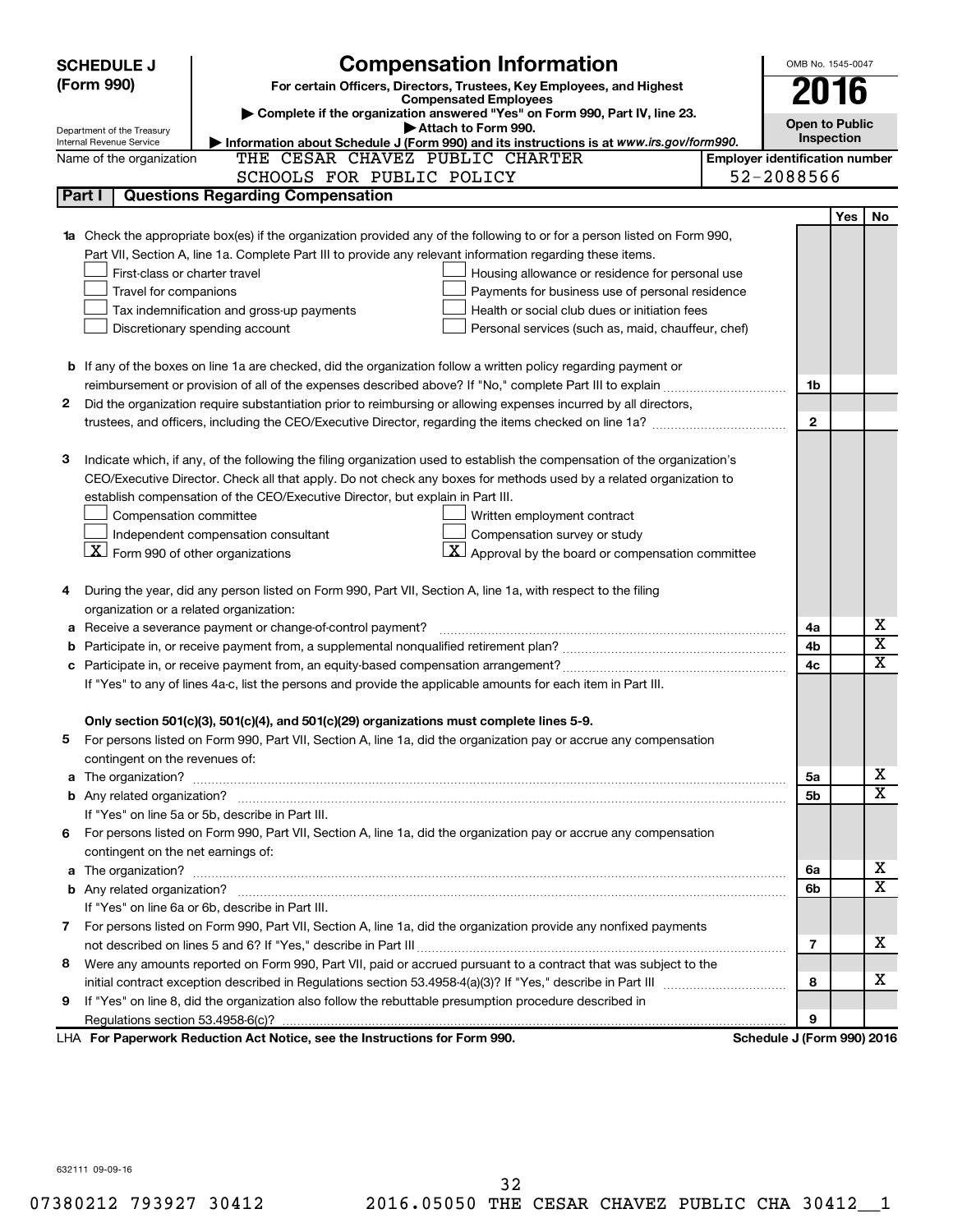Schedule J (Form 990) 2016 SCHOOLS FOR PUBLIC POLICY 52-2088566

### Part II | Officers, Directors, Trustees, Key Employees, and Highest Compensated Employees. Use duplicate copies if additional space is needed.

For each individual whose compensation must be reported on Schedule J, report compensation from the organization on row (i) and from related organizations, described in the instructions, on row (ii). Do not list any individuals that aren't listed on Form 990, Part VII.

Note: The sum of columns (B)(i)-(iii) for each listed individual must equal the total amount of Form 990, Part VII, Section A, line 1a, applicable column (D) and (E) amounts for that individual.

|                                                     |                          | (B) Breakdown of W-2 and/or 1099-MISC compensation |                                           | (C) Retirement and             | (D) Nontaxable   | (E) Total of columns | (F) Compensation                                           |  |  |
|-----------------------------------------------------|--------------------------|----------------------------------------------------|-------------------------------------------|--------------------------------|------------------|----------------------|------------------------------------------------------------|--|--|
| (A) Name and Title                                  | (i) Base<br>compensation | (ii) Bonus &<br>incentive<br>compensation          | (iii) Other<br>reportable<br>compensation | other deferred<br>compensation | benefits         | $(B)(i)$ - $(D)$     | in column (B)<br>reported as deferred<br>on prior Form 990 |  |  |
| JOAN MASSEY<br>(1)<br>(i)                           | 166, 757.                | $\overline{0}$ .                                   | $\overline{0}$ .                          | $\overline{0}$ .               | 10, 105.         | 176,862.             | $\overline{\mathbf{0}}$ .                                  |  |  |
| CHIEF EXE. OFFICER UNTIL OCT 2016<br>(ii)           | σ.                       | $\overline{0}$ .                                   | $\overline{0}$ .                          | $\overline{0}$ .               | $\overline{0}$ . | $\overline{0}$       | $\overline{0}$ .                                           |  |  |
| TRACY WRIGHT<br>$\qquad \qquad \textbf{(i)}$<br>(2) | 140,091.                 | $\overline{0}$ .                                   | $\overline{\mathfrak{o}}$ .               | 4,800.                         | 8,903.           | 153,794.             | $\overline{0}$ .                                           |  |  |
| CHIEF OF STAFF<br>$\vert$ (ii)                      | $\overline{0}$ .         | σ.                                                 | $\overline{\mathfrak{o}}$ .               | $\overline{0}$ .               | $\overline{0}$ . | 0.                   | $\overline{0}$ .                                           |  |  |
| (i)                                                 |                          |                                                    |                                           |                                |                  |                      |                                                            |  |  |
| (i)                                                 |                          |                                                    |                                           |                                |                  |                      |                                                            |  |  |
| (i)                                                 |                          |                                                    |                                           |                                |                  |                      |                                                            |  |  |
| (i)                                                 |                          |                                                    |                                           |                                |                  |                      |                                                            |  |  |
| (i)                                                 |                          |                                                    |                                           |                                |                  |                      |                                                            |  |  |
| $\vert$ (ii)                                        |                          |                                                    |                                           |                                |                  |                      |                                                            |  |  |
| (i)                                                 |                          |                                                    |                                           |                                |                  |                      |                                                            |  |  |
| $\vert$ (ii)                                        |                          |                                                    |                                           |                                |                  |                      |                                                            |  |  |
| (i)                                                 |                          |                                                    |                                           |                                |                  |                      |                                                            |  |  |
| (ii)                                                |                          |                                                    |                                           |                                |                  |                      |                                                            |  |  |
| (i)                                                 |                          |                                                    |                                           |                                |                  |                      |                                                            |  |  |
| (ii)                                                |                          |                                                    |                                           |                                |                  |                      |                                                            |  |  |
| (i)                                                 |                          |                                                    |                                           |                                |                  |                      |                                                            |  |  |
| $\vert$ (ii)                                        |                          |                                                    |                                           |                                |                  |                      |                                                            |  |  |
| (i)                                                 |                          |                                                    |                                           |                                |                  |                      |                                                            |  |  |
| $\vert$ (ii)                                        |                          |                                                    |                                           |                                |                  |                      |                                                            |  |  |
| (i)<br>$\vert$ (ii)                                 |                          |                                                    |                                           |                                |                  |                      |                                                            |  |  |
| (i)                                                 |                          |                                                    |                                           |                                |                  |                      |                                                            |  |  |
| (ii)                                                |                          |                                                    |                                           |                                |                  |                      |                                                            |  |  |
| (i)                                                 |                          |                                                    |                                           |                                |                  |                      |                                                            |  |  |
| (i)                                                 |                          |                                                    |                                           |                                |                  |                      |                                                            |  |  |
| (i)                                                 |                          |                                                    |                                           |                                |                  |                      |                                                            |  |  |
| $\vert$ (ii)                                        |                          |                                                    |                                           |                                |                  |                      |                                                            |  |  |
| (i)                                                 |                          |                                                    |                                           |                                |                  |                      |                                                            |  |  |
| (i)                                                 |                          |                                                    |                                           |                                |                  |                      |                                                            |  |  |
| (i)                                                 |                          |                                                    |                                           |                                |                  |                      |                                                            |  |  |
| $\vert$ (ii)                                        |                          |                                                    |                                           |                                |                  |                      |                                                            |  |  |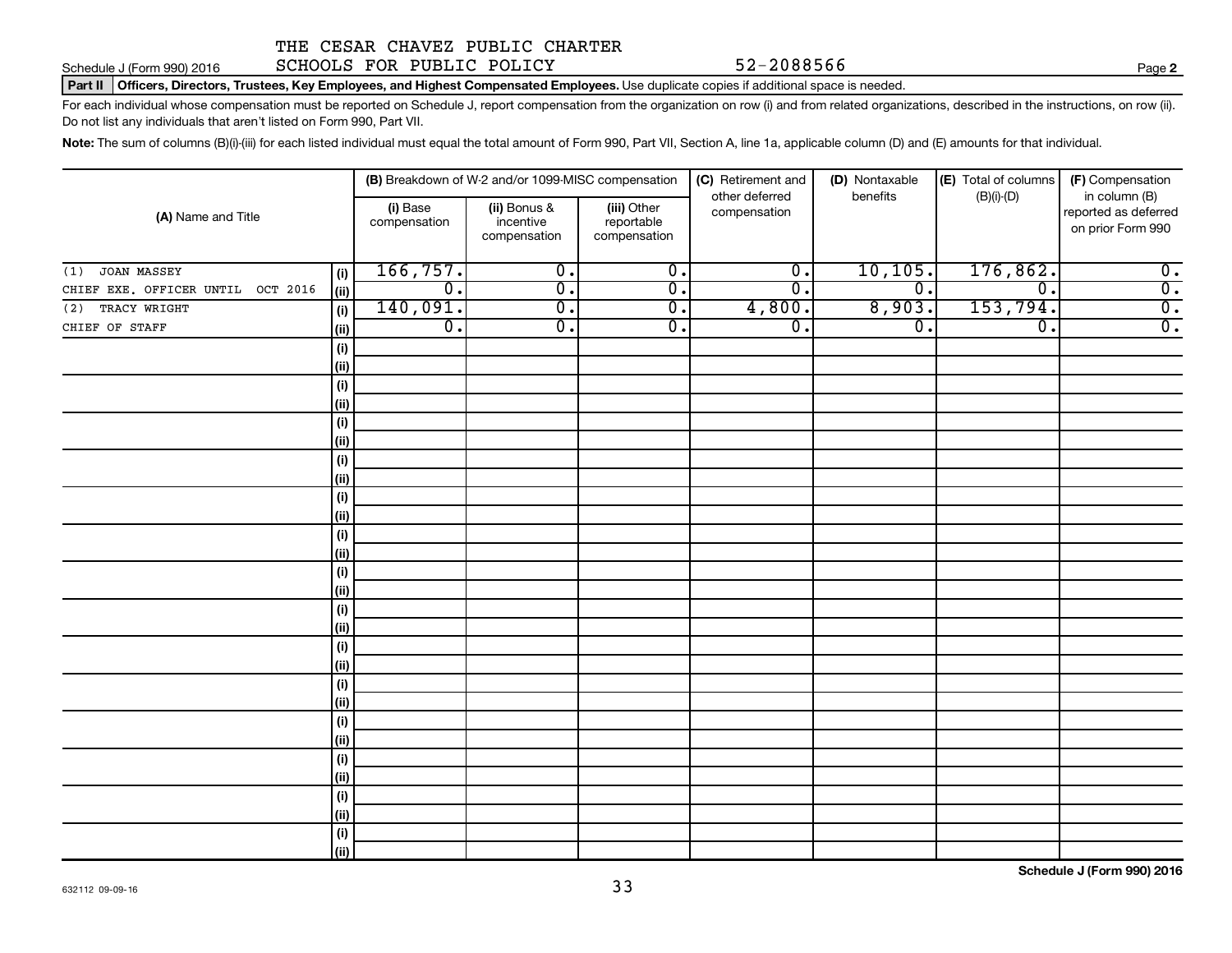### **Part III Supplemental Information**

Provide the information, explanation, or descriptions required for Part I, lines 1a, 1b, 3, 4a, 4b, 4c, 5a, 5b, 6a, 6b, 7, and 8, and for Part II. Also complete this part for any additional information.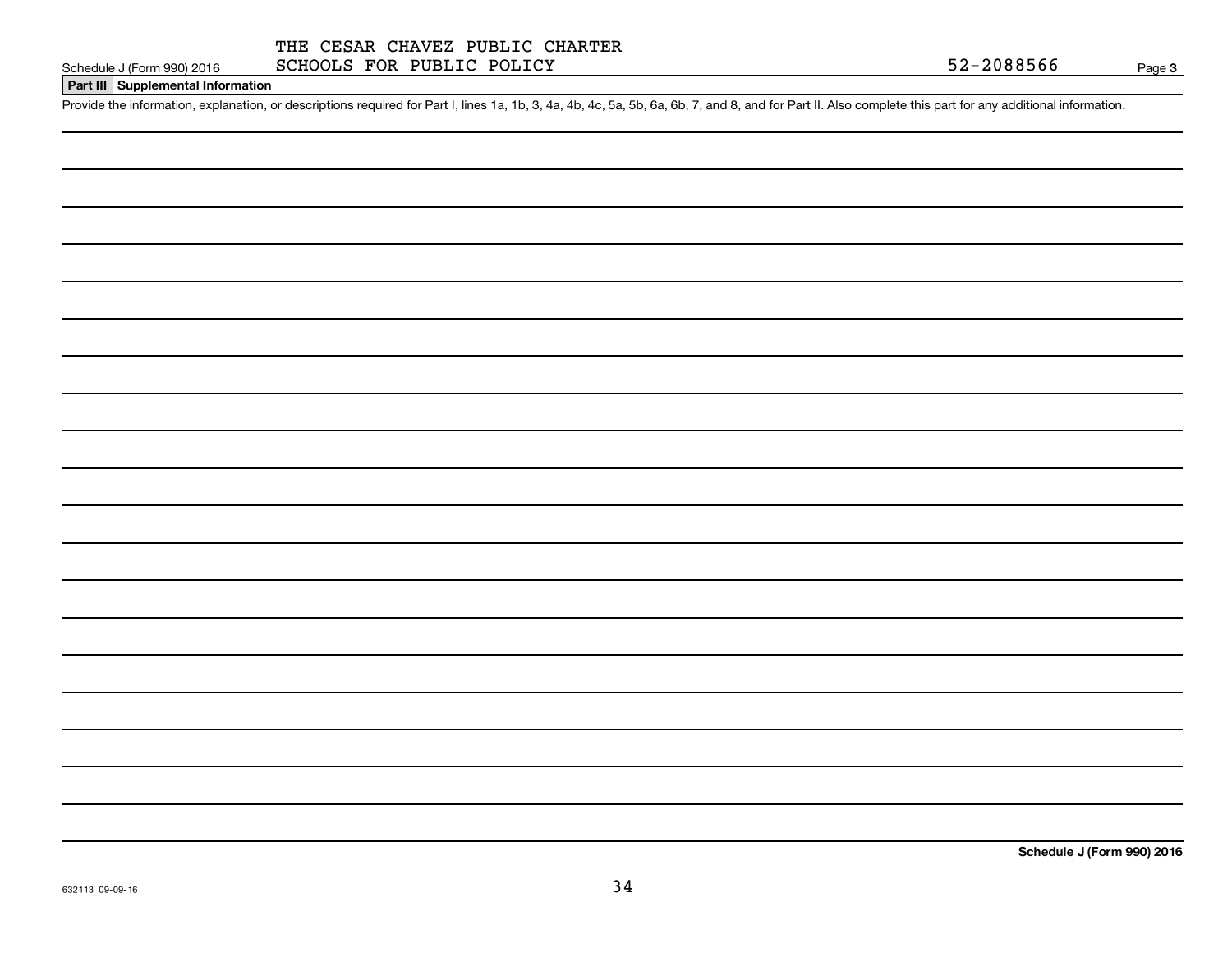|              | <b>Supplemental Information on Tax-Exempt Bonds</b><br><b>SCHEDULE K</b><br>Complete if the organization answered "Yes" on Form 990, Part IV, line 24a. Provide descriptions,<br>(Form 990)<br>explanations, and any additional information in Part VI.<br>Department of the Treasury<br>Internal Revenue Service<br>Attach to Form 990. Information about Schedule K (Form 990) and its instructions is at www.irs.gov/form990.<br>THE CESAR CHAVEZ PUBLIC CHARTER |                                                                                                        |                         |               |                       |                         |                 |                      |                             |                                                     | OMB No. 1545-0047<br>2016<br><b>Open to Public</b><br><b>Inspection</b> |                                |    |            |    |
|--------------|---------------------------------------------------------------------------------------------------------------------------------------------------------------------------------------------------------------------------------------------------------------------------------------------------------------------------------------------------------------------------------------------------------------------------------------------------------------------|--------------------------------------------------------------------------------------------------------|-------------------------|---------------|-----------------------|-------------------------|-----------------|----------------------|-----------------------------|-----------------------------------------------------|-------------------------------------------------------------------------|--------------------------------|----|------------|----|
|              | Name of the organization                                                                                                                                                                                                                                                                                                                                                                                                                                            | SCHOOLS FOR PUBLIC POLICY                                                                              |                         |               |                       |                         |                 |                      |                             | <b>Employer identification number</b><br>52-2088566 |                                                                         |                                |    |            |    |
|              |                                                                                                                                                                                                                                                                                                                                                                                                                                                                     |                                                                                                        | SEE PART VI FOR COLUMNS |               | $(A)$ AND             | (F)                     |                 | <b>CONTINUATIONS</b> |                             |                                                     |                                                                         |                                |    |            |    |
| Part I       | <b>Bond Issues</b><br>(a) Issuer name                                                                                                                                                                                                                                                                                                                                                                                                                               |                                                                                                        | (b) Issuer EIN          | $(c)$ CUSIP # | (d) Date issued       |                         | (e) Issue price |                      | (f) Description of purpose  |                                                     |                                                                         | $(g)$ Defeased $(h)$ On behalf |    | (i) Pooled |    |
|              |                                                                                                                                                                                                                                                                                                                                                                                                                                                                     |                                                                                                        |                         |               |                       |                         |                 |                      |                             |                                                     |                                                                         | of issuer                      |    | financing  |    |
|              |                                                                                                                                                                                                                                                                                                                                                                                                                                                                     |                                                                                                        |                         |               |                       |                         |                 |                      |                             | Yes                                                 | No                                                                      | Yes                            | No | Yes        | No |
|              | CESAR CHAVEZ PUBLIC                                                                                                                                                                                                                                                                                                                                                                                                                                                 |                                                                                                        |                         |               |                       |                         |                 | TO REFINANCE THE     |                             |                                                     |                                                                         |                                |    |            |    |
|              |                                                                                                                                                                                                                                                                                                                                                                                                                                                                     | A CHARTER SCHOOLS FOR PUBL 53-6001131 25483 VCY8 03/02/11                                              |                         |               |                       |                         |                 |                      | 27210000. OUTSTANDING BALAN |                                                     | X                                                                       |                                | x  |            | x  |
|              |                                                                                                                                                                                                                                                                                                                                                                                                                                                                     |                                                                                                        |                         |               |                       |                         |                 |                      |                             |                                                     |                                                                         |                                |    |            |    |
| в            |                                                                                                                                                                                                                                                                                                                                                                                                                                                                     |                                                                                                        |                         |               |                       |                         |                 |                      |                             |                                                     |                                                                         |                                |    |            |    |
|              |                                                                                                                                                                                                                                                                                                                                                                                                                                                                     |                                                                                                        |                         |               |                       |                         |                 |                      |                             |                                                     |                                                                         |                                |    |            |    |
| C            |                                                                                                                                                                                                                                                                                                                                                                                                                                                                     |                                                                                                        |                         |               |                       |                         |                 |                      |                             |                                                     |                                                                         |                                |    |            |    |
|              |                                                                                                                                                                                                                                                                                                                                                                                                                                                                     |                                                                                                        |                         |               |                       |                         |                 |                      |                             |                                                     |                                                                         |                                |    |            |    |
| D            |                                                                                                                                                                                                                                                                                                                                                                                                                                                                     |                                                                                                        |                         |               |                       |                         |                 |                      |                             |                                                     |                                                                         |                                |    |            |    |
| Part II      | <b>Proceeds</b>                                                                                                                                                                                                                                                                                                                                                                                                                                                     |                                                                                                        |                         |               |                       |                         |                 |                      |                             |                                                     |                                                                         |                                |    |            |    |
|              |                                                                                                                                                                                                                                                                                                                                                                                                                                                                     |                                                                                                        |                         |               |                       |                         |                 | В                    | C                           |                                                     |                                                                         |                                | D  |            |    |
|              |                                                                                                                                                                                                                                                                                                                                                                                                                                                                     |                                                                                                        |                         |               |                       | $-21, 172, 762.$        |                 |                      |                             |                                                     |                                                                         |                                |    |            |    |
| $\mathbf{2}$ |                                                                                                                                                                                                                                                                                                                                                                                                                                                                     |                                                                                                        |                         |               |                       |                         |                 |                      |                             |                                                     |                                                                         |                                |    |            |    |
| 3            |                                                                                                                                                                                                                                                                                                                                                                                                                                                                     |                                                                                                        |                         |               |                       | 27, 210, 000.           |                 |                      |                             |                                                     |                                                                         |                                |    |            |    |
| 4            |                                                                                                                                                                                                                                                                                                                                                                                                                                                                     |                                                                                                        |                         |               |                       |                         |                 |                      |                             |                                                     |                                                                         |                                |    |            |    |
| 5            |                                                                                                                                                                                                                                                                                                                                                                                                                                                                     |                                                                                                        |                         |               |                       |                         |                 |                      |                             |                                                     |                                                                         |                                |    |            |    |
| 6            | Proceeds in refunding escrows                                                                                                                                                                                                                                                                                                                                                                                                                                       |                                                                                                        |                         |               |                       |                         |                 |                      |                             |                                                     |                                                                         |                                |    |            |    |
| 7            | Issuance costs from proceeds                                                                                                                                                                                                                                                                                                                                                                                                                                        |                                                                                                        |                         |               |                       | 406,099.                |                 |                      |                             |                                                     |                                                                         |                                |    |            |    |
| 8            | Credit enhancement from proceeds                                                                                                                                                                                                                                                                                                                                                                                                                                    |                                                                                                        |                         |               |                       |                         |                 |                      |                             |                                                     |                                                                         |                                |    |            |    |
| 9            |                                                                                                                                                                                                                                                                                                                                                                                                                                                                     |                                                                                                        |                         |               |                       |                         |                 |                      |                             |                                                     |                                                                         |                                |    |            |    |
| 10           |                                                                                                                                                                                                                                                                                                                                                                                                                                                                     |                                                                                                        |                         |               |                       |                         |                 |                      |                             |                                                     |                                                                         |                                |    |            |    |
| 11           | Other spent proceeds                                                                                                                                                                                                                                                                                                                                                                                                                                                |                                                                                                        |                         |               |                       |                         |                 |                      |                             |                                                     |                                                                         |                                |    |            |    |
| 12           | Other unspent proceeds                                                                                                                                                                                                                                                                                                                                                                                                                                              |                                                                                                        |                         |               |                       | 2011                    |                 |                      |                             |                                                     |                                                                         |                                |    |            |    |
| 13           |                                                                                                                                                                                                                                                                                                                                                                                                                                                                     |                                                                                                        |                         |               |                       |                         |                 |                      |                             |                                                     |                                                                         |                                |    |            |    |
| 14           |                                                                                                                                                                                                                                                                                                                                                                                                                                                                     | Were the bonds issued as part of a current refunding issue?                                            |                         |               | Yes                   | No<br>х                 | <b>Yes</b>      | No                   | Yes                         | No                                                  |                                                                         | Yes                            |    | No.        |    |
| 15           |                                                                                                                                                                                                                                                                                                                                                                                                                                                                     |                                                                                                        |                         |               |                       | X.                      |                 |                      |                             |                                                     |                                                                         |                                |    |            |    |
| 16           |                                                                                                                                                                                                                                                                                                                                                                                                                                                                     | Has the final allocation of proceeds been made?                                                        |                         |               | х                     |                         |                 |                      |                             |                                                     |                                                                         |                                |    |            |    |
| 17           |                                                                                                                                                                                                                                                                                                                                                                                                                                                                     | Does the organization maintain adequate books and records to support the final allocation of proceeds? |                         |               | $\overline{\text{x}}$ |                         |                 |                      |                             |                                                     |                                                                         |                                |    |            |    |
|              | Part III Private Business Use                                                                                                                                                                                                                                                                                                                                                                                                                                       |                                                                                                        |                         |               |                       |                         |                 |                      |                             |                                                     |                                                                         |                                |    |            |    |
|              |                                                                                                                                                                                                                                                                                                                                                                                                                                                                     |                                                                                                        |                         |               |                       | Α                       |                 | B                    | C                           |                                                     |                                                                         |                                | D  |            |    |
| 1.           |                                                                                                                                                                                                                                                                                                                                                                                                                                                                     | Was the organization a partner in a partnership, or a member of an LLC,                                |                         |               | Yes                   | No                      | Yes             | No                   | Yes                         | No                                                  |                                                                         | Yes                            |    | No         |    |
|              |                                                                                                                                                                                                                                                                                                                                                                                                                                                                     |                                                                                                        |                         |               |                       | $\overline{\mathbf{X}}$ |                 |                      |                             |                                                     |                                                                         |                                |    |            |    |
|              |                                                                                                                                                                                                                                                                                                                                                                                                                                                                     | 2 Are there any lease arrangements that may result in private business use of                          |                         |               |                       |                         |                 |                      |                             |                                                     |                                                                         |                                |    |            |    |
|              |                                                                                                                                                                                                                                                                                                                                                                                                                                                                     |                                                                                                        |                         |               |                       | X                       |                 |                      |                             |                                                     |                                                                         |                                |    |            |    |
|              |                                                                                                                                                                                                                                                                                                                                                                                                                                                                     | 632121 10-19-16 LHA For Paperwork Reduction Act Notice, see the Instructions for Form 990. 35          |                         |               |                       |                         |                 |                      |                             |                                                     |                                                                         | Schedule K (Form 990) 2016     |    |            |    |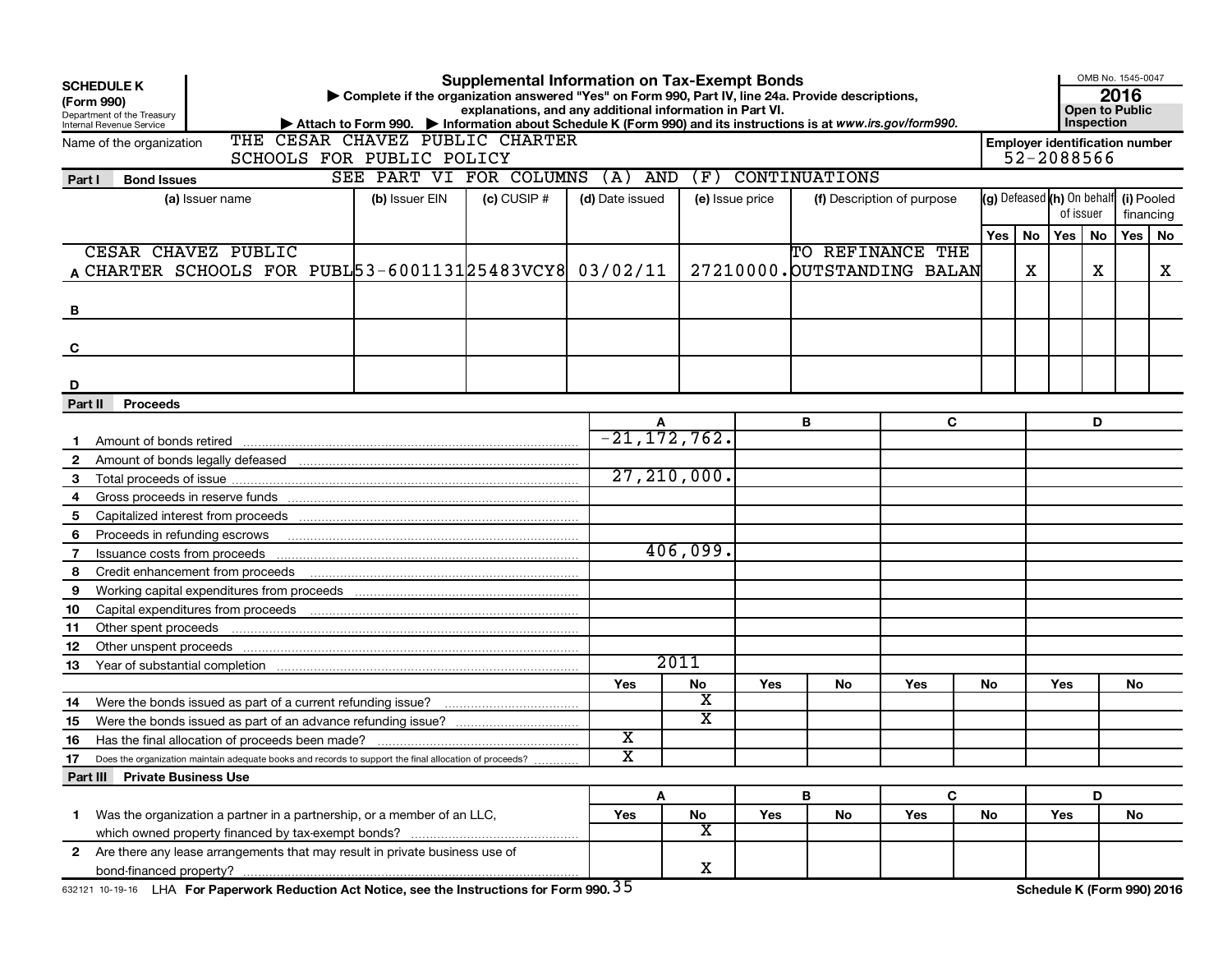### Schedule K (Form 990) 2016 SCHOOLS FOR PUBLIC POLICY 52-2088566

| SCHOOLS FOR PUBLIC POLICY<br>Schedule K (Form 990) 2016                                                |                         |                         |            | 52-2088566 |     |    |     | Page 2 |
|--------------------------------------------------------------------------------------------------------|-------------------------|-------------------------|------------|------------|-----|----|-----|--------|
| Part III Private Business Use (Continued)                                                              |                         |                         |            |            |     |    |     |        |
|                                                                                                        |                         | A                       |            | В          |     | C  | D   |        |
| 3a Are there any management or service contracts that may result in private                            | Yes                     | No                      | Yes        | No         | Yes | No | Yes | No     |
|                                                                                                        |                         | $\overline{\textbf{x}}$ |            |            |     |    |     |        |
| b If "Yes" to line 3a, does the organization routinely engage bond counsel or other outside            |                         |                         |            |            |     |    |     |        |
| counsel to review any management or service contracts relating to the financed property?               |                         |                         |            |            |     |    |     |        |
| c Are there any research agreements that may result in private business use of bond-financed property? |                         | $\overline{\mathbf{X}}$ |            |            |     |    |     |        |
| d If "Yes" to line 3c, does the organization routinely engage bond counsel or other outside            |                         |                         |            |            |     |    |     |        |
| counsel to review any research agreements relating to the financed property?                           |                         |                         |            |            |     |    |     |        |
| Enter the percentage of financed property used in a private business use by<br>4                       |                         |                         |            |            |     |    |     |        |
| entities other than a section 501(c)(3) organization or a state or local government $\ldots$           |                         | %                       |            | %          |     | %  |     | %      |
| Enter the percentage of financed property used in a private business use as a result of<br>5           |                         |                         |            |            |     |    |     |        |
| unrelated trade or business activity carried on by your organization, another                          |                         |                         |            |            |     |    |     |        |
|                                                                                                        |                         | %                       |            | $\%$       |     | %  |     | %      |
| 6                                                                                                      |                         | $\%$                    |            | $\%$       |     | %  |     | %      |
| 7                                                                                                      |                         | $\overline{\texttt{x}}$ |            |            |     |    |     |        |
| 8a Has there been a sale or disposition of any of the bond-financed property to a non-                 |                         |                         |            |            |     |    |     |        |
| governmental person other than a 501(c)(3) organization since the bonds were issued?                   |                         | $\mathbf X$             |            |            |     |    |     |        |
| <b>b</b> If "Yes" to line 8a, enter the percentage of bond-financed property sold or disposed          |                         |                         |            |            |     |    |     |        |
|                                                                                                        |                         | %                       |            | %          |     | %  |     | %      |
| c If "Yes" to line 8a, was any remedial action taken pursuant to Regulations sections                  |                         |                         |            |            |     |    |     |        |
|                                                                                                        |                         |                         |            |            |     |    |     |        |
| 9 Has the organization established written procedures to ensure that all nonqualified                  |                         |                         |            |            |     |    |     |        |
| bonds of the issue are remediated in accordance with the requirements under                            |                         |                         |            |            |     |    |     |        |
|                                                                                                        |                         | х                       |            |            |     |    |     |        |
| Part IV Arbitrage                                                                                      |                         |                         |            |            |     |    |     |        |
|                                                                                                        |                         | A                       |            | B          |     | C  | D   |        |
| Has the issuer filed Form 8038-T, Arbitrage Rebate, Yield Reduction and<br>1.                          | Yes                     | <b>No</b>               | <b>Yes</b> | No         | Yes | No | Yes | No     |
|                                                                                                        |                         | X                       |            |            |     |    |     |        |
|                                                                                                        |                         |                         |            |            |     |    |     |        |
|                                                                                                        |                         | $\overline{\textbf{x}}$ |            |            |     |    |     |        |
|                                                                                                        | $\overline{\textbf{x}}$ |                         |            |            |     |    |     |        |
|                                                                                                        |                         | $\overline{\textbf{x}}$ |            |            |     |    |     |        |
| If "Yes" to line 2c, provide in Part VI the date the rebate computation was                            |                         |                         |            |            |     |    |     |        |
|                                                                                                        |                         |                         |            |            |     |    |     |        |
| 3                                                                                                      |                         | x                       |            |            |     |    |     |        |
| 4a Has the organization or the governmental issuer entered into a qualified                            |                         |                         |            |            |     |    |     |        |
|                                                                                                        |                         | x                       |            |            |     |    |     |        |
|                                                                                                        |                         |                         |            |            |     |    |     |        |
|                                                                                                        |                         |                         |            |            |     |    |     |        |
|                                                                                                        |                         |                         |            |            |     |    |     |        |
| e Was the hedge terminated?                                                                            |                         |                         |            |            |     |    |     |        |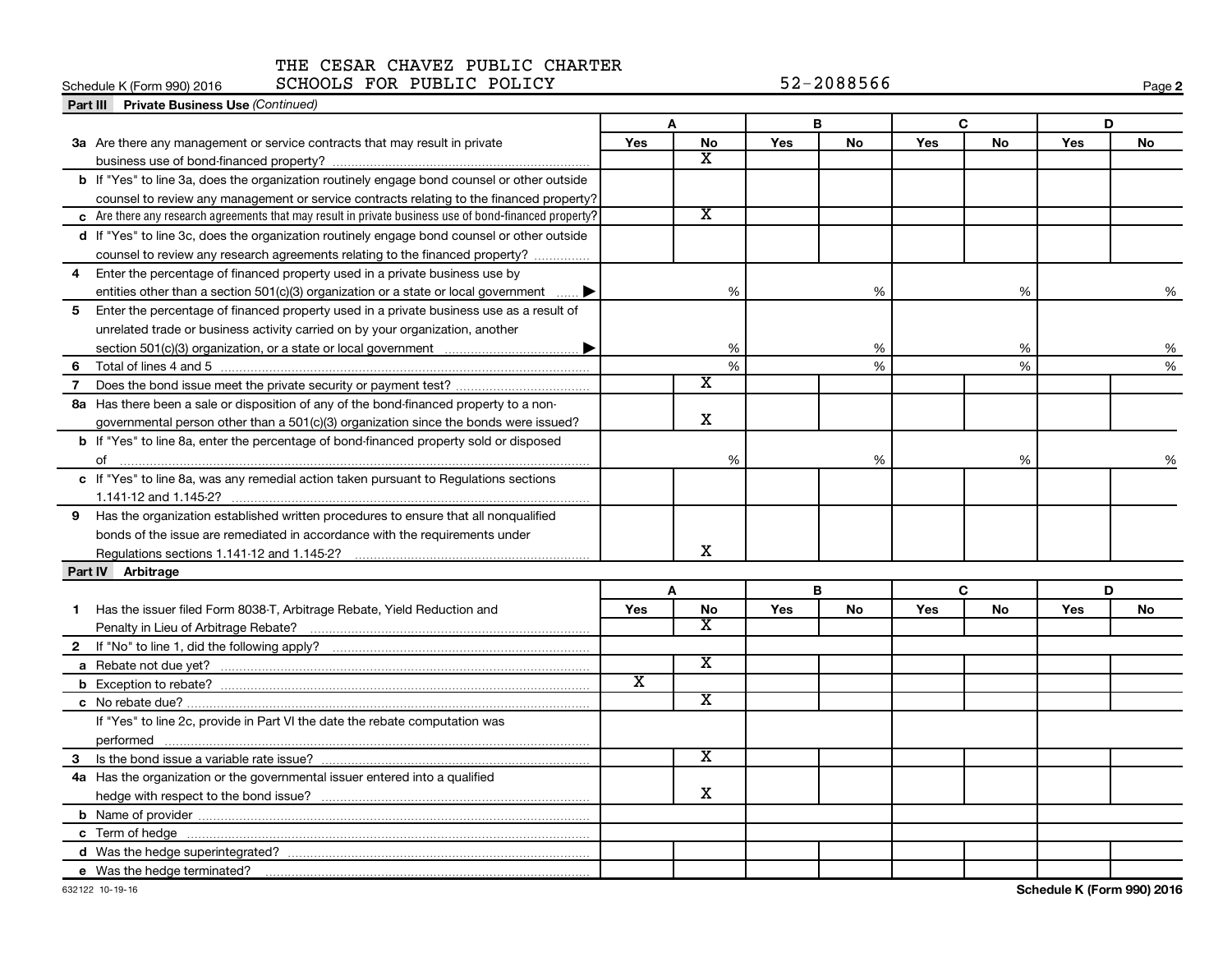|                                                         | THE CESAR CHAVEZ PUBLIC CHARTER                                                                                             |     |                       |            |           |            |           |            |           |  |
|---------------------------------------------------------|-----------------------------------------------------------------------------------------------------------------------------|-----|-----------------------|------------|-----------|------------|-----------|------------|-----------|--|
| SCHOOLS FOR PUBLIC POLICY<br>Schedule K (Form 990) 2016 |                                                                                                                             |     | 52-2088566            |            |           |            |           |            | Page 3    |  |
| Part IV Arbitrage (Continued)                           |                                                                                                                             |     |                       |            |           |            |           |            |           |  |
|                                                         |                                                                                                                             | A   |                       | В          |           | C          |           | D          |           |  |
|                                                         |                                                                                                                             | Yes | <b>No</b>             | <b>Yes</b> | <b>No</b> | <b>Yes</b> | <b>No</b> | <b>Yes</b> | No        |  |
|                                                         | 5a Were gross proceeds invested in a guaranteed investment contract (GIC)?                                                  |     | $\overline{\text{x}}$ |            |           |            |           |            |           |  |
|                                                         |                                                                                                                             |     |                       |            |           |            |           |            |           |  |
|                                                         |                                                                                                                             |     |                       |            |           |            |           |            |           |  |
|                                                         | d Was the requlatory safe harbor for establishing the fair market value of the GIC satisfied?                               |     |                       |            |           |            |           |            |           |  |
| 6                                                       |                                                                                                                             |     | x                     |            |           |            |           |            |           |  |
|                                                         | Has the organization established written procedures to monitor the requirements of                                          |     |                       |            |           |            |           |            |           |  |
|                                                         |                                                                                                                             |     | x                     |            |           |            |           |            |           |  |
| <b>Part V</b>                                           | <b>Procedures To Undertake Corrective Action</b>                                                                            |     |                       |            |           |            |           |            |           |  |
|                                                         |                                                                                                                             |     | A                     |            | B         |            | C         |            | D         |  |
|                                                         |                                                                                                                             | Yes | <b>No</b>             | Yes        | No        | Yes        | <b>No</b> | <b>Yes</b> | <b>No</b> |  |
|                                                         | Has the organization established written procedures to ensure that violations of                                            |     |                       |            |           |            |           |            |           |  |
|                                                         | federal tax requirements are timely identified and corrected through the voluntary                                          |     |                       |            |           |            |           |            |           |  |
|                                                         | closing agreement program if self-remediation isn't available under applicable                                              |     |                       |            |           |            |           |            |           |  |
|                                                         |                                                                                                                             | X   |                       |            |           |            |           |            |           |  |
|                                                         | Part VI Supplemental Information. Provide additional information for responses to questions on Schedule K. See instructions |     |                       |            |           |            |           |            |           |  |
| SCHEDULE K, PART I, BOND ISSUES:                        |                                                                                                                             |     |                       |            |           |            |           |            |           |  |
| <b>ISSUER NAME:</b><br>(A)                              |                                                                                                                             |     |                       |            |           |            |           |            |           |  |
|                                                         | CESAR CHAVEZ PUBLIC CHARTER SCHOOLS FOR PUBLIC POLICY ISSUE                                                                 |     |                       |            |           |            |           |            |           |  |
| DESCRIPTION OF PURPOSE:<br>F)                           |                                                                                                                             |     |                       |            |           |            |           |            |           |  |
|                                                         | REFINANCE THE OUTSTANDING BALANCES OF THE SCHOOL'S LOANS                                                                    |     |                       |            |           |            |           |            |           |  |
|                                                         |                                                                                                                             |     |                       |            |           |            |           |            |           |  |
|                                                         |                                                                                                                             |     |                       |            |           |            |           |            |           |  |

 $\frac{1}{\sqrt{1-\frac{1}{2}}}\left( \frac{1}{\sqrt{1-\frac{1}{2}}}\right) ^{2}$  $\overline{\phantom{a}}$  $\begin{array}{c}\n\hline\n\hline\n\hline\n\end{array}$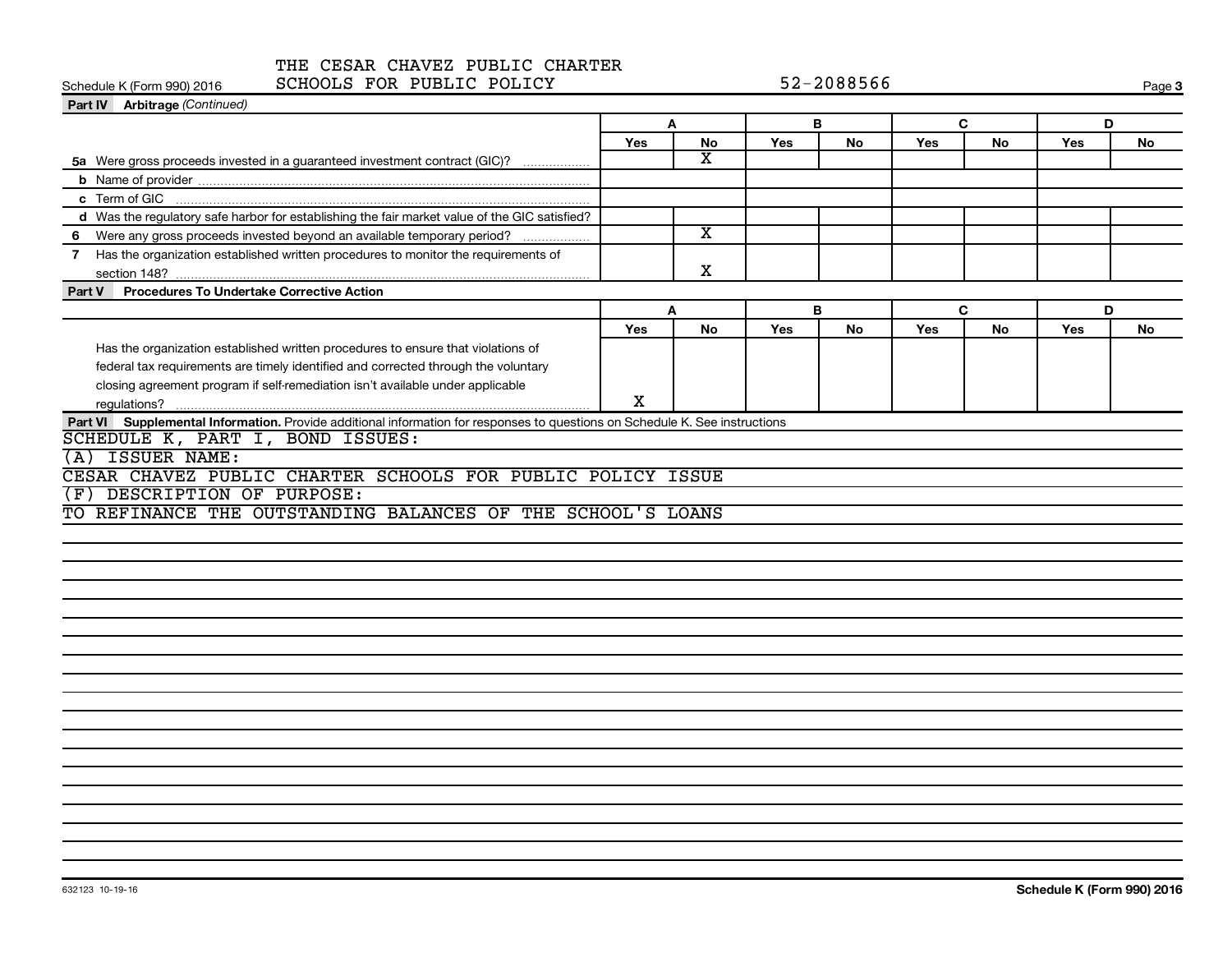**(Form 990 or 990-EZ)**

Department of the Treasury Internal Revenue Service Name of the organization

**SCHEDULE O Supplemental Information to Form 990 or 990-EZ 2016**

**Information about Schedule O (Form 990 or 990-EZ) and its instructions is at WWW.irs.gov/form990. Complete to provide information for responses to specific questions on Form 990 or 990-EZ or to provide any additional information. | Attach to Form 990 or 990-EZ.**



THE CESAR CHAVEZ PUBLIC CHARTER SCHOOLS FOR PUBLIC POLICY FOR SCHOOLS FOR PUBLIC POLICY

FORM 990, PART I, LINE 1, DESCRIPTION OF ORGANIZATION MISSION:

CREATE A MORE JUST, FREE, AND EQUAL WORLD.

FORM 990, PART VI, SECTION B, LINE 11B:

THE BOARD FINANCE COMMITTEE REVIEWS THE FORM 990. A COPY IS THEN SENT TO

THE FULL BOARD BEFORE IT IS FILED WITH THE IRS.

FORM 990, PART VI, SECTION B, LINE 12C:

THE BOARD CHAIR MONITORS AND ENFORCES COMPLIANCE OF THE SCHOOL'S CONFLICT

OF INTEREST POLICY ON AN ANNUAL BASIS.

FORM 990, PART VI, SECTION B, LINE 15:

THE SCHOOL'S BOARD OF DIRECTORS REVIEWS THE CEO, CFO, COO, AND OTHER

OFFICER COMPENSATION DURING ITS SUMMER BOARD MEETINGS. A COMMITTEE IS

FORMED WHICH PERFORMS AN INITIAL REVIEW AND PRESENTS A RECOMMENDATION TO

THE FULL BOARD. THE BOARD THEN USES SALARY DATA FROM COMPARABLE CHARTER

SCHOOLS, COPIES OF WRITTEN EMPLOYMENT CONTRACTS OF OTHER COMPARABLE

SCHOOLS, AND THE COMMITTEE'S RECOMMENDATION TO MAKE A DECISION ON AND

APPROVE THE SALARIES. THE LAST COMPENSATION REVIEW WAS PERFORMED IN OCTOBER OF 2014.

FORM 990, PART VI, SECTION C, LINE 19: THE SCHOOL MAKES ITS GOVERNING DOCUMENTS, CONFLICT OF INTEREST POLICY AND FINANCIAL STATEMENTS AVAILABLE TO THE PUBLIC UPON REQUEST.

632211 08-25-16 LHA For Paperwork Reduction Act Notice, see the Instructions for Form 990 or 990-EZ. Schedule O (Form 990 or 990-EZ) (2016) FORM 990, PART XII, LINE 2C: 38